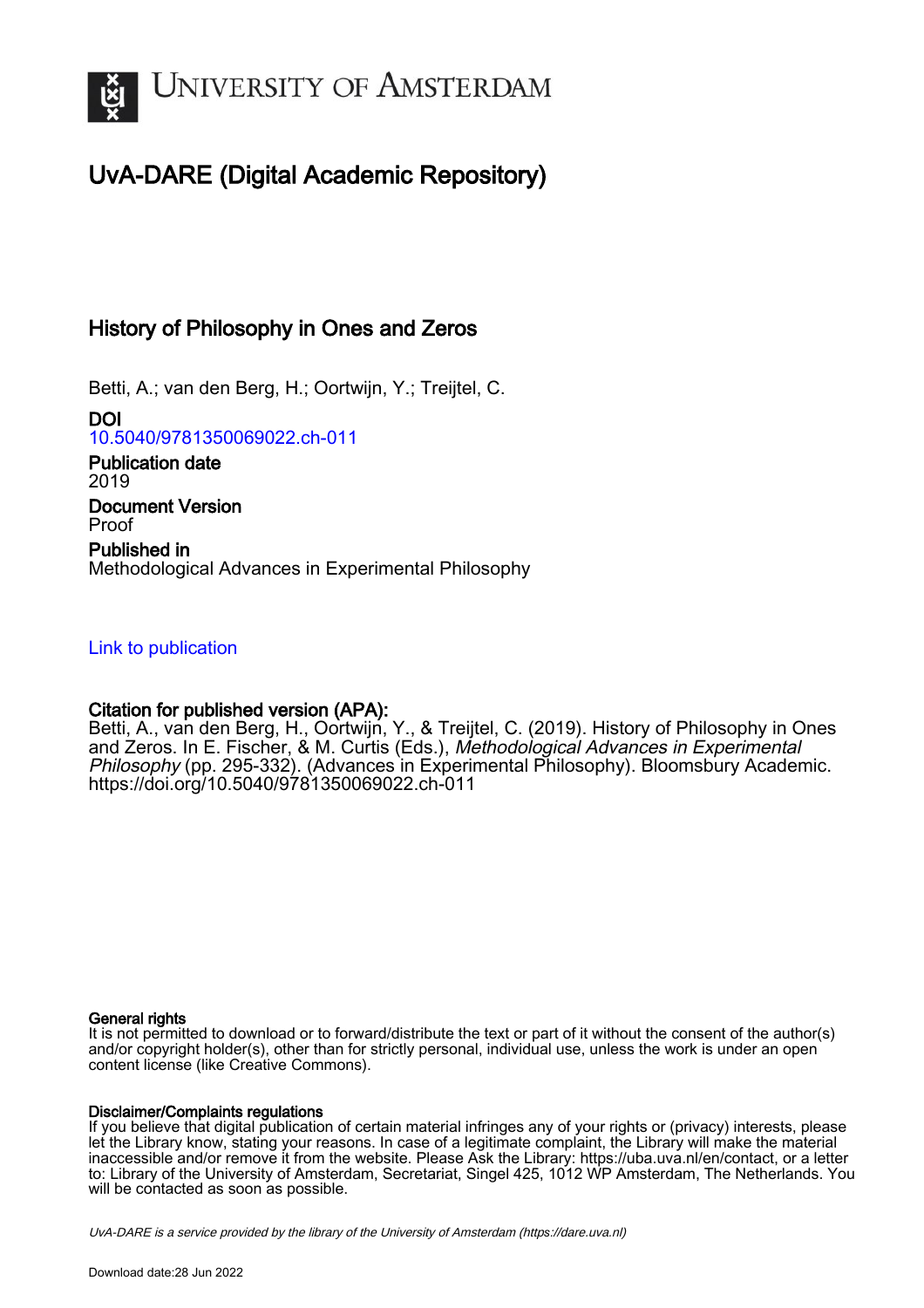## History of Philosophy in Ones and Zeros

Arianna Betti, Hein van den Berg, Yvette Oortwijn and = spar Treijtel

### Introduction

This chapter presents the new field of 'data-driven history of philosophy' or 'computational history of philosophy' as a branch of the digital humanities. The field is at present rather small: up to now, philosophers have not been much involved in digital humanities projects (Bradley 2011; see also van den Berg et al. 2014; Betti, Reynaert, and van den Berg 2017). Exceptions include Overton (2013) who uses text mining techniques from natural language processing to discover patterns in the usage of the term 'explain', and Andow (2015) who provides a qualitative study of two corpora in order to examine instances of intuition talk. In addition, Fischer et al. (2015), who clarify the epistemological relevance of

The authors' contribution is as follows: Arianna Betti (corresponding author) had the initial idea, did background qualitative research and collected existing hypotheses, set up and designed the research, carried out analysis of years 1888–1937, wrote the abstract, Sections and introduction' and 'Method and corpora', and co-wrote Sections 'The bigram "conceptual scheme" for 1888 to 1959 in psychology and sociology' and 'The spread of the notion of conceptual scheme: Preliminary findings and strengths and limitations of the method'; Hein van den Berg (Annotator 1) contributed to shaping the research, structured the paper, co-wrote Section 'The bigram "conceptual scheme" from 1888 to 1959 in psychology and sociology' and 'The spread of the notion of conceptual scheme: Preliminary findings and strengths and limitations of the method', and carried out analysis of years 1937–1959. Yvette Oortwijn (Annotator 2), contributed to data collection and data analysis for the background research, gathered secondary literature, set up tables, curated references, and carried out analysis of years 1888–1959; Caspar Treijtel collected the digital corpus including metadata, set up the search interface, and liaised with library staff responsible for licensing.

#### **Acknowledgements**

Thanks to Julia Turska for attracting our attention to the 1981 Quine quote in Section 'Method and corpora'; to Jelke Bloem, Anna Bellomo, Lisa Dondorp, Silvan Hungerbühler, Maud van Lier, Thijs Ossenkoppele and Pauline van Wierst for discussion and valuable comments. Silvan also calculated for us Cohen's Kappa, Jelke ran the chi-squared test, and Lisa provided us with many valuable editing suggestions. Thanks also to Janneke Staaks, Lidie Koeneman and Marcel Ottenbros from the Library of the University of Amsterdam for help with licensing and data harvesting. The data that we have harvested was collected with the support and permission provided by the publishers of the investigated publications, Taylor & Francis (tandfonline.com), Ovid/Wolters Kluwer (ovid.com) and JSTOR (jstor.org).

⊕

⊕

10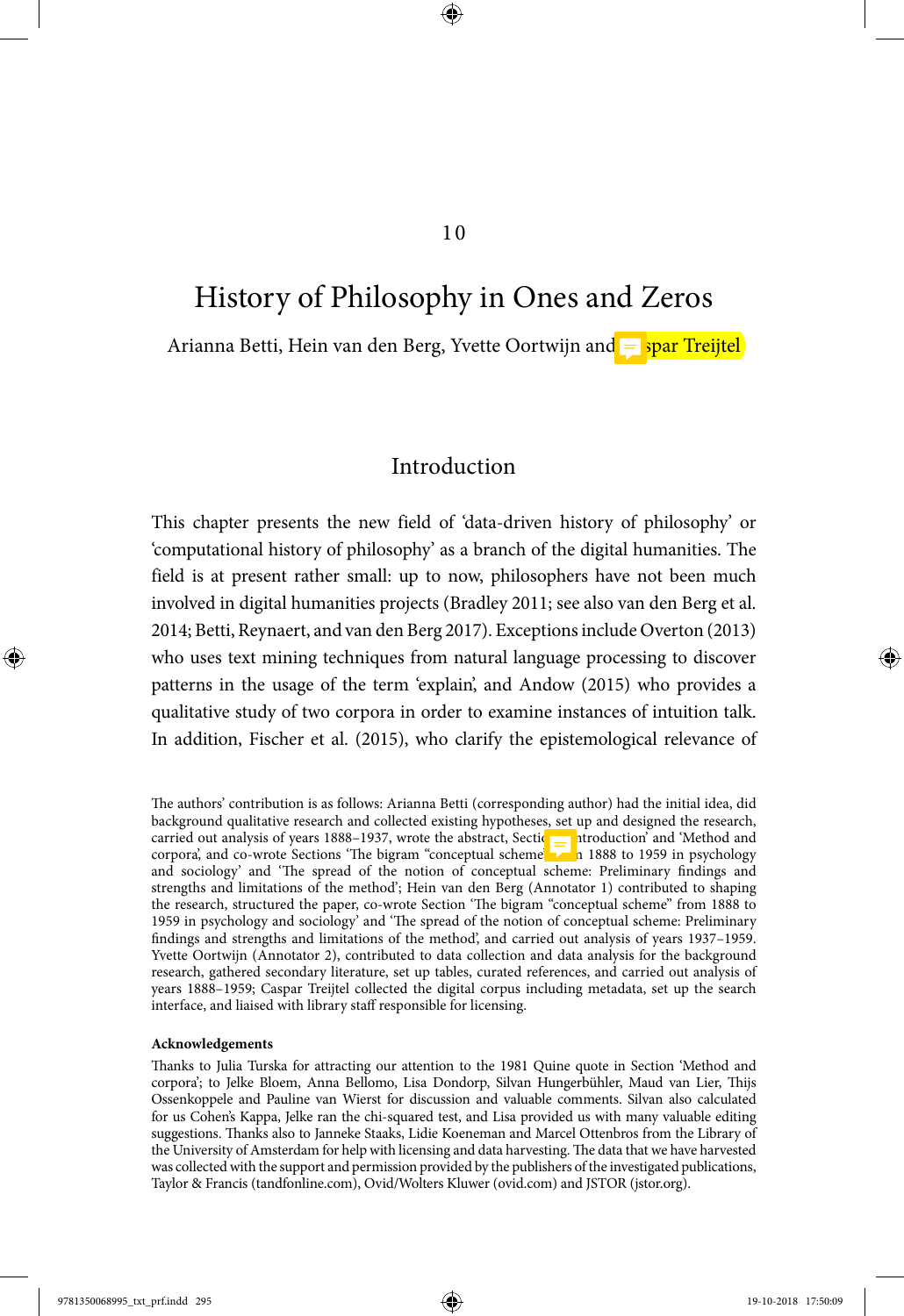empirical findings about intuitions, and include a distributional semantics analysis of appearance words in Wikiwoods<sup>1</sup> to support reconstruction of arguments in historical texts. Alfano (forthcoming) uses digital humanities techniques in order to track Nietzsche's use of the terms 'drive', 'instinct' and 'virtue'.<sup>2</sup>

The relative lack of historians of philosophy involved in 'data-driven history of philosophy' is regrettable; valuable results can be obtained by applying even rather simple, well-known computational techniques to philosophically relevant texts (van Wierst et al. 2016). The present chapter is a further confirmation of the potential of using even more basic computational means to gather and set up access to data for philosophers to evaluate. We demonstrate the utility of a computational and data-driven approach in philosophy by providing a computational study of the spread of the notion of *'conceptual scheme'*. Investigating the history of a concept can contribute to a core technique of philosophy – *conceptual analysis*. Understanding the origins of a concept improves understanding of the notion itself and the identification of related ideas when the corresponding labels appear in a text (i.e. what the author intended by 'conceptual scheme'). Understanding the origins and development of a concept is key to correct interpretation of a text.

'Conceptual scheme' is one of the most intriguing notions in 20th century analytic philosophy and general philosophy of science. Roughly, the expression labels the ordinary notion of a perspective on the world. It appears inn a celebrated 1973 article by Donald Davidson (Davidson 1973), is central to W. V. Quine's thought (see, e.g. Quine 1960), and plays a key role in the work of Thomas Kuhn, in which it appears as both 'conceptual scheme' (Kuhn 1957) and – famously – 'paradigm' (Kuhn 1962), It is also of interest to other disciplines contributing to cognitive science, as it is related to *'schema'* in cognitive psychology (Rumelhart 1980) and *'frame'* in artificial intelligence (as introduced by Minsky 1974; see also Mey 1982: 106). Despite its importance, its origin, development and spread both inside and outside philosophy are still unclear.

Although integral to many of the arguments Quine puts forward, Quine nowhere defines or characterizes the expression 'conceptual scheme' as a technical term. The first occurrence in Quine, to our knowledge, is in Quine (1934), where the way he works with it suggests that he takes his audience to be thoroughly familiar with the phrase. If readers were familiar with the notion prior to reading Quine, its origin cannot be in Quine's work.

⊕

<sup>1</sup> http://moin.delph-in.net/WikiWoods

See also this report on the first conference on data-driven history of philosophy (Torino, January 2017): https://dr2blog.hcommons.org/2017/06/23/dr2-conference-a-not-too-late-report/.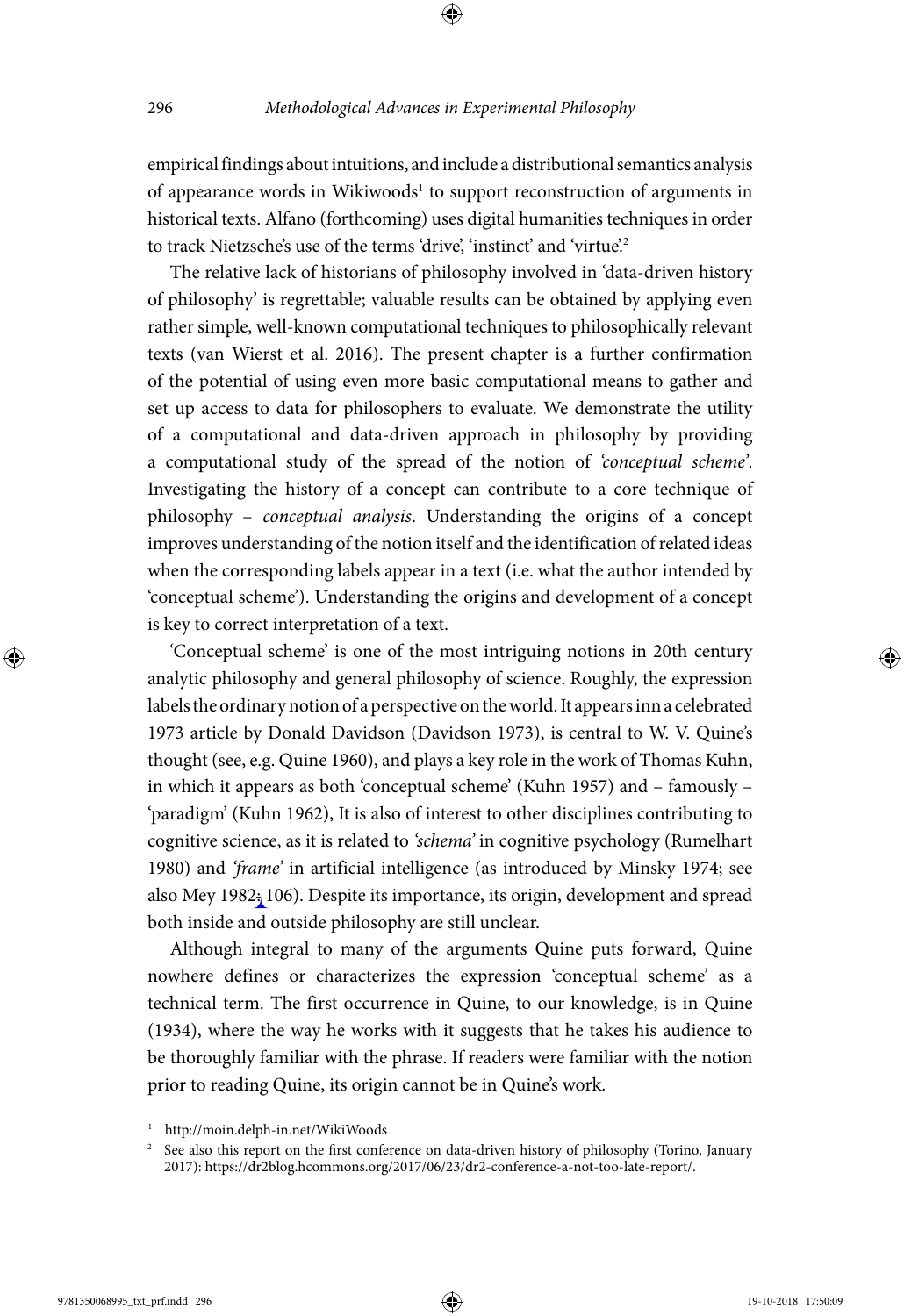Traditional research in philosophy, psychology and sociology has put forward at least three hypotheses about the originator of 'conceptual scheme': William James (1843–1910) (Mey 1982, 25); Jean Piaget (1896–1980) (Preston 2008; Mey 1982, 106, 229), and Vilfredo Pareto (1848–1923) (Isaac 2012, 70). The Pareto hypothesis involves the mediation of Lawrence J. Henderson (1878–1942), a leading biochemist by training, and a key figure in the Harvard administration, who fostered both the general interdisciplinary climate in which Quine, a Harvard PhD, developed academically, and the specific reflection on the social sciences that took place in 1920s-30s Harvard. The three competing hypotheses have been independently formulated within (sub)fields in the social sciences and humanities (e.g. Mey 1982 does not mention Quine at all), and no attempt at a comprehensive study at an interdisciplinary history of the notion of conceptual scheme is to date available.

In this chapter we take a first step toward such a comprehensive study by focusing on one aspect of the Pareto hypothesis, namely the spread of a notion of 'conceptual scheme' we call *'Hendersonian'*: we find it in about 42,000 articles from eight US psychology and sociology journals from 1888 to 1959. We assess the hypothesis by combining a quantitative procedure aided by basic computational techniques with qualitative elements informed by what Betti and van den Berg (2014) have previously called the 'model approach to the history of ideas'. We highlight practical and methodological issues arising from the use of this novel method, and formulate recommendations and plans for future work in this field.

#### **Method and corpora**

How do we find out where or from whom the notion of 'conceptual scheme' originated, how it has developed and the way it has, possibly, spread to disciplines other than the ones in which it originated? Traditional studies in the history of philosophy usually tackle questions such as this by qualitative analysis. The method typically adopted by these studies consists in careful, in-depth reading of a small number of primary sources (such as a selection of works by Quine, and/or James, Pareto, Henderson, and Piaget) combined with (sometimes less in-depth) reading of a certain number of secondary sources (e.g. works such as Mey 1982; Preston 2008 and Isaac 2012), which are used as interpretive guides to the primary sources. Textual passages that are deemed relevant for answering the research question at issue are then usually lifted from some of these sources, transcribed literally in the paper and offered as evidence for the historical findings presented. One such passage might be this:

⊕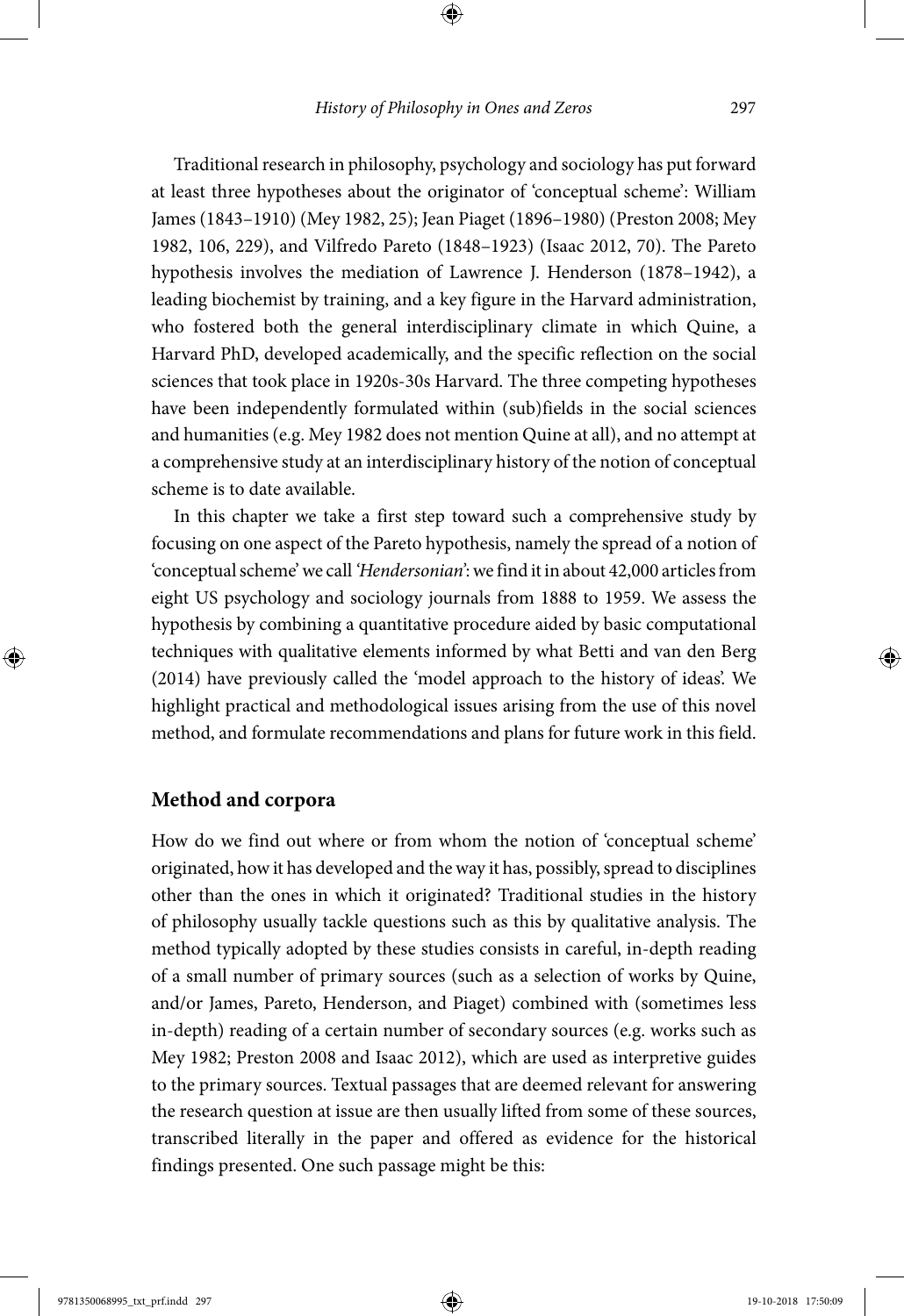Let me clarify the status of the phrase. I inherited it some forty-five years ago through L. J. Henderson from Pareto, and I have meant it as ordinary language, serving no technical function. (Quine 1981, 41)

A selection of the sources actually used in the research are referred to in the various sections of the paper, and their metadata is recorded in the bibliography section.

In traditional studies of this kind, the concept of a properly delineated and well-delimited corpus serving as the explicit textual basis for the research is rather alien. Once the set of primary and secondary sources actually used (as well as those to be *ideally* used) is specified, however, it becomes clear that the quantity of source-material a researcher following the traditional method could possibly process is rather small. Thus traditional research can deliver investigations only on a small scale. This also means that wide-scope claims such as:

… the conceptual scheme rapidly became such a pervasive idea in anglophone philosophy of science that it is hard to find a programmatic statement about science in the 1950s or 1960s without it (Galison 1997, 788),

… which are common and generally accepted by peers, should not be taken literally, because not every relevant source is taken into account. Tracing the development of a concept across multiple disciplines through several decades isn't a small-scale research goal, and cannot be tackled via analysis of the sort that is adequate in those cases. What is more, the small-scale analysis intrinsic in traditional research carries within itself a limitation of the research field that tends to lead, inevitably, to an inward-looking, monodisciplinary attitude towards the available spread of evidence. The evidence in question tends to be selectively identified with the writings of a few known authors that are transmitted from generation to generation of scholars as *the* authors to read, the presumption being that these authors are the most influential in the relevant field.<sup>3</sup>

By contrast with the traditional method of investigation, in the present chapter we rely on (1) a well-delimited, explicitly stated digital corpus of 41,462 articles from a selection of US journals in psychology and sociology, to which we apply, aided by a (2) very basic computational means, a novel approach consisting in a mix of (3) qualitative and (4) quantitative analysis. We give details on each of  $(1)-(4)$  here below.

⊕

<sup>3</sup> See on this point also Green et al. 2013; Sangiacomo 2018 [forthcoming]. See also https:// historyofphilosophy.net/rule-5-history-philosophy-take-minor-figures-seriously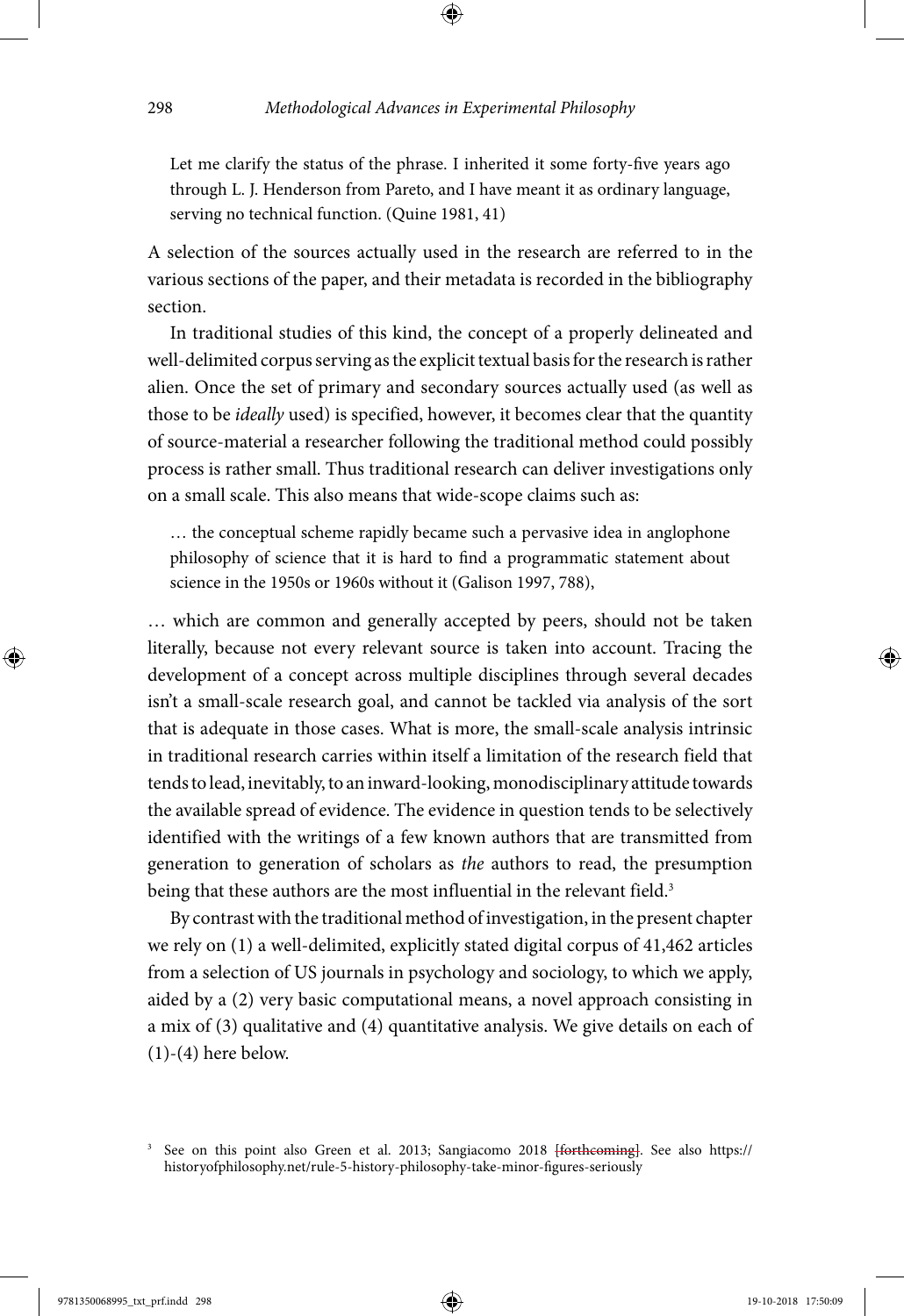(1) To construct the corpus that we use, we started by singling out *The Psychological Review* (founded in  $=$  4) as a journal representative of the field of psychology in the United States. This was one of the most significant and prominent early American journals of psychology as a separate discipline (Green et al. 2013, 169; 2015, 16). A quick perusal and assessment of a simple search for 'conceptual scheme' in the years 1895–1960 of *The Psychological Review* (for details see (2) below), seemed to point to a focus of use in the field of *social psychology*: so we decided to expand the corpus to seven journals in the social sciences: *American Journal of Sociology, American Sociological Review, Journal of Social Psychology, American Catholic Sociological Review, Sociometry, (Journal of) Social Forces* and *American Anthropologist*. One pragmatic reason to select these seven journals, alongside our wish to use as many journals in sociology and social psychology as possible, is that access to these was reasonably quick and easy (for details on data access see again (2) below). Other reasons include that *The American Journal of Sociology* and *American Sociological Review* were the top two journals in US sociology in the period: the former, founded in 1895, was the first sociology journal in the world and was dominated by the so-called Chicago school, while the latter was founded in 1936 as a reaction to the former (Lengermann 1979; Kinloch 1988, 190). The *Journal of Social Forces* (founded in 1922, later *Social Forces*) was the third major outlet in sociology. *Sociometry* (founded in 1937, later *Social Psychology Quarterly*), belongs to a subsequent cluster of more specialised sociology journals. The *American Anthropologist* (founded in 1888) expanded our coverage to anthropology, given the fluidity of the disciplinary borders in the social sciences in the period. The full table of our

|                                          |                 | No. of          |
|------------------------------------------|-----------------|-----------------|
| Title                                    | <b>Dates</b>    | <b>Articles</b> |
| American Journal of Sociology            | 1895-1959       | 12,361          |
| American Anthropologist                  | 1888-1959       | 8,614           |
| American Sociological Review             | 1936-1959       | 6,257           |
| Social Forces (Journal of Social Forces) | <sub>1959</sub> | 5,724           |
| The Psychological Review                 | 1894-1959       | 3,396           |
| American Catholic Sociological Review    | 1940-1959       | 2,784           |
| The Journal of Social Psychology         | 1930-1959       | 1,324           |
| Sociometry (Social Psychology Quarterly) | 1937-1959       | 1,002           |

**Table 10.1** Articles per journal in the full corpus.

⊕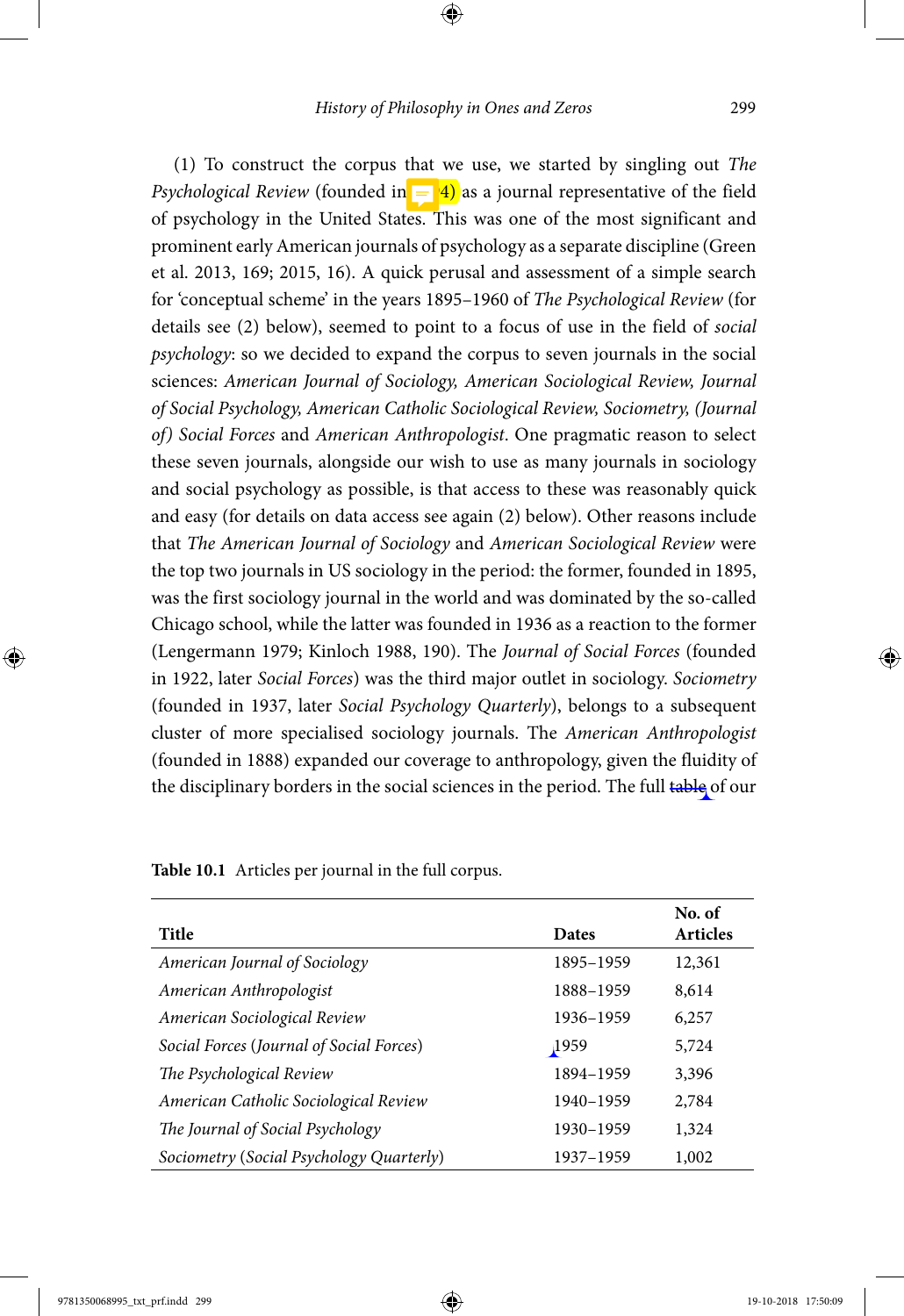journals with the year of foundation, and the total count of articles published per journal follows:

Note that although a total 41,462 journal articles might appear to be a massive corpus from the point of view of traditional research, the corpus is still very limited for our purposes – as we explain more in detail in Section 'The spread of the notion of conceptual scheme: Preliminary findings and strengths and limitations of the method'.

(2) To collect the 41,462 journal article corpus and make it searchable and accessible in a user-friendly manner to our group, we approached the library of our university for aid with licensing and for technical support, which consisted in automatically downloading the articles, indexing them and setting up a simple interface based on the eXtensible Text Framework (XTF), an open source platform for access to digital content.4 This kind of support is likely to be necessary for any other research group to download thousands of articles from more than one journal, plus the time-consuming process of seeking general agreement from several publishers and individual licenses for thousands of articles. We used two different approaches to download the corpus. For *The Journal of Social Psychology* and *The Psychological Review* we downloaded the total number of journal articles (4,720). For the remaining 36,742 articles from the other six journals, since they are all hosted on JSTOR,<sup>5</sup> we decided to exploit JSTOR's 'data for research' facility.6 This entailed downloading the full dataset of bigrams from the remaining six journals: for each of the 36,742 articles from *American Journal of Sociology, American Sociological Review, American Catholic Sociological Review, Sociometry, Social Forces* and *American Anthropologist*, we downloaded, courtesy of JSTOR, a.txt file containing all the possible bigrams, for example, two-word adjoining combinations present in the full text of the article. For example, for article 10.2307\_277013, the list of bigrams starts as follows (the reader might quickly notice the spacing problem in the fourth and fifth entry, which is likely an OCR mistake caused by end-of-line splits; more on this in Section 'The spread of the notion of conceptual scheme: Preliminary findings and strengths and limitations of the method'. below):

'social disorganization': 40 'group breakdown': 12

⊕

https://xtf.cdlib.org/

<sup>5</sup> https://www.jstor.org/

<sup>6</sup> https://www.jstor.org/dfr/?cid=dsp\_j\_dfr\_01\_2018&utm\_source=jstor&utm\_ medium=display&utm\_campaign=home\_right\_jstor\_dfr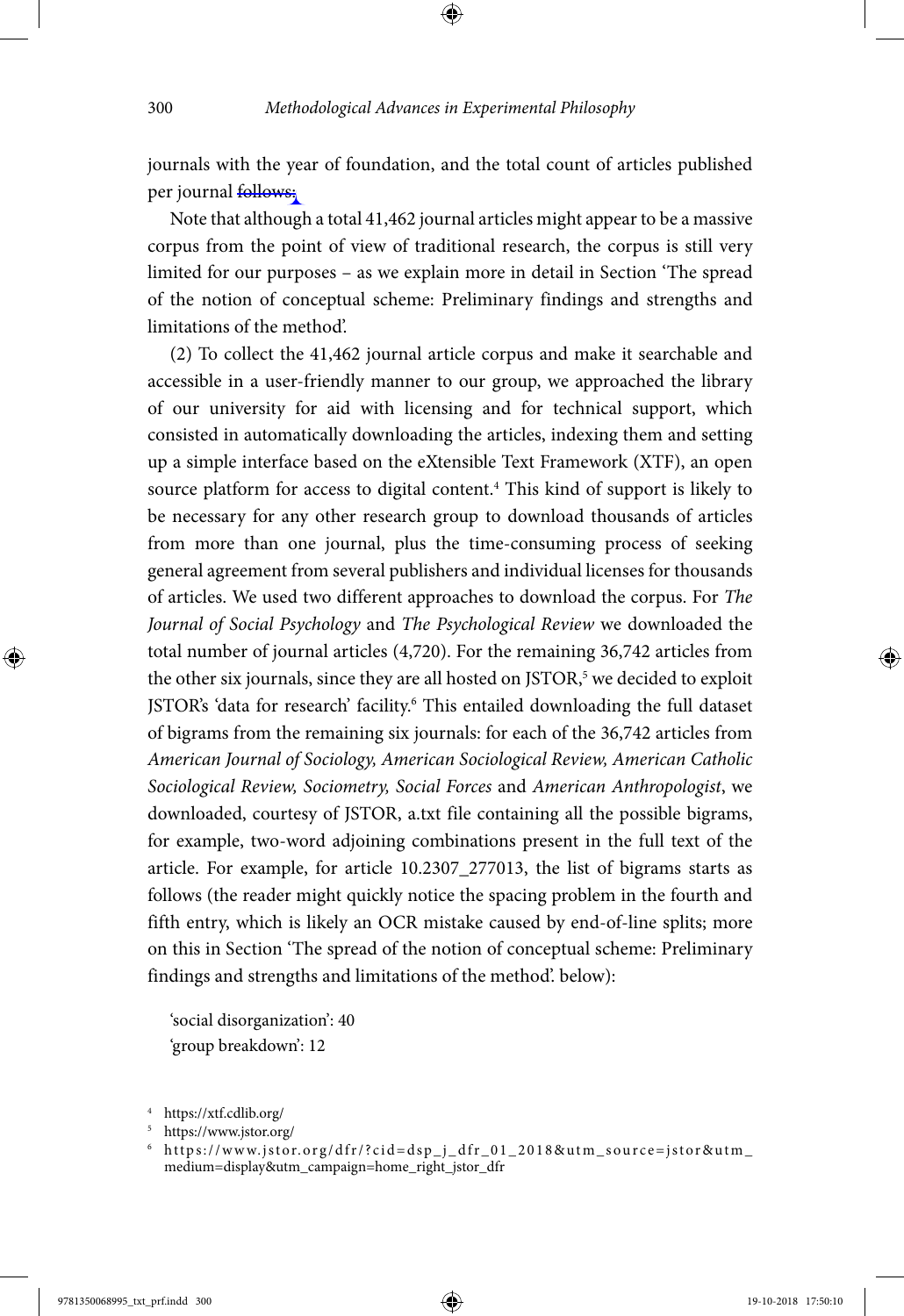'we can': 11 'dis organization': 10 'disorgani zation': 8

Second, for each article containing the string 'conceptual scheme' anywhere in its full text (so occurrences of 'conceptual scheme' and 'conceptual schemes' were included, but not of 'conceptual schemata'), we extracted the URLs of the corresponding.pdf, and downloaded the.pdf file manually from JSTOR. This gave us a harvest of 367 articles. We then uploaded, indexed and made accessible on the XTF interface those 367 articles, together with the 4,720 articles from *The Journal of Social Psychology* and *The Psychological Review* unfiltered for 'conceptual scheme', and of which 23 contained the bigram 'conceptual scheme' (note that this data mix between the filtered and the unfiltered sub-datasets is harmless, since for our analysis we decided to search only for the bigram 'conceptual scheme' and nothing else). The XTF interface offered a search function over the text layer of the.pdf files, and faceted searches for journal titles and year of publication. No conversion of the pdfs to other formats was conducted.

(3) After gathering the corpus, we set up the qualitative part of the research, guided by the aim to have a way to interpret the data. Setting up the research in this way, so that the qualitative aspect guides the quantitative aspect of the research, conforms to a programmatic claim made in previous work (Betti and van den Berg 2016). The most important trait of the qualitative approach we adopt is its explicit nature, insofar as we employ an explicit – if rather rudimentary – model of (a particular conception) of conceptual scheme, which we use as a qualitative framework of interpretation for the quantitative research.<sup>7</sup> This is a model in the sense of Betti and van den Berg (2014).<sup>8</sup> In general, Betti and van den Berg's models represent ideas as complex relational structures with both stable (*continuity*) and variable (*discontinuity*) elements. Sophisticated shifts of meaning of ideas (concepts) through time can thus be measured as (dis)similarities between the stable and variable parts of such structures. This enables modelling of fine-grained discontinuities within a big picture of large-scale conceptual continuity enabling us to represent constantly shifting conceptual perspectives. The model approach is well suited to provide a proper

9781350068995\_txt\_prf.indd 301 19-10-2018 17:50:10

⊕

<sup>&</sup>lt;sup>7</sup> For a similar approach see Sangiacomo 2018 <del>[forthcoming]</del>, which in turns builds upon Betti and van den Berg 2014, 2016.

<sup>&</sup>lt;sup>8</sup> In the following, we discuss the model approach as presented in Betti and van den Berg 2014 and Betti and van den Berg 2016. For a full account of the model approach, the reader is referred to the papers just mentioned.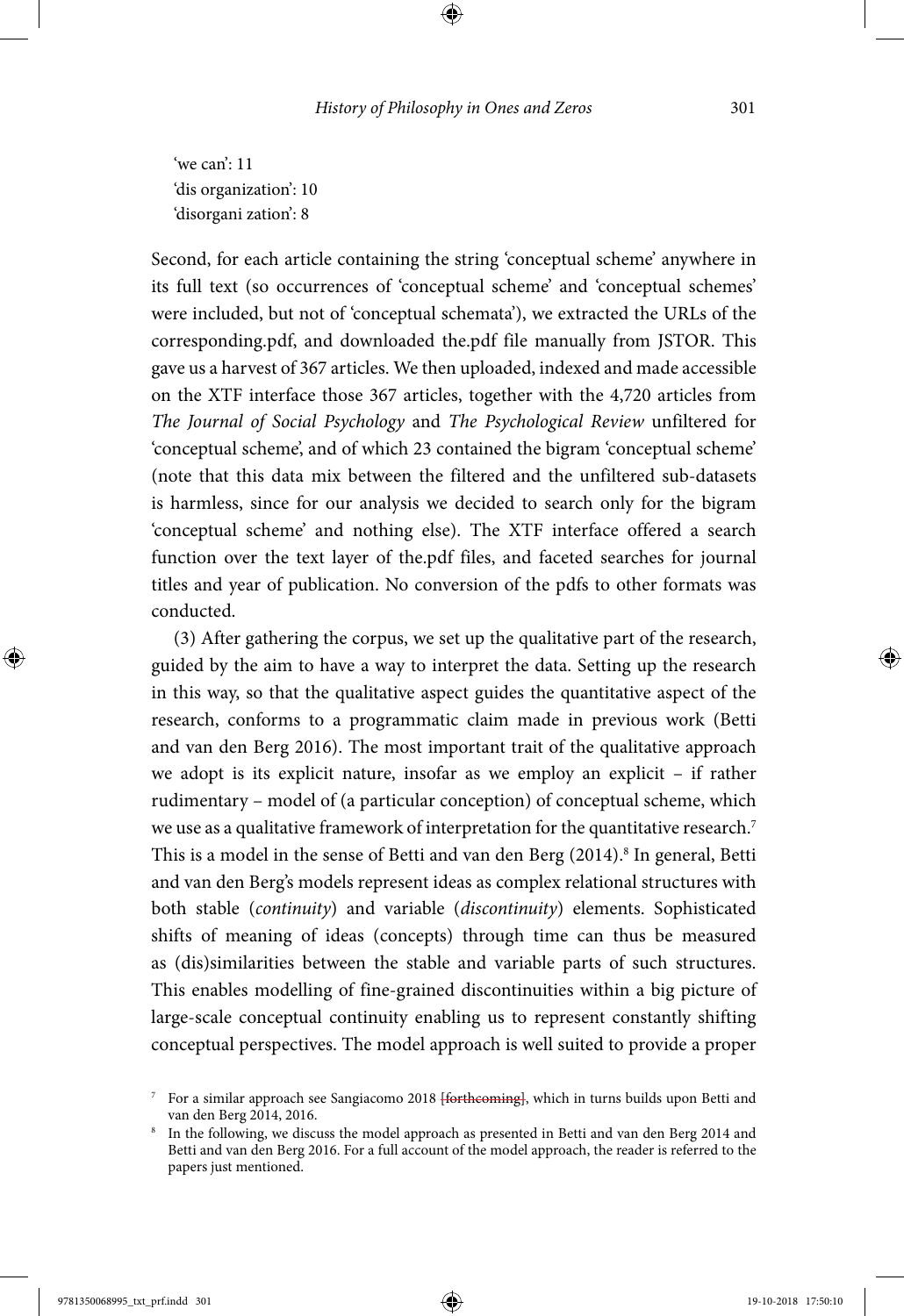theoretical foundation for tracing ideas computationally because it affords an ideal theoretical balance between fine-grained conceptual analysis and largescale pattern finding.

In previous work, authors Betti and van den Berg have utilized a model of a traditional ideal of (axiomatic) science called the 'Classical Model of Science' (de Jong and Betti 2010). The Classical Model of Science models the idea of axiomatic science as a complex relational structure composed of seven conditions containing 10 sub-ideas or sub-concepts. This model is an interpretative tool on the basis of which continuities and discontinuities in the history of a particular idea of science can be studied.

For the present chapter, we have constructed a rudimentary model of a (particular conception of) the idea or concept of *conceptual scheme* that we have distilled – largely working by abduction – from Henderson (1932) – hence 'Hendersonian' – and which we identified with a minimal cluster of two conditions taken to be *necessary* to the notion (we say nothing about these conditions being also possibly *sufficient*):

- (1) a (proper) science has a conceptual scheme;
- (2) a conceptual scheme is a/the (or a part of the) theoretical framework of a (proper) science in terms of which empirical phenomena, facts or data are interpreted.

Both of these conditions can be said to also apply to the idea of conceptual scheme endorsed by Quine (e.g. Quine 1992 – given a broad enough reading of 'part of' and 'theoretical framework'). Note that the model in question is minimal, resulting in a broad conception fitting many variants of the notion of conceptual scheme, though it is not so broad as to fit, trivially, any conception whatsoever.<sup>9</sup> For example, naive realist theories holding that facts impose themselves on us and cannot thus be said to be 'interpreted' are excluded by the second condition, which includes the sub-concept of fact and/or data as *interpreted*. Note also that, as is the case in the Classical Model of Science, the model just sketched is highly abstract: the sub-concepts (e.g. *empirical phenomena, facts* or *data*) involved are determinables, and might be specified by different authors using different technical terms or subconcepts. For instance, not everybody adhering to the model of conceptual scheme just sketched accepts facts (and the term 'fact' as a technical or semi-technical one), although everybody adhering to that model would accept that *some* items in their universe play at least some of the roles that facts play when they are accepted. Such

<sup>9</sup> This is in keeping with de Jong and Betti 2010, 191, 196.

⊕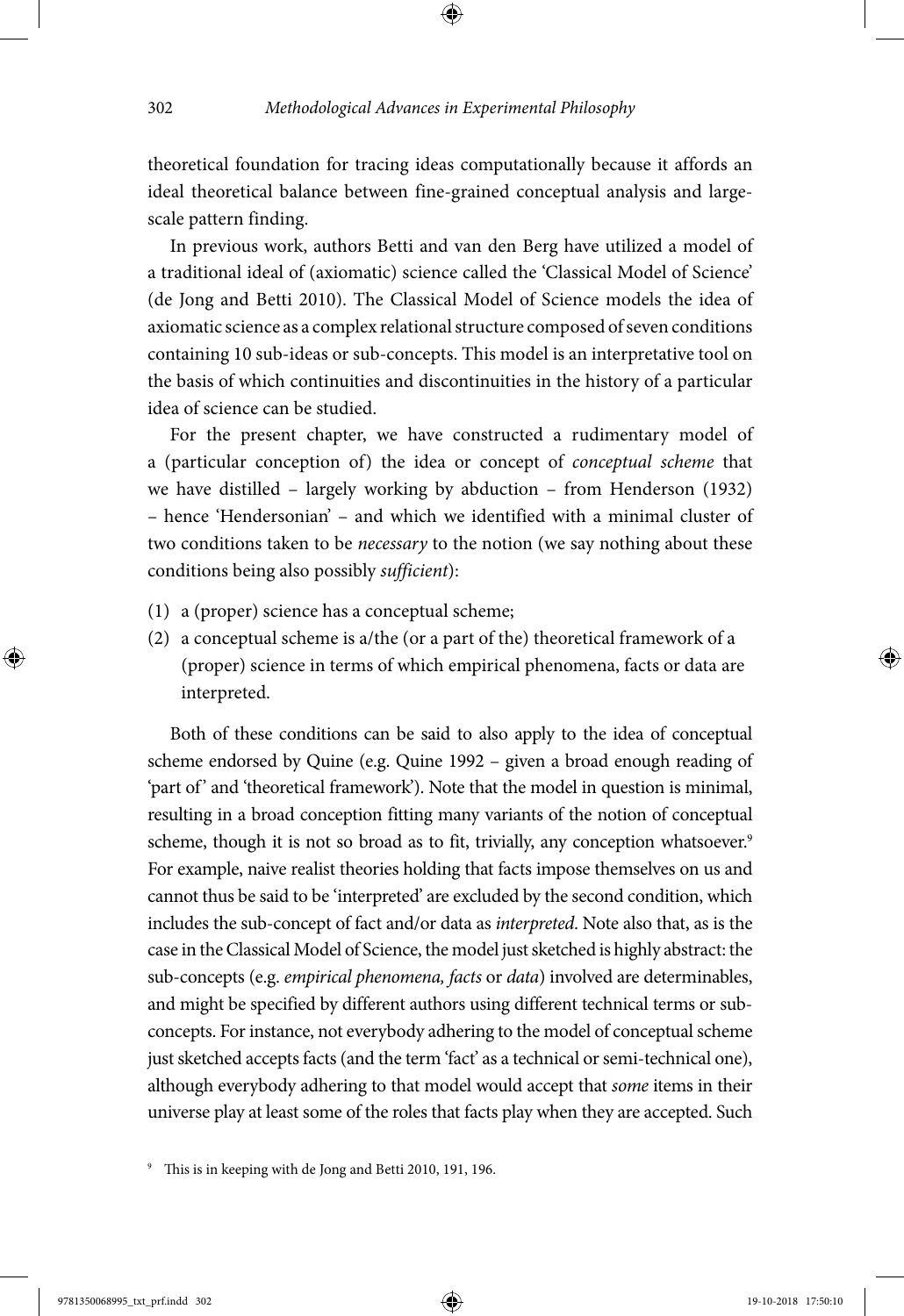items might be called 'data', 'phenomena', 'observations', etc. However, the relation between such items and a conceptual scheme seems most important: a conceptual scheme is that in terms of which the items in question are interpreted.

(4) For the quantitative analysis: we manually constructed a derived dataset (in a spreadsheet) containing the following nine fields (mostly article metadata):

Journal title, Article title, Author name, Year of publication, Affiliation/location of Author at time of publication, Discipline of affiliation of Author, Qualitative notes, including academic career info, degrees, and other biographical notes Context (passage of text) in which the Author uses the term 'conceptual scheme' Annotation

The 'Annotation' field contains the annotator's *evaluation* of the Context (passage of text). We used two types of annotations: (A) the annotators indicated whether the Hendersonian notion appeared in the passage (Yes), either perhaps or vaguely appeared (Maybe) or was absent (No). That is, *Yes* means that the bigram 'conceptual scheme' is used in, or presupposes, the meaning fixed by our Hendersonian model. (B) the annotators indicated whether the passage provided philosophical or theoretical analysis, or additional information on the notion of *conceptual scheme* itself, instead of a mere use or application. Two expert annotators carried out both (A) and (B) independently for each passage. By adopting a model of the notion we set out to trace, we were able to interpret the substantial quantity of journal articles at our disposal more quickly. We could assess whether the article put forward the particular conception of conceptual scheme fixed by our model, and obtain a quantitative measure of it.

### **The bigram 'conceptual scheme' from 1888 to 1959 in psychology and sociology**

The corpus shows a total of 367 articles including the bigram 'conceptual scheme' (about 0.9% of the total of articles published) in the eight journals we considered, authored by 287 different individuals at 133 different institutions.

9781350068995\_txt\_prf.indd 303 19-10-2018 17:50:10

⊕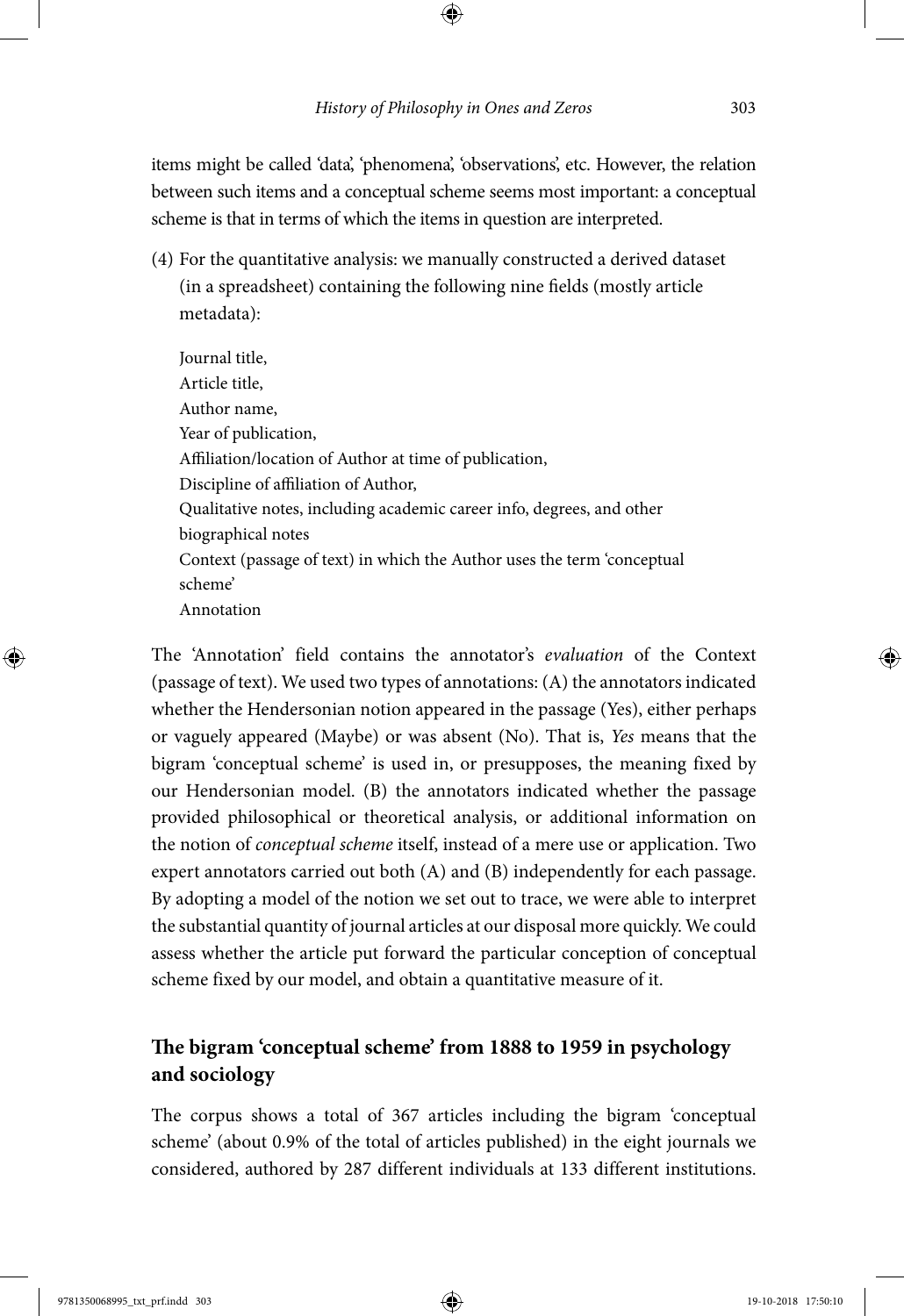#### 304 *Methodological Advances in Experimental Philosophy*

⊕

The *American Sociological Review* has by far the greatest number of articles using 'conceptual scheme' (about 30% of the total of 367), and Harvard University is the top affiliation of the authors who use the phrase. The 41 papers bearing a Harvard affiliation account for slightly more than 11% of the total. It is difficult to interpret the Harvard share adequately without normalising for the affiliation of the authors of *all* of the papers published in the period. Additionally, we would need to know how many sociology departments there were in US at the time, their staff count, and how many sociologists in general were active in the period. Nevertheless, we might observe the following: qualitative research states uncontroversially that the dominant US sociology department from the 1890s until World War II was at Chicago (Harvey 1987, Chapter 7; Abbott 2009, 18.1). If we wished to take this qualitative information into account, then our data is significant insofar as it shows that the number of Harvard papers using 'conceptual scheme' is twice that of Chicago, which is our second-ranked institution. Note that the situation varies per decade, as the gap between Harvard and the other institutions thins out: prior to the 1930s, only three papers used the bigram, and none of their authors was affiliated to Harvard. In the thirties, 12 out of the 24 articles were published by authors associated with Harvard (50%), whereas just two (less than 10%) were published by authors affiliated to that decade's second-ranked institution (Chicago again). In the 1940s Harvard ranked as the top affiliation again, with 18 papers out of 114 (about 16%), whereas the secondranked, this time Fordham, counts half that number (9 out of 114 papers, about 8%). In the 50s Harvard was overtaken by Chicago, which tops the list with 14 papers out of 226 (about 6%), while Harvard ranks second with 11 papers out of 226 (about 5%). Furthermore, our annotation revealed that every article in which the phrase 'conceptual scheme' occurs (every article in our tables), uses it (or appears to use it) in the sense that we have called 'Hendersonian': to restate, *every* article in our tables expresses, or possibly expresses, the Hendersonian notion; we comment further on this in Section 'The spread of the notion of conceptual scheme: Preliminary findings and strengths and limitations of the method', below. One possible interpretation of this data is that the Hendersonian notion of conceptual scheme was a hallmark of Harvard sociology in the 1930s, and that it spread to other institutions in the course of three decades.

This hypothesis of the spread of conceptual scheme as a notion needs further refinement. For one thing, our data include a significant number of authors who had no formal Harvard affiliation at the time of publication, but had a Harvard history (below we call them 'invisible Harvardians'). Among the top 10 authors we find Talcott Parsons (Harvard), a major figure in the history of sociology,

9781350068995\_txt\_prf.indd 304 19-10-2018 17:50:10

⊕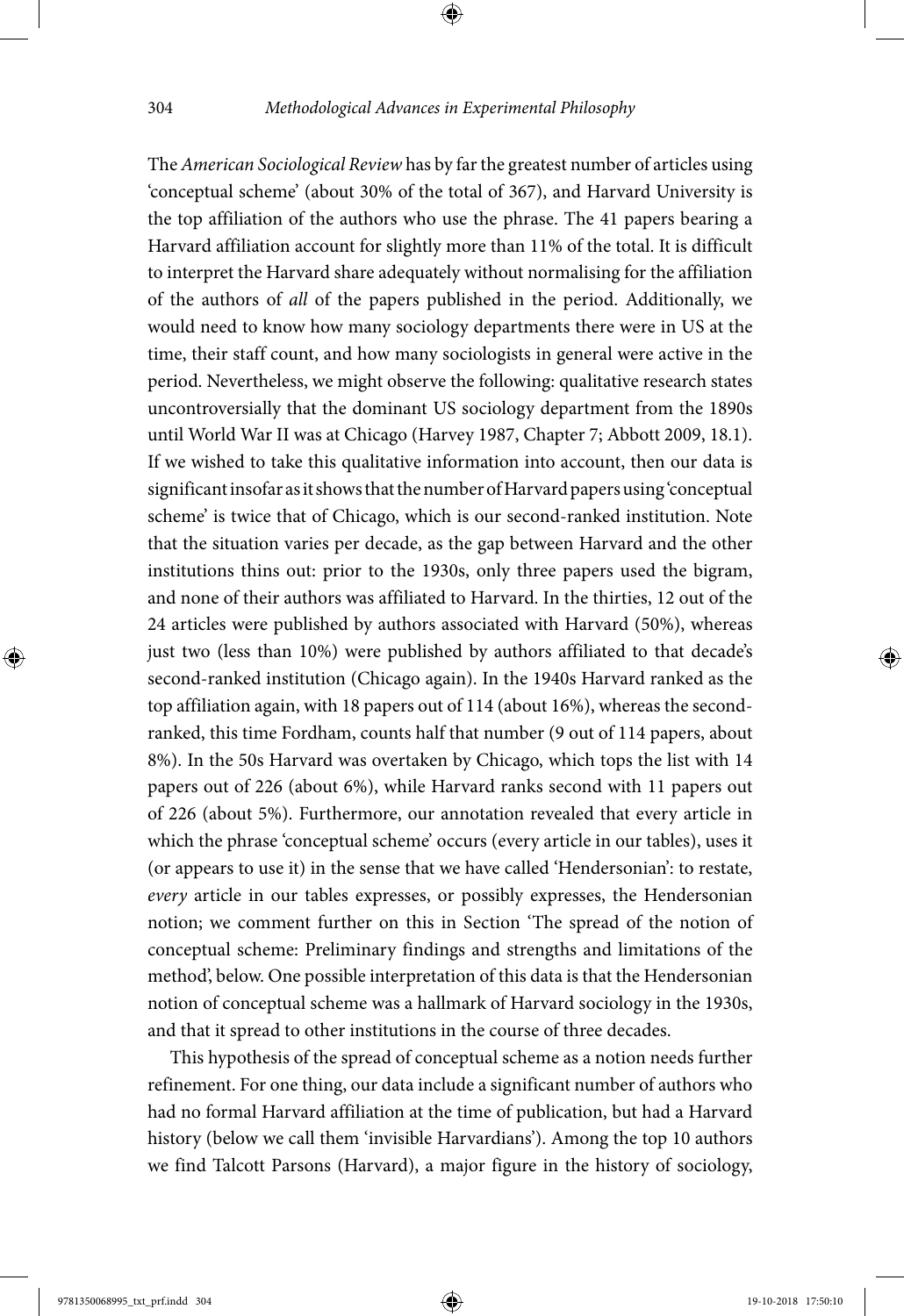|                                       | Number of articles using 'conceptual |
|---------------------------------------|--------------------------------------|
| Journal ( <del>T</del> otal 8)        | scheme' ( <del>T</del> otal 367)     |
| American Sociological Review          | 108                                  |
| Social Forces                         | 65                                   |
| American Journal of Sociology         | 64                                   |
| American Anthropologist               | 51                                   |
| American Catholic Sociological Review | 41                                   |
| Psychological Review                  | 17                                   |
| Sociometry                            | 15                                   |
| Journal of Social Psychology          | 6                                    |

**Table 10.2** Articles in which bigram 'conceptual scheme' appears by journal.

**Table 10.3** Number of articles in which the bigram 'conceptual scheme' features by affiliation (threshold **≥** 5) of author.

| Affiliation (Total 133) (threshold $\geq 5$ ) | Number of authored articles using<br>'conceptual scheme' |
|-----------------------------------------------|----------------------------------------------------------|
|                                               |                                                          |
| Harvard                                       | 41                                                       |
| University of Chicago                         | 16                                                       |
| Fordham                                       | 14                                                       |
| University of Michigan                        | 10                                                       |
| Columbia                                      | 8                                                        |
| Ohio State                                    | 8                                                        |
| University of Wisconsin                       | 8                                                        |
| Michigan state                                | 8                                                        |
| Princeton                                     | 7                                                        |
| Indiana University                            | 7                                                        |
| Northwestern University                       | 6                                                        |
| University of California                      | 6                                                        |
| University of Washington                      | 5                                                        |
| Smith College                                 | 5                                                        |
| Cornell University                            | 5                                                        |
| Catholic University of America                | 5                                                        |
| Rutgers                                       | 5                                                        |
| University of Colorado                        | 5                                                        |
| University of Minnesota                       | 5                                                        |

 $\bigoplus$ 

 $\bigoplus$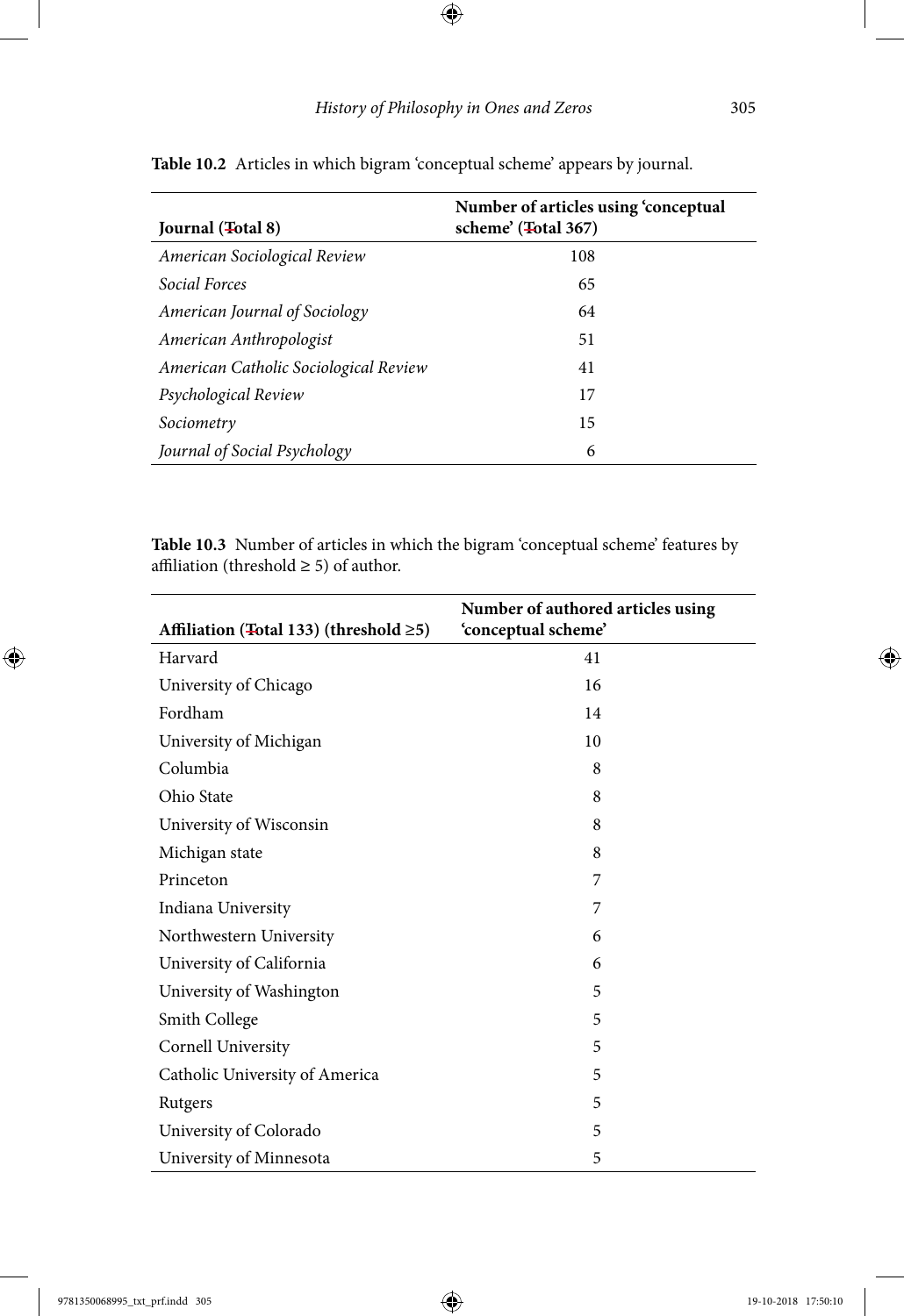#### 306 *Methodological Advances in Experimental Philosophy*

 $\bigoplus$ 

ranking first with 14 papers, and 6 other (in)visible Harvardians (Timasheff, Kluckhohn, Davis, Moore, Merton, Devereux).10 Thus, *70%* of the top 10 authors are Harvardians or invisible Harvardians. Taking the invisible Harvardians into account arguably leaves the 'spread' part of hypothesis untouched, while strengthening the 'Harvard hallmark' part. We come back to this point below.

In the remainder of this section, we break down our findings for the period prior to the 1930s, for the 1930s, the 1940s and the 1950s. We should signal that the decision to break the period up in this way has been conventional,

|                                          | Number of authored articles containing |
|------------------------------------------|----------------------------------------|
| Authors (Fotal 287) (threshold $\geq$ 3) | 'conceptual scheme'                    |
| Parsons, Talcott                         | 14                                     |
| Timasheff, Nicholas S.                   | 10                                     |
| Kluckhohn, Clyde                         | 6                                      |
| Davis, Arthur K.                         | 5                                      |
| Morris, Rudolph E.                       | $\overline{4}$                         |
| Moore, Wilbert E.                        | $\overline{4}$                         |
| Bain, Read                               | $\overline{4}$                         |
| Merton, Robert K.                        | 4                                      |
| Devereux, George                         | 3                                      |
| Hartnett, Robert C.                      | 3                                      |
| Whyte, William F.                        | 3                                      |
| Strauss, Anselm L.                       | 3                                      |
| Riley, Matilda W.                        | 3                                      |
| Jurczak, Chester A.                      | 3                                      |
| Pellegrin, Roland J.                     | 3                                      |
| Seeman, Melvin                           | 3                                      |
| Loomis, Charles P                        | 3                                      |
| Brewer, Earl D.C.                        | 3                                      |
| Moreno, Jacob L.                         | 3                                      |
| Hallowell, A. Irving                     | 3                                      |

**Table 10.4** Articles featuring use of 'conceptual scheme' by author.

⊕

◈

<sup>&</sup>lt;sup>10</sup> Note that our check for invisible Harvardians was done manually for each author, and depended on readily available information on the internet. The biographical details of some authors are not easily accessible.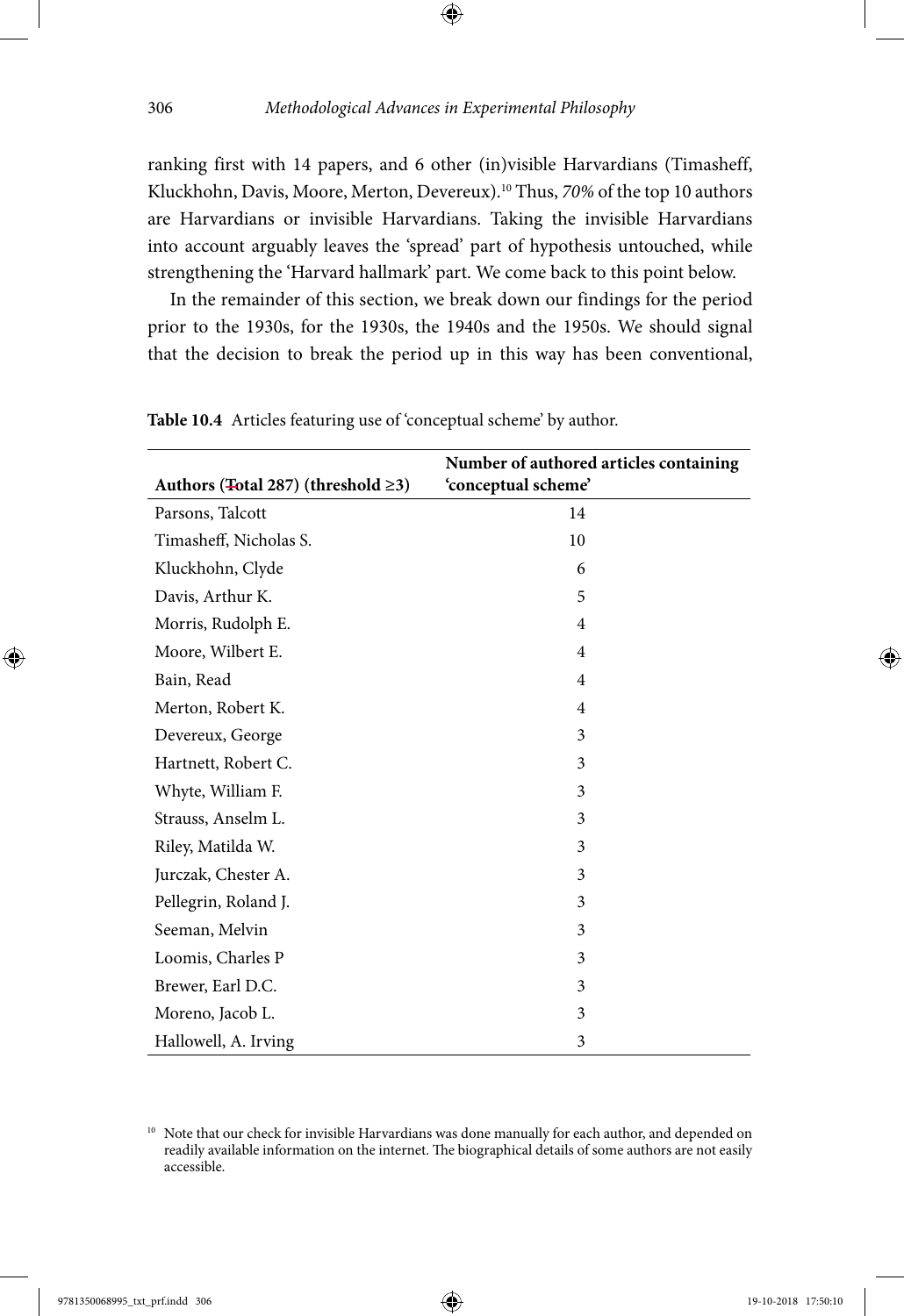but recognize that this decision might influence the analysis. We come back to this point briefly in Section 'The spread of the notion of conceptual scheme: Preliminary findings and strengths and limitations of the method', below.

### Prior to the 1930s

From 1888 to 1929, we identified three journal articles containing the bigram 'conceptual scheme' (about 0.026% of the total):

The affiliations of the authors who use the phrase are collected in the table below, followed by a table with an overview of the authors who use the phrase.

**Table 10.5** Journals featuring bigram 'conceptual scheme' before 1930.

|                                | Number of articles containing<br>'conceptual scheme' $\left  \frac{1}{2} \right $ tal: 367   total |
|--------------------------------|----------------------------------------------------------------------------------------------------|
| Journal ( <del>T</del> otal 8) | for the period: $3)$                                                                               |
| Psychological Review           |                                                                                                    |
| Social Forces                  |                                                                                                    |

**Table 10.6** Articles containing 'conceptual scheme' by author affiliation (Prior to 1930).

| <b>Affiliation</b> (total: 133) | Number of authored articles<br>containing 'conceptual scheme'-(total:<br>$367$   total period: 3) |
|---------------------------------|---------------------------------------------------------------------------------------------------|
| <b>Bristol</b>                  |                                                                                                   |
| Columbia                        |                                                                                                   |
| Lucknow                         |                                                                                                   |

**Table 10.7** Articles using 'conceptual scheme' by author, prior to 1930.

| Author (total: 287)  | Number of authored articles<br>containing 'conceptual scheme'-(total:<br>$367$ total period: 3) |
|----------------------|-------------------------------------------------------------------------------------------------|
| Morgan, Conwy L.     |                                                                                                 |
| Haeberlin, Herman K. |                                                                                                 |
| Mukerjee, Radhakamal |                                                                                                 |

◈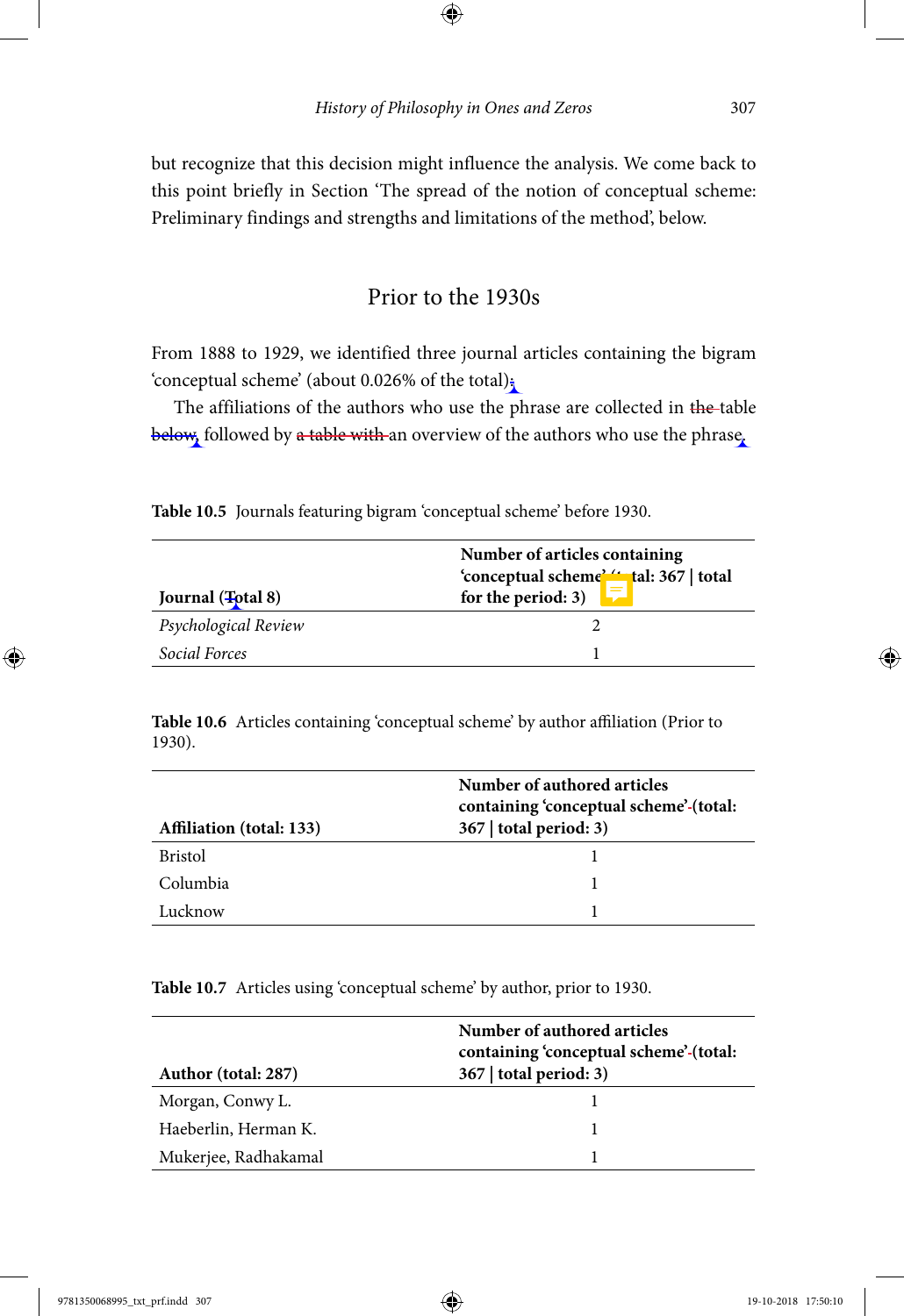The authors who use the phrase are, as we can see, Conwy Lloyd Morgan, a famous British ethologist and psychologist,<sup>11</sup> Herman K. Haeberlin, an anthropologist who studied under Franz Boas (Boas 1919), and Radhakamal Mukerjee, a leading Indian thinker and social scientist.<sup>12</sup> The earliest occurrences of the bigram within our corpus thus occur within the disciplines of psychology, anthropology and sociology.

Although these mentions of the phrase 'conceptual scheme' occur before 1932, the year Henderson developed the account of conceptual scheme on which we have based our model, we have annotated the occurrences in order to see whether they conform to the Hendersonian model. The reason for doing this is to see whether the model in question was anticipated prior to its formulation by Henderson, which might suggest that Henderson developed his account of conceptual scheme earlier, or under the influence of someone else or both. Both annotators scored one article (Haeberlin) as conforming to the Hendersonian model of conceptual scheme (Yes), and two articles (Morgan and Mukerjee) as maybe conforming to the Hendersonian model of conceptual scheme (Maybe). No article includes a philosophical elaboration of the notion. The interrater reliability (Cohen's Kappa) of both the question of whether the Hendersonian notion was contained in the articles and the question of whether the article included additional philosophical information was kappa = 1. Thus there is some scant evidence that the notion of conceptual scheme we are considering was already adopted prior to Henderson, but given the small dataset we are working with we cannot base any strong conclusions on this evidence.

If we consider the passages from a qualitative perspective, we may note that Morgan's and Mukerjee's are difficult to interpret, since they simply use the phrase without much elaboration or explanation. However, in Haeberlin's case the suggestion seems to be that a conceptual scheme must be interpreted as similar to (a part of) a (scientific) theory. This interpretation of the phrase 'conceptual scheme', which may be taken to conform to the Hendersonian model of conceptual scheme and which we also encounter in the 1940s and 1950s, is taken from the following passage:

Wundt has devised a remarkable foundation of concepts upon which to build up a new science of the folk-soul. His concepts of the higher synthesis, the social mind, the reality of folk-psychological actuality, etc., are all seemingly firmly

⊕

<sup>11</sup> https://en.wikipedia.org/wiki/C.\_Lloyd\_Morgan

<sup>12</sup> https://en.wikipedia.org/wiki/Radhakamal\_Mukerjee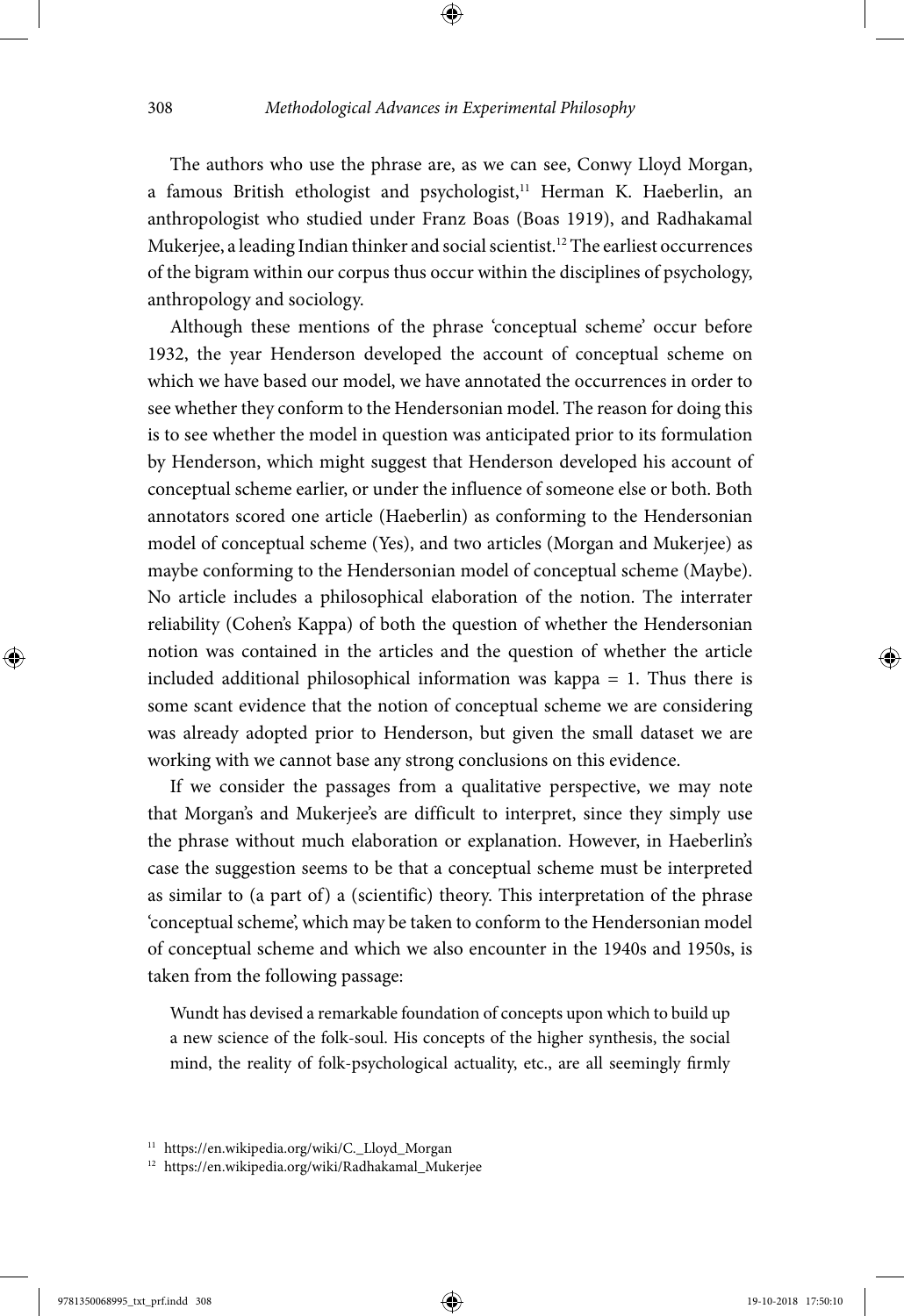anchored in a monumental philosophical system; but Wundt's conceptual scheme breaks down when applied (Haeberlin 1916, 301 [Y|Y|N|N]<sup>13</sup>).

Here, the conceptual scheme of Wundt is interpreted as his philosophical system or as the structure of concepts upon which Wundt builds up a science of the folk-soul.

#### 1930s

In the 1930s, our corpus shows 24 articles that contain the bigram 'conceptual scheme' (about 0.3% of the total) – about 11 times the number of papers with respect to the previous period (the increase is normalized per number of papers published). The journals in which we found the bigram are.

As we can see, while the phrase 'conceptual scheme' figures in the sociological literature of the 1930s, and we also find a mention in the *American Anthropologist*, there are *no* occurrences within the psychology journals of our corpus in this period.

The affiliations of the authors who use the bigram is presented in the table below, followed by a table with an overview of the authors who use the bigram. Note that each author of a multi-author paper gets one article to their name.

| Journal (Total: 8)            | <b>Number of Articles containing</b><br>'conceptual scheme'-(total: 367 total<br>period: 24) |
|-------------------------------|----------------------------------------------------------------------------------------------|
| American Sociological Review  | 11                                                                                           |
| American Journal of Sociology | 9                                                                                            |
| American Anthropologist       | 2                                                                                            |
| Sociometry                    |                                                                                              |
| Social Forces                 |                                                                                              |

**Table 10.8** Journals in which 'conceptual scheme' appears, 1930s.

⊕

<sup>&</sup>lt;sup>13</sup> We append to each passage that we quote in our qualitative analysis a four-letter code for the score of Annotator 1 and 2 as to A and B. For instance:  $M|Y|N$  stands for the circumstance that Annotator 1 scored the passage as maybe (M) containing the Hendersonian notion of conceptual scheme, and Annotator 2 scored it as containing it (first occurrence of 'Y'); moreover, Annotator 1 scored the passage as containing additional information (second occurrence of 'Y') and Annotator 2 scored the passage as not containing additional information (N).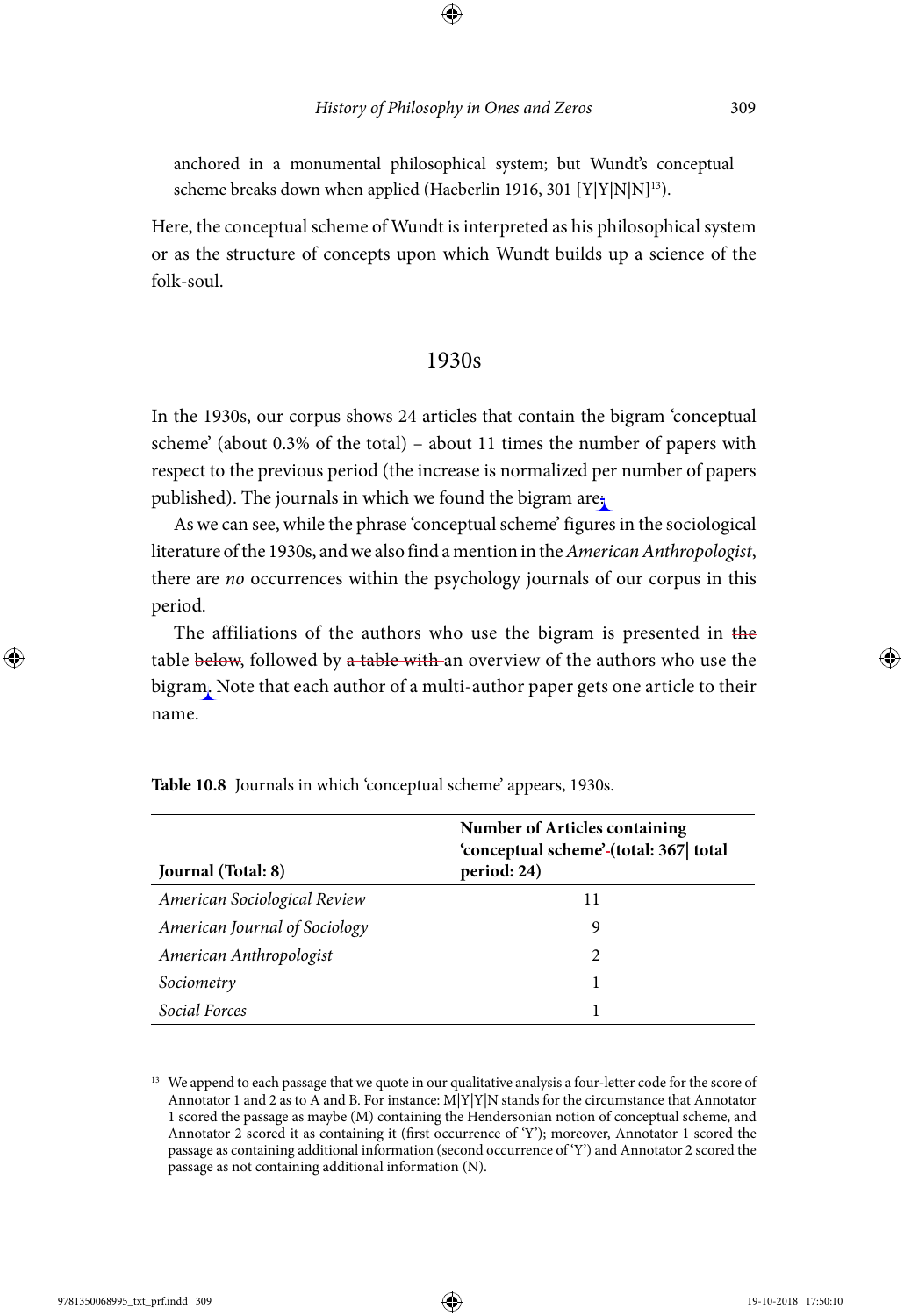### 310 *Methodological Advances in Experimental Philosophy*

|                            | <b>Number of Articles containing</b> |
|----------------------------|--------------------------------------|
| Affiliation (total: 133)   | 'conceptual scheme'                  |
| Harvard                    | 12                                   |
| University of Chicago      | 2                                    |
| <b>SSRC</b>                | 1                                    |
| Beacon Hill                | 1                                    |
| Columbia                   | 1                                    |
| New York University        | 1                                    |
| Smith College              | 1                                    |
| University of Texas        | 1                                    |
| Miami                      | 1                                    |
| Hawaii                     | 1                                    |
| Iowa                       | 1                                    |
| Ohio State                 | 1                                    |
| Yale                       | 1                                    |
| Chicago                    | 1                                    |
| University of Pennsylvania | 1                                    |

Table 10.9 Articles using 'conceptual scheme' by author affiliation, 1930s.

 $\bigoplus$ 

**Table 10.10** Articles using 'conceptual scheme' by author, 1930s.

| Author                 | <b>Number of Articles containing</b><br>'conceptual scheme' |
|------------------------|-------------------------------------------------------------|
| Parsons, Talcott       | 5                                                           |
| Merton, Robert K.      | 3                                                           |
| Kluckhohn, Clyde       | 1                                                           |
| Young, Donald          | 1                                                           |
| Davis, Kingsley        | 1                                                           |
| Brinton, Crane         | 1                                                           |
| Moreno, Jacob L.       | 1                                                           |
| Timasheff, Nicholas S. | 1                                                           |
| Bierstedt, Robert      | 1                                                           |
| Cressey, Paul G.       | 1                                                           |
| DeNood, Neal B.        | 1                                                           |
| Gettys, Warner E.      |                                                             |
| Burgess, Ernest W.     | 1                                                           |
| Winch, Robert F.       | 1                                                           |

9781350068995\_txt\_prf.indd 310 19-10-2018 17:50:10

 $\bigoplus$ 

 $\bigoplus$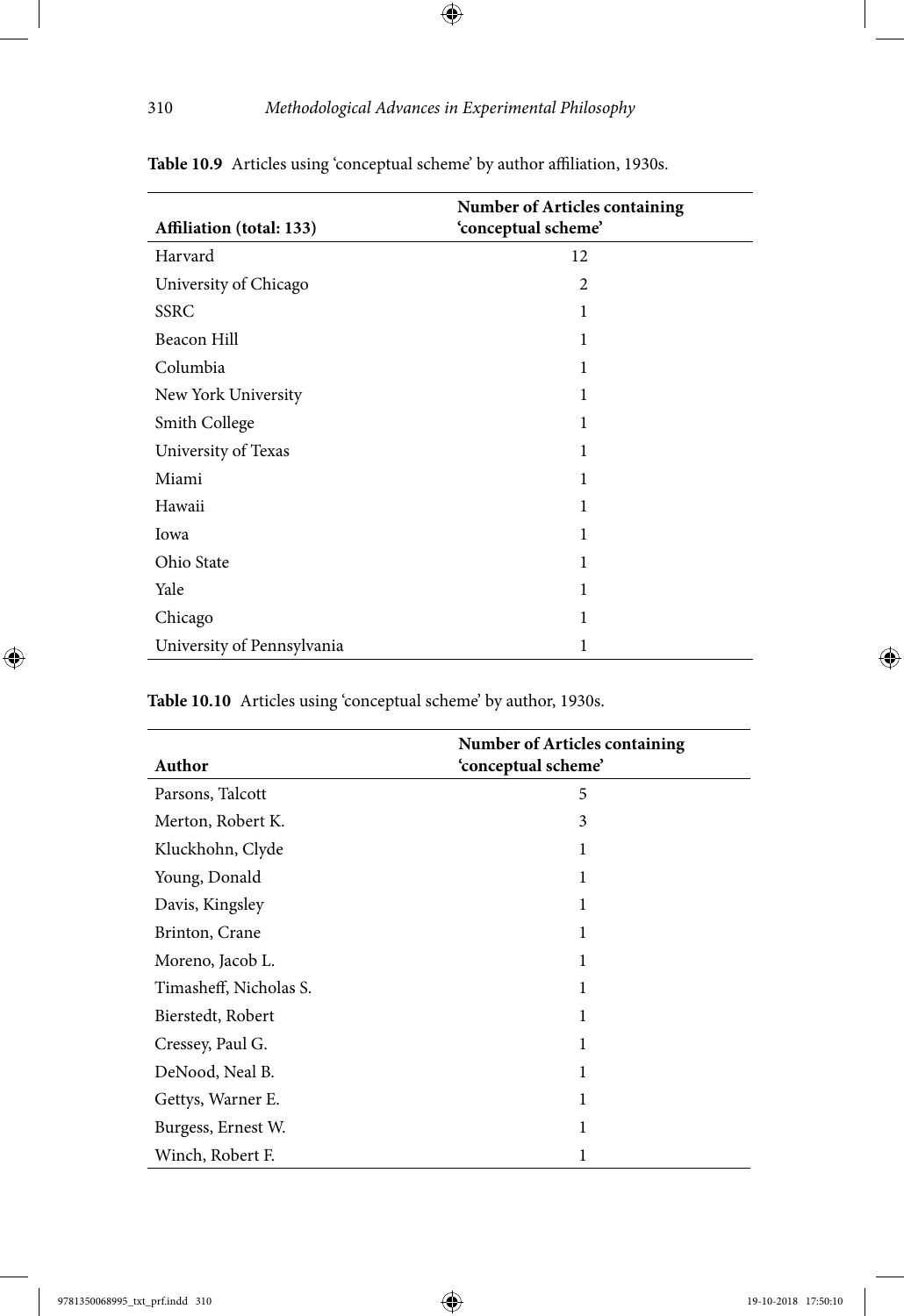| Author                | Number of Articles containing<br>'conceptual scheme' |
|-----------------------|------------------------------------------------------|
| Lind, Andrew W.       |                                                      |
| Bain, Read            |                                                      |
| Reuter, Edward B.     | 1                                                    |
| Leighton, J[oseph] A. | 1                                                    |
| Dollard, John         | 1                                                    |
| Dunham, Warren H.     |                                                      |
| Hallowell, A. Irving  |                                                      |

#### **Table 10.10 (***Continued***)**

Harvard is by far the top affiliation for authors who employ the bigram. This finding is consistent with the idea that the phrase was introduced in the sociological literature by (or via) Henderson at Harvard in the 1930s. Among the authors who use the bigram most frequently are the famous Harvard-affiliated sociologists Talcott Parsons (who uses it in five published articles in our journal corpus) and Robert K. Merton (who uses the bigram in three). If we now also add to the count the 'invisible Harvardians', namely authors with a different affiliation but with a Harvard degree or a Harvard history, we see that of the 21 names listed, a third are (invisible) Harvardians: Parsons, Merton, Timasheff, Kluckhohn, Davis, Brinton, and DeNood (Page 1985, 119).

Our annotation of the corpus gave the following results: out of the 24 articles, Annotator 1 scored 18 as articulating the Hendersonian notion of conceptual scheme (Yes), five articles as maybe articulating it (Maybe), and zero articles as not containing it (No). One passage was left without a score because it contained only a reference to another article with the bigram 'conceptual scheme' in the title. Moreover, four articles were identified as containing additional philosophical information on the notion, whereas 19 articles applied it without providing additional explanation. Annotator 2 scored 17 articles as articulating the Hendersonian notion of conceptual scheme (Yes) and six articles as maybe articulating it (Maybe), and zero articles as not containing it (No). Again, one article was left unscored. In addition, three articles were marked as containing additional information on the notion of conceptual scheme, and the other 20 articles as not containing additional information. The interrater reliability (Cohen's kappa) on whether the articles contained the Hendersonian notion of conceptual scheme was kappa = 0.89958159. The interrater reliability on whether the articles contained additional information on the notion of conceptual scheme was kappa = 0.868852459. These results indicate that a large

⊕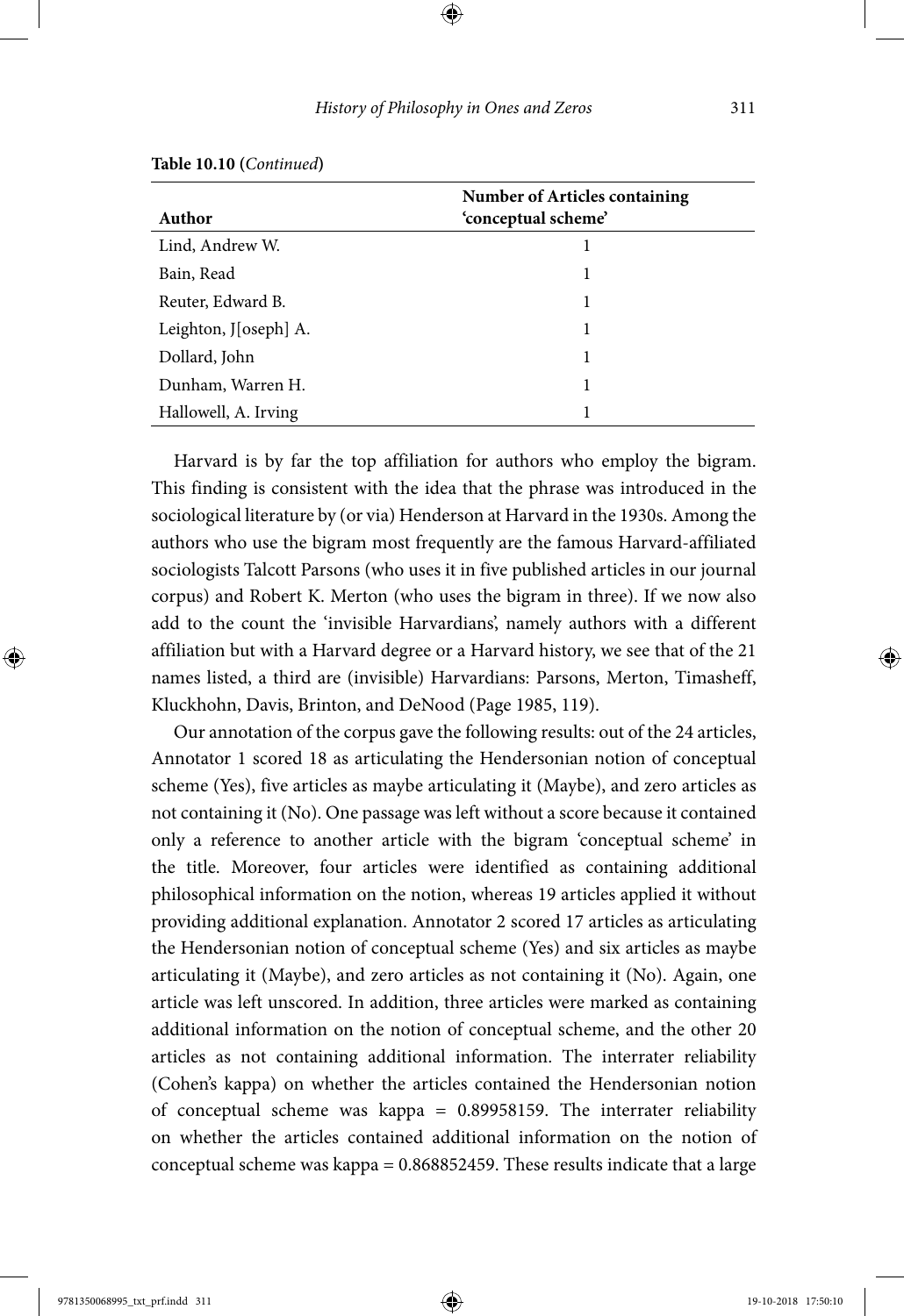portion – either 75% (annotator 1) or 70.8% (annotator 2) – of the authors who use the bigram 'conceptual scheme' adopted the Hendersonian notion – 'Yes' to (A): furthermore, whenever the phrase was used, it was (possibly) to express the Hendersonian notion ('Yes or 'Maybe'). No single use of the phrase wasn't at least *possibly* Hendersonian ('No').

 $\bigoplus$ 

Having provided a quantitative analysis of the use of the phrase 'conceptual scheme' in our corpus, we may now turn to a qualitative analysis. It is striking that the use of the phrase in our corpus in the 1930s strictly follows the Hendersonian model. For example, as we have seen, condition (2) of the Hendersonian model fixes that a conceptual scheme is a/the (or a part of the) theoretical framework of a science in terms of which facts, data, or phenomena are interpreted. This conception is clearly articulated by Parsons:

The relation between the relative and the non-relative aspects of scientific knowledge, in Weber's view, can best be illuminated by a somewhat further development of the subject. In the first place, the actual object or phenomenon which the scientist studies is not a 'fully concrete' reality but is a 'construction' which brings together in a coherent descriptive whole those aspects of concrete reality which are significant to the investigator. Such a construction Weber calls a 'historical individual.' The essence of his view is contained in the common current formulas that observation takes place 'in terms of a conceptual scheme,' 'within a frame of reference.' (Parsons 1936; 677 [Y|Y|Y|Y])

The sociologist Nicholas Timasheff, at the time also affiliated with Harvard, expresses the same idea while quoting Henderson: 'The sociology of law is a science based on observation. Observation means the description of facts in the terms of a conceptual scheme' (Timasheff 1938, 219 [Y|Y|Y|Y]). In a later paper, again in line with condition (2) of the Hendersonian model of conceptual scheme, Parsons licenses a conception of *data* and (scientific) *facts* as something which is stated in terms of a conceptual scheme. Parsons again writes:

Furthermore, it is a fairly well-recognized methodological principle of general application that data are not simply 'facts' but that, like all the facts of science, they are stated 'in terms of a conceptual scheme' (Parsons 1937, 479  $[Y|Y|Y|N]).$ 

Our qualitative analysis of the 1930s suggests that the Hendersonian notion of conceptual scheme was accepted in the sociological articles we have considered.

⊕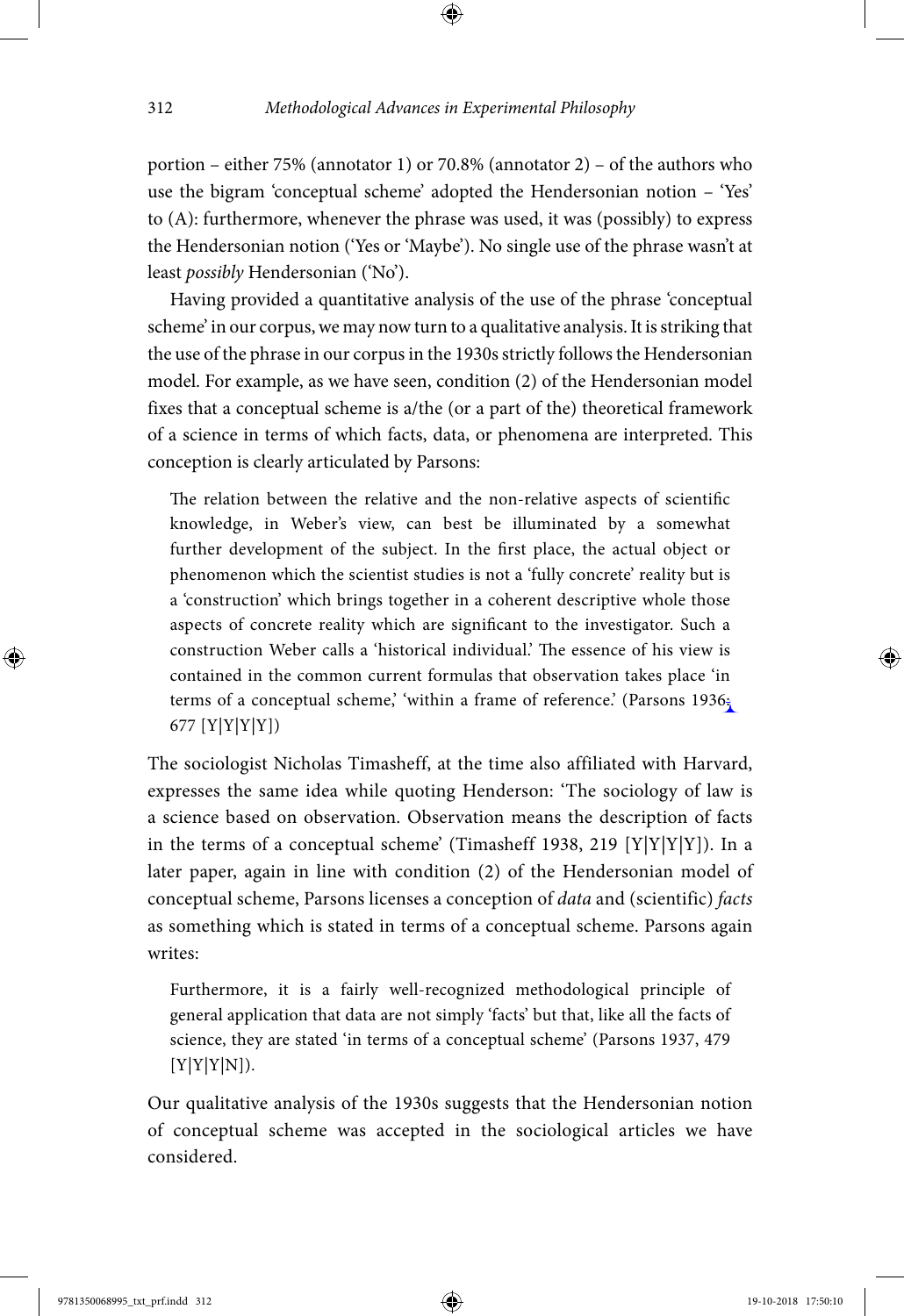### 1940s

From the 1940s, we have identified 114 journal articles that contain the bigram 'conceptual scheme' (about 1% of the total) – this is, again, an increase of almost four times the number of articles we had found for the 1930s (normalized per number of papers published). The breakdown per journal:

The bigram 'conceptual scheme' was, again, used most often in the *American Sociological Review* and the *American Journal of Sociology*, which together published roughly half of the papers in our corpus containing the bigram (this is rather uninformative, since these two journals also published roughly half of the total number of papers for the period).

| Journal (total: 8)                    | <b>Number of Articles containing</b><br>'conceptual scheme'-(total: 367   for the<br>period: 114) |
|---------------------------------------|---------------------------------------------------------------------------------------------------|
| American Sociological Review          | 30                                                                                                |
| American Journal of Sociology         | 25                                                                                                |
| Social Forces                         | 17                                                                                                |
| American Anthropologist               | 16                                                                                                |
| American Catholic Sociological Review | 14                                                                                                |
| Psychological Review                  | 6                                                                                                 |
| Sociometry                            | 5                                                                                                 |
| Journal of Social Psychology          |                                                                                                   |

**Table 10.11** Articles in which 'conceptual scheme' features by journal, 1940s.

**Table 10.12** Articles in which 'conceptual scheme' occurs, by author affiliation (threshold **≥** 3), 1940s.

| Affiliation (threshold $\geq 3$ ) | <b>Occurrences</b> |
|-----------------------------------|--------------------|
| Harvard                           | 18                 |
| Fordham                           | 9                  |
| Princeton                         | 4                  |
| Northwestern University           | 4                  |
| University of North Carolina      | 3                  |
| University of California          | 3                  |
| Columbia                          | 3                  |
| Cornell University                | 3                  |

⊕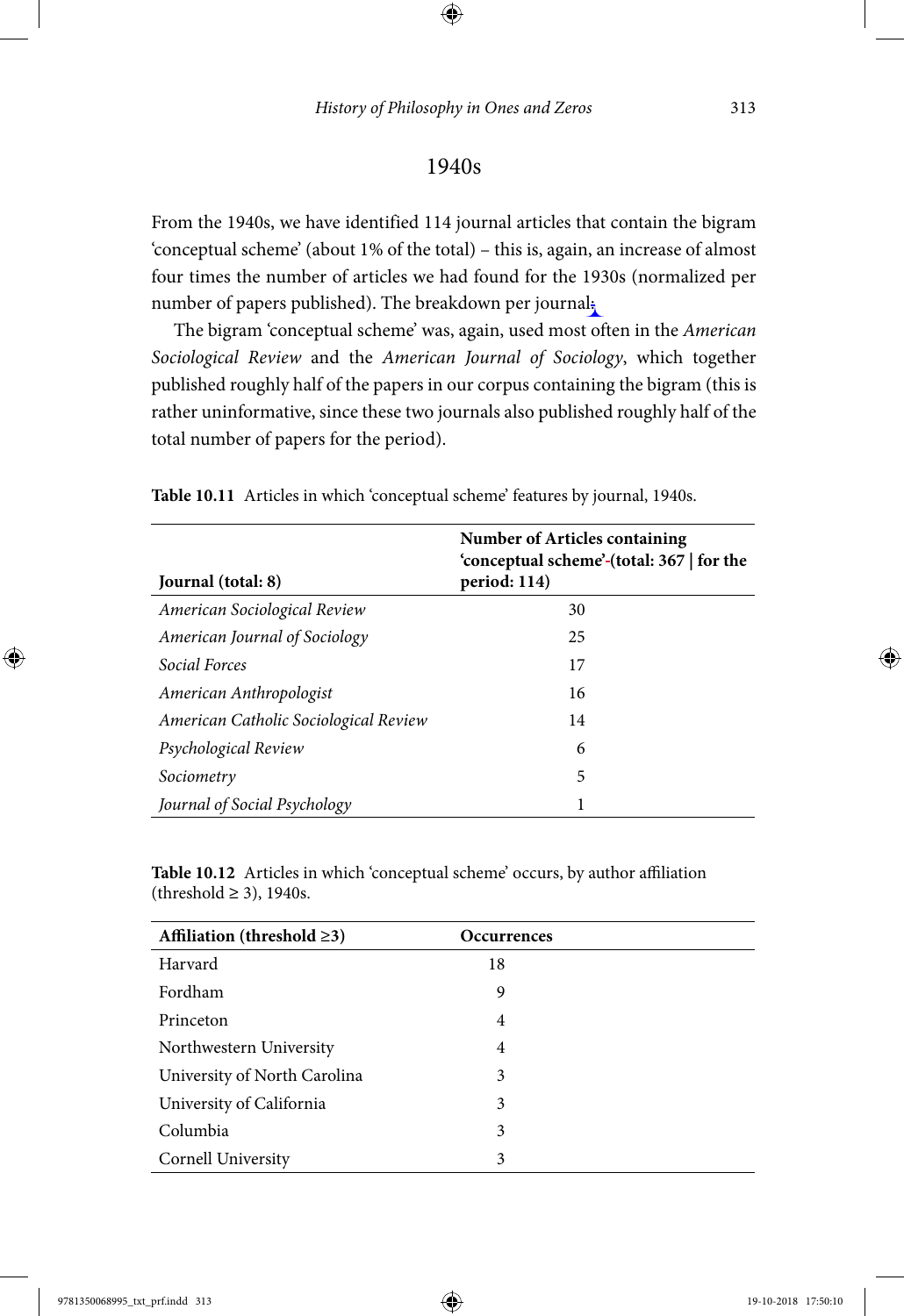#### 314 *Methodological Advances in Experimental Philosophy*

| Table 10.12 (Continued) |  |
|-------------------------|--|
|                         |  |

| Affiliation (threshold $\geq$ 3) | <b>Occurrences</b> |  |
|----------------------------------|--------------------|--|
| Catholic University of America   |                    |  |
| University of Oklahoma           |                    |  |
| <b>Union College</b>             |                    |  |

⊕

| Authors (threshold (threshold $\geq$ 2) | Occurrences |  |
|-----------------------------------------|-------------|--|
| Parsons, Talcott                        | 7           |  |
| Timasheff, Nicholas S.                  | 6           |  |
| Kluckhohn, Clyde                        | 5           |  |
| Davis, Arthur K.                        | 5           |  |
| Devereux, George                        | 3           |  |
| Hartnett, Robert C.                     | 3           |  |
| Whyte, William F.                       | 3           |  |
| Bain, Read                              | 2           |  |
| Moore, Wilbert E.                       | 2           |  |
| Hallowell, A. Irving                    | 2           |  |
| Kimball, Solon T.                       | 2           |  |
| Homans, George C.                       | 2           |  |
| Demerath, Nicholas J.                   | 2           |  |

**Table 10.13** Articles featuring 'conceptual scheme' by author (threshold ≥ 2), 1940s.

A survey of the affiliations of the authors who published articles using 'conceptual scheme' (table below) shows that, as with the 1930s, Harvard is the most common. Eighteen articles were published by authors working at Harvard, double the number published by authors working at Fordham University (nine). Other universities appear less frequently.

To unveil the true import of the Harvard link with the notion, however, we need to dig a bit deeper. Let's see first the list of authors:

On this list we find authors with a Harvard formal affiliation at the time of writing. We see, for example, Parsons, who again tops the 40s chart with seven articles, and Clyde Kluckhohn,<sup>14</sup> third equal with five articles, as well as George C. Homans with two articles. The link between Harvard and the

⊕

<sup>&</sup>lt;sup>14</sup> Kluckhohn received his PhD in anthropology at Harvard in 1936 and later became to professor in Social Anthropology at the same institution, https://en.wikipedia.org/wiki/Clyde\_Kluckhohn.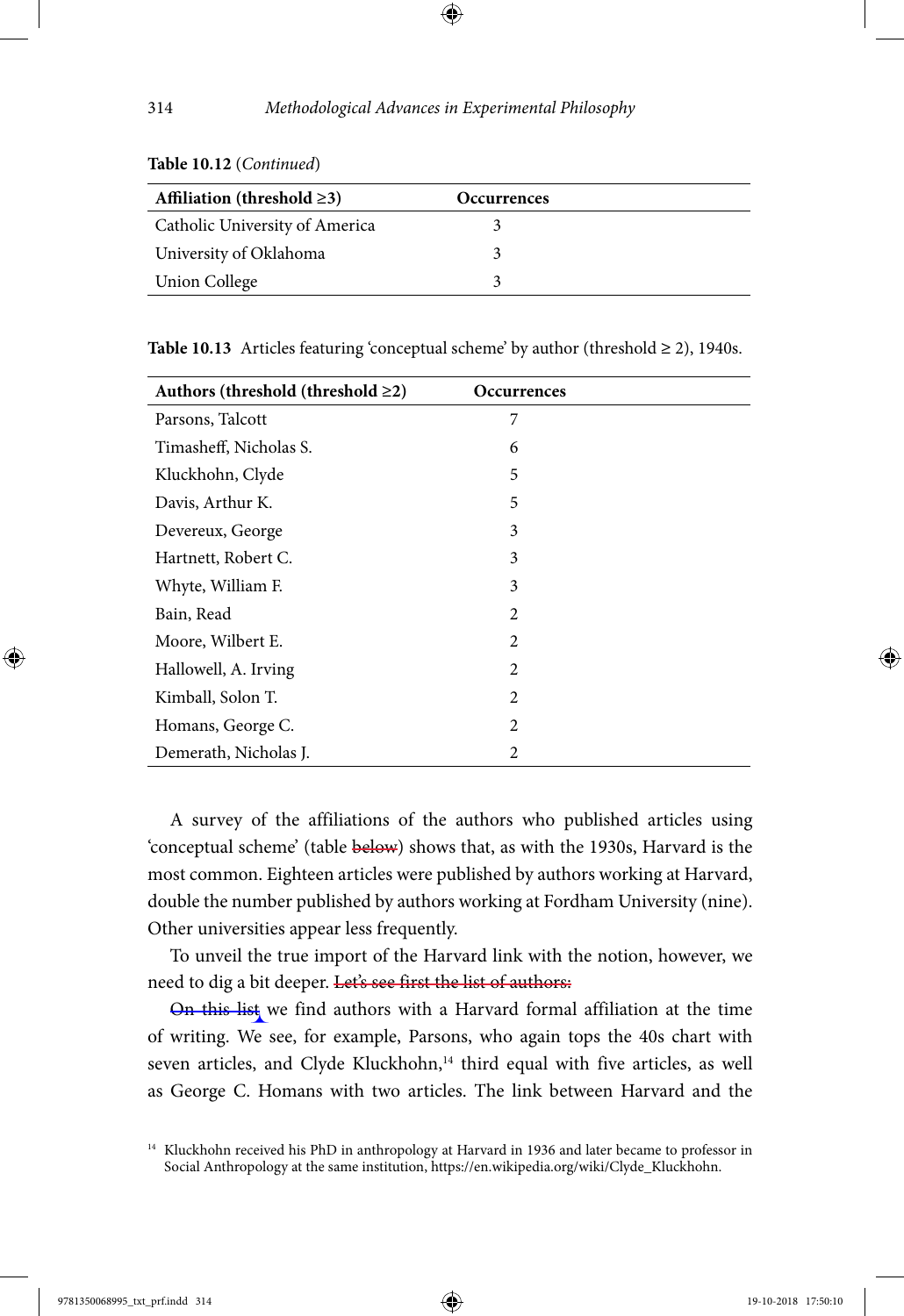bigram 'conceptual scheme', however, is far stronger when one considers, again, the invisible Harvardians in the list: Timasheff (second in the list, six papers), who came to the United States in 1936 as a visiting lecturer at Harvard University, and later became a Fordham University Professor, authored six of the nine Fordham articles<sup>15</sup>; Arthur K. Davis (tied third with five articles), PhD at Harvard under Parsons (1941), later moved to Union College (Nock 2002), and wrote, next to two Harvard papers, all three of the Union papers; George Devereux (fourth equal with three articles), was part of the so-called 'Parsonage', Parson's Sociological Group (Gerhardt 2016, 39, fn 150, counts Devereux among 'Parson's students'; Camic 1991, xliii fn 120 does the same; see also Hamilton 1992, 209). He authored one paper in 1940 under a Harvard affiliation, alongside two subsequent Wyoming papers. William Foote Whyte (seventh on the list), who was affiliated with the University of Oklahoma and wrote all three Oklahoma papers, had been a junior fellow at Harvard. Solon Kimball,  $=$  *trvard* PhD 1936), authored two papers while affiliated to Alabama and Michigan State which, being under the threshold, do not show in the table. Nicholas J. Demerath, also a Harvard graduate, wrote two of the three North Carolina papers. Hadley Cantril and Wilbert E. Moore had Harvard degrees, and, taken together, were involved in three of the four Princeton papers. This means that of the 13 top individuals in the list, 10 were Harvardians (77%). Other Harvard graduates not shown on this table (having one paper each) are: Robert K. Merton (Columbia) who was at Harvard up to 1938 and wrote one of the Columbia papers, Kingsley Davis (Penn State), Conrad M. Arensberg (Brooklyn college), Albert K. Cohen (Indiana), Charles P. Loomis (Michigan State), Muzafer Sherif (Princeton) and George H. Hildebrand  $=$  **aceton, Ehrenberg** et al. 2007). From this we can safely conclude that the bigram was popular among Harvard staff and students. This is consistent with the idea that the phrase was a hallmark of Harvard sociology.

Of our 114 journal articles from the 1940s, Annotator 1 scored 72 passages as articulating the Hendersonian notion of conceptual scheme (Yes), 30 passages as maybe containing it (Maybe), and zero passages as not containing the Hendersonian notion (No). Twelve passages were left without a score because it was not possible to score them, because they contained only a reference to an article with the bigram 'conceptual scheme' in the title. Annotator 1 also noted that of the 114 journal articles, 14 contained additional philosophical information on or analysis of conceptual scheme, whereas 88 articles merely

⊕

<sup>15</sup> https://www.nytimes.com/1970/03/10/archives/dr-nicholas-timasheff-dies-sociologist-onfordham-faculty.html.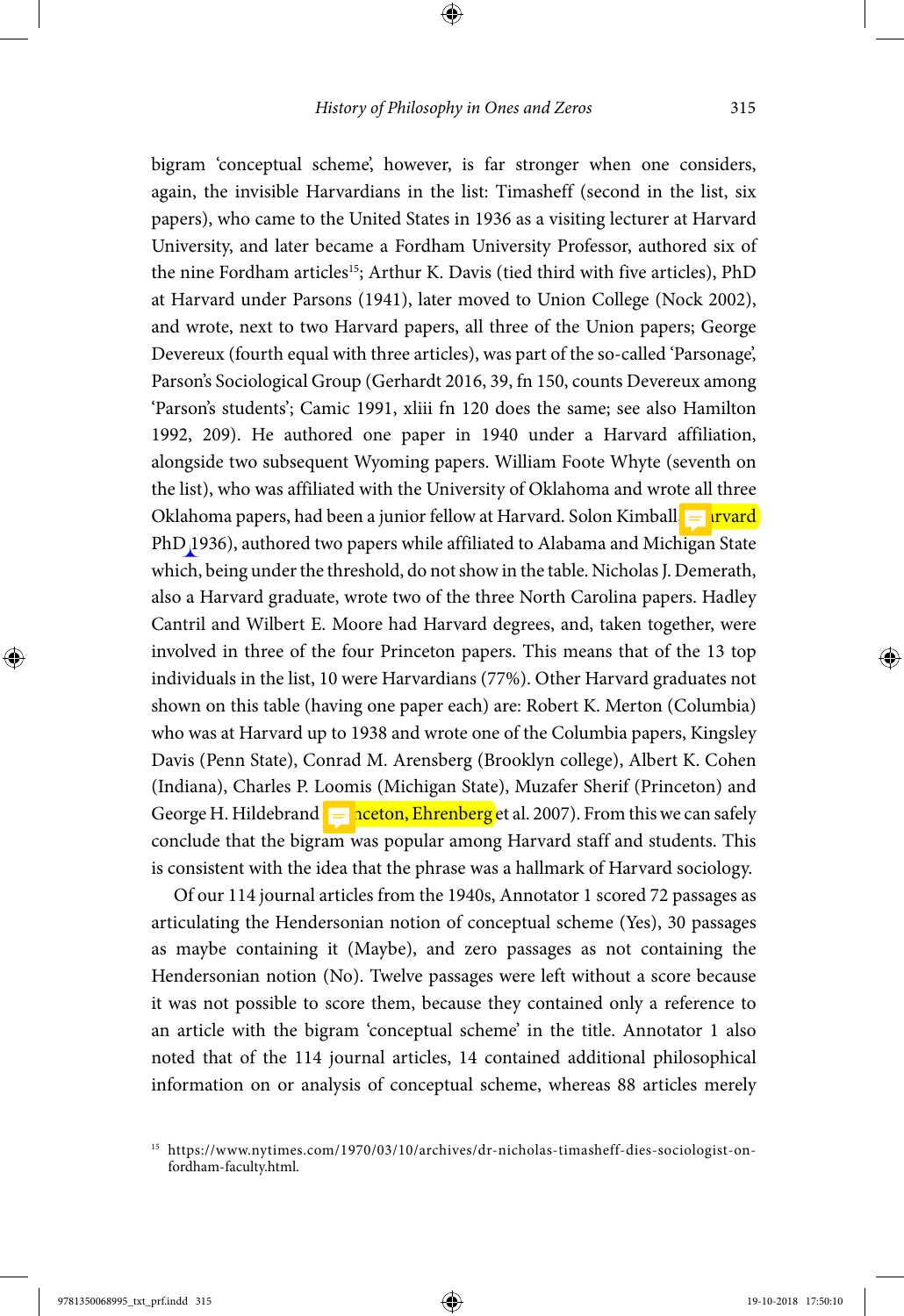used the notion without providing additional information or analysis. Again, 12 articles were not scored in this manner because providing a score was not possible. Annotator 2 scored 66 passages as articulating the Hendersonian notion of conceptual scheme (Yes), 36 passages as maybe containing it (Maybe), and zero passages as not containing the Hendersonian notion (No). For the same reasons as Annotator 1, 12 passages were left unscored. In addition, Annotator 2 thought that 14 out of the 114 articles contained additional information on the notion of conceptual scheme, 88 contained no such information and 12 were left unscored. The interrater reliability (Cohen's kappa) on whether the articles contained the Hendersonian notion was kappa = 0.9025641026. The interrater reliability on whether the articles contained additional philosophical information on the notion of conceptual scheme was kappa = 0.9535830619. These results again indicate that whenever the bigram 'conceptual scheme' was used, it was to express the Hendersonian notion (or maybe so), as no single use of the phrase was not *possibly* Hendersonian. In addition, Annotator 1 scored 58 out of 72 articles using the Hendersonian notion of conceptual scheme as not containing any additional information on this notion (81%). Annotator 2 scored 52 out of 66 articles in this way (79%). Given this high score on the lack of additional information, we may presume that the notion was (at least considered as) well understood and perhaps accepted as a matter of course. In short: that 'conceptual scheme' belonged to a set of standard terms in at least some quarters of US sociology in the 1940s.

Let's again turn to a tentative qualitative analysis of the notion of conceptual scheme as it was used in 1940s sociology. The analysis provides results that are comparable to our analysis of the 1930s. First, we may note that, in line with condition (2) of our model, conceptual schemes were conceived of as 'systems' of concepts that are 'integrated' as one would expect a framework to be, and on the basis of which we analyse empirical phenomena. As Talcott Parsons writes:

A generalized social system is a conceptual scheme, not an empirical phenomenon. It is a logically integrated system of generalized concepts of empirical reference in terms of which an indefinite number of concretely differing empirical systems can be described and analyzed (see L.J. Henderson, *Pareto's General Sociology,* Cambridge: Harvard University Press, 1935, chap. iv and n.3) (Parsons 1940, 844 [Y|Y|Y|Y]).

In a quite similar fashion, the anthropologist Conrad Arensberg describes conceptual schemes as frameworks that allow one to organize *observations*

⊕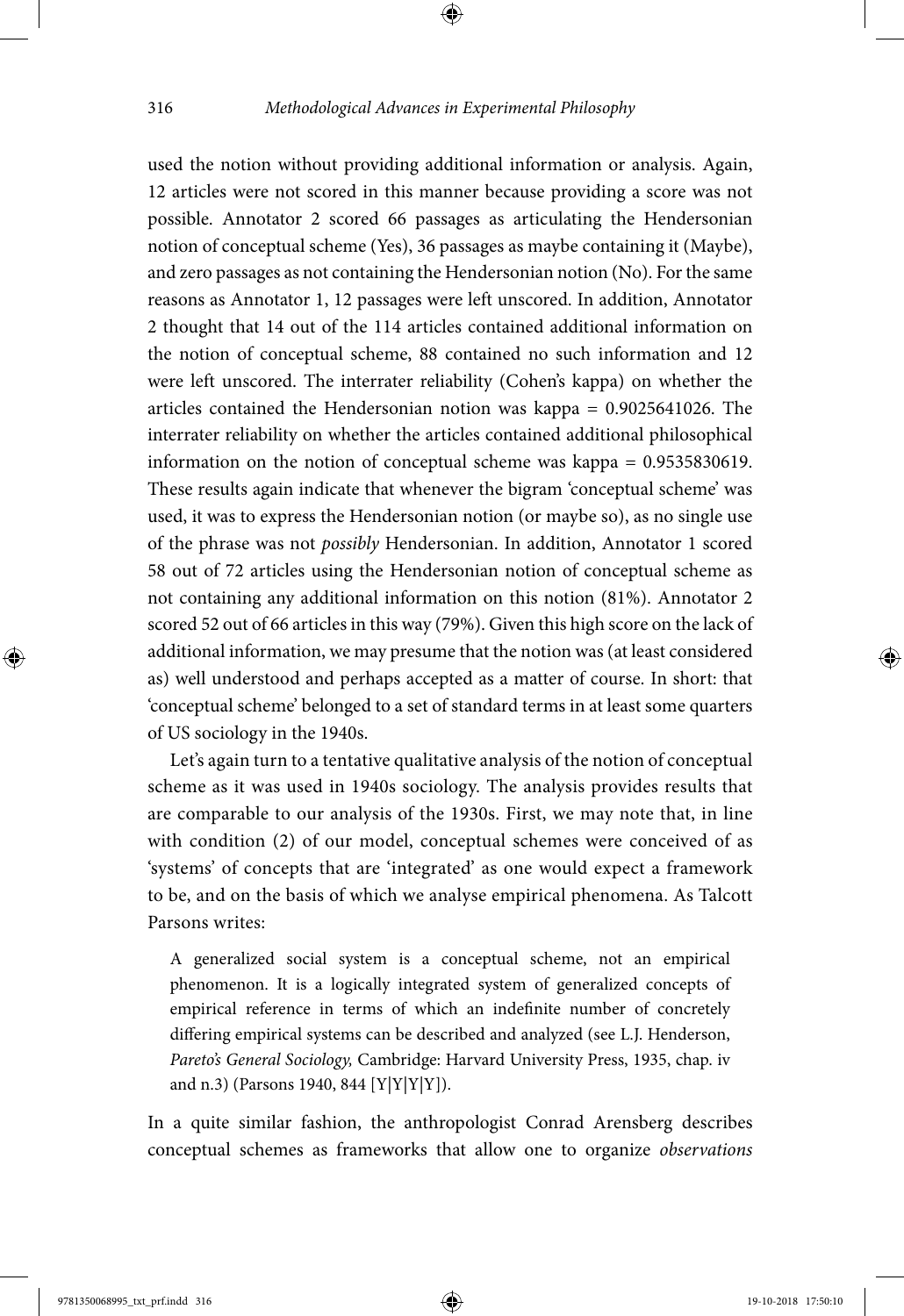(Arensberg 1941 [Y|Y|N|N]); similarly, Timasheff notes that although science is based on observation, observation conducive to scientific knowledge requires more than perceptions: in addition to sense perceptions, 'there must be a conceptual scheme in terms of which the observations are formulated.' (Timasheff 1947, 201 [Y|Y|Y|Y]).

Timasheff further notes that conceptual schemes often consist of (systems of) *definitions* (Timasheff 1947, 202), which serve the following function: they are tools of scientific analysis by allowing identification of objects and they are tools for the communication and preservation of knowledge (Timasheff 1947, 201). Mature sciences, such as economics, have, according to Timasheff, a conceptual scheme consisting of systems of definitions in which basic concepts, such as *price, supply, demand*, etc., are 'almost as well systematized as the concepts of the natural sciences.' (Timasheff 1947, 202). Hence, a conceptual framework of definitions in which terms are defined in terms of a set of basic concepts seems to be a good example of a conceptual scheme.

The idea that conceptual schemes are frameworks of concepts or definitions used for interpreting *observations* and *phenomena* fits condition (2) of our Hendersonian model of the idea of conceptual scheme. Furthermore, in line with this condition, some authors in the 1940s also clearly take *facts* to be empirical statements in terms of a conceptual scheme. Thus, for example, the sociologist Gwynne Nettler, in an article in the *American Sociological Review*, quotes Henderson when he says that a fact is 'an empirically verifiable statement about phenomena in terms of a conceptual scheme' (Nettler 1946, 180 [Y|Y|Y|Y]).

Finally, condition (1) of our Hendersonian model of the idea of a conceptual scheme is that sciences *must have* a conceptual scheme. In other words, having a conceptual scheme is normatively prescribed to sciences in order to be a proper science. As an example of this view in the 1940s, one might consider this passage from Warner E. Gettys, who, writing about the science of human ecology, notes that human ecology must be based on an ecological conceptual scheme if it is to be counted as a science:

If 'human' ecology […] will concentrate on the study of the distributive aspects of human beings and their institutions by methods suited to such material and then analyze and interpret its data in terms of its ecological conceptual scheme, it may well make a place for itself among the social sciences and beyond the criticism of its friends and the mockery of its detractors. (Gettys 1940, 474  $[Y|Y|N|N])$ 

⊕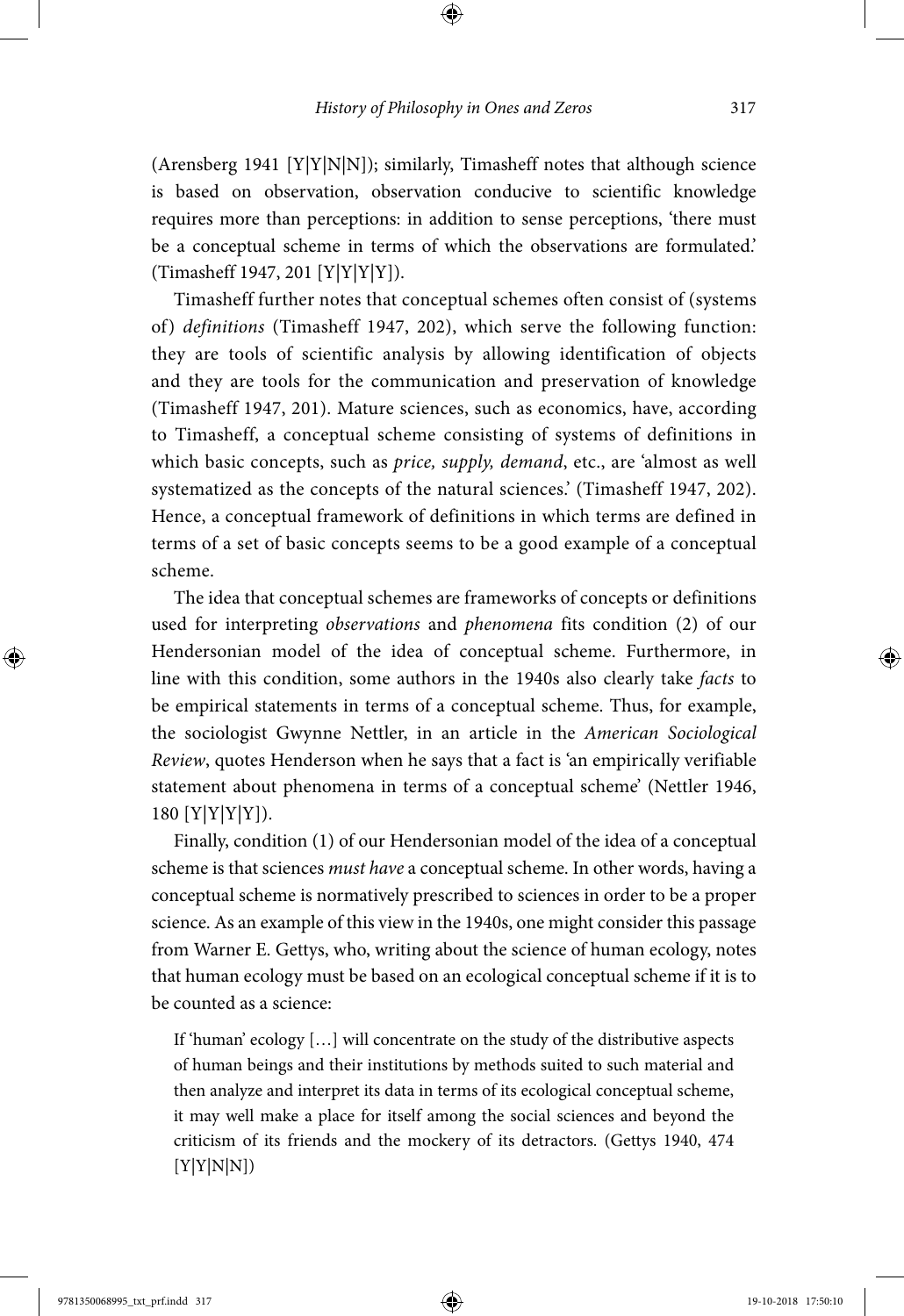#### 1950s

In the 1950s, 226 journal articles from our corpus included the bigram 'conceptual scheme' (slightly less than 2% of the total). This represents a normalized increase of about one and half times the number of occurrences in the 1940s, which shows that the bigram increased in popularity. The occurrences of the bigram within the journals of our corpus are displayed in the table below:

The affiliations of authors who published articles containing the bigram above a certain threshold shows a larger spread than in the 1940s. From 11 affiliations in the 1940s (with a threshold of  $\geq$  three articles) the total for the 1950s, adopting the same threshold, increased to 23 affiliations. Moreover, the highest-ranked institution by number of published papers using 'conceptual scheme' is now Chicago. We take these data to indicate a spread of the notion of conceptual scheme. A caveat, however: the increase in the range of affiliations could be due to an increase in the number of sociology departments from the 1940s to the 1950s, while the change in the top ranking institution could be due to a change in departmental situations (increase or decrease in hiring, mergers, etc). Should hard data on these factors become available, our numbers should be normalized against them.<sup>16</sup> The next table shows the spread of affiliations in our corpus.

| Journal (total: 8)                    | Number of Articles containing<br>'conceptual scheme'-(total: 367   total<br>for the period: 226) |  |
|---------------------------------------|--------------------------------------------------------------------------------------------------|--|
| American Sociological Review          | 67                                                                                               |  |
| Social Forces                         | 46                                                                                               |  |
| American Anthropologist               | 33                                                                                               |  |
| American Journal of Sociology         | 30                                                                                               |  |
| American Catholic Sociological Review | 27                                                                                               |  |
| Psychological Review                  | 9                                                                                                |  |
| Sociometry                            | 9                                                                                                |  |
| Journal of Social Psychology          | 5                                                                                                |  |

**Table 10.14** Articles featuring 'conceptual scheme' by journal, 1950s.

<sup>16</sup> We do know there is an increase in papers published, namely 12,224 in the 1950s vs 9,728 in the 1940s, and though we do not have data on the affiliation of the authors of all these papers, we calculated that the number of unique, non-Harvard affiliations present in our corpus increases when normalized against the total numbers of papers published, and decreases (though far less than in the

⊕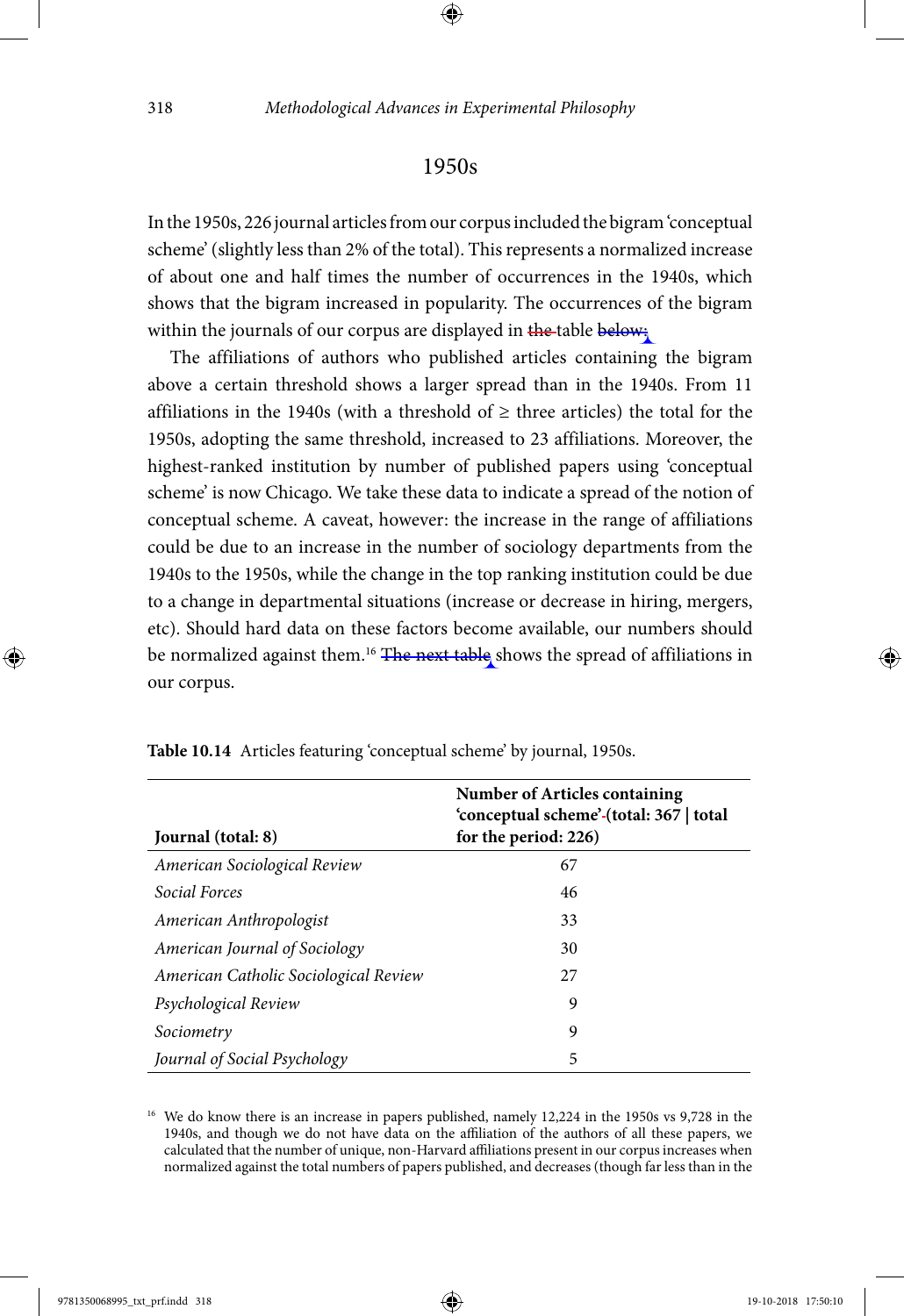| Affiliation (threshold $\geq$ 3) | Occurrences    |  |
|----------------------------------|----------------|--|
| University of Chicago            | 14             |  |
| Harvard                          | 11             |  |
| University of Michigan           | 9              |  |
| University of Wisconsin          | 7              |  |
| Michigan state                   | 6              |  |
| Ohio State                       | 6              |  |
| Fordham                          | 5              |  |
| Indiana University               | 5              |  |
| University of Colorado           | 5              |  |
| Rutgers                          | 5              |  |
| University of Minnesota          | 5              |  |
| University of Washington         | $\overline{4}$ |  |
| Marquette University             | $\overline{4}$ |  |
| Princeton                        | 3              |  |
| University of California         | 3              |  |
| Columbia                         | 3              |  |
| Pennsylvania State College       | 3              |  |
| Smith College                    | 3              |  |
| Wayne University                 | 3              |  |
| <b>Brown University</b>          | 3              |  |
| Oberlin College                  | 3              |  |
| Louisiana State University       | 3              |  |
| Berkeley                         | 3              |  |

Table 10.15 Articles in which 'conceptual scheme' is used by author affiliation (threshold **≥** 3), 1950s.

We take as further evidence for the spread of the *notion* of conceptual scheme the fact that the number of scientists who use the *bigram* 'conceptual scheme' in the 1950s in two or more articles (30 authors) is more than double the corresponding number in the 1940s (13 authors). We should also consider that the number of Harvard-affiliated papers in the 1950s decreases with respect to

◈

<sup>1950</sup>s than before, and has a sharp downward trend, thus showing growing variety) if normalized against the number of 'conceptual scheme' papers. The latter finding is consistent with the fact that some institutions other than Harvard start publishing a higher number of papers per institution (ex. Chicago in the Fifties): and indeed, the *ratio* of the number of non-Harvard authored papers to unique non-Harvard institutions grows through the decades.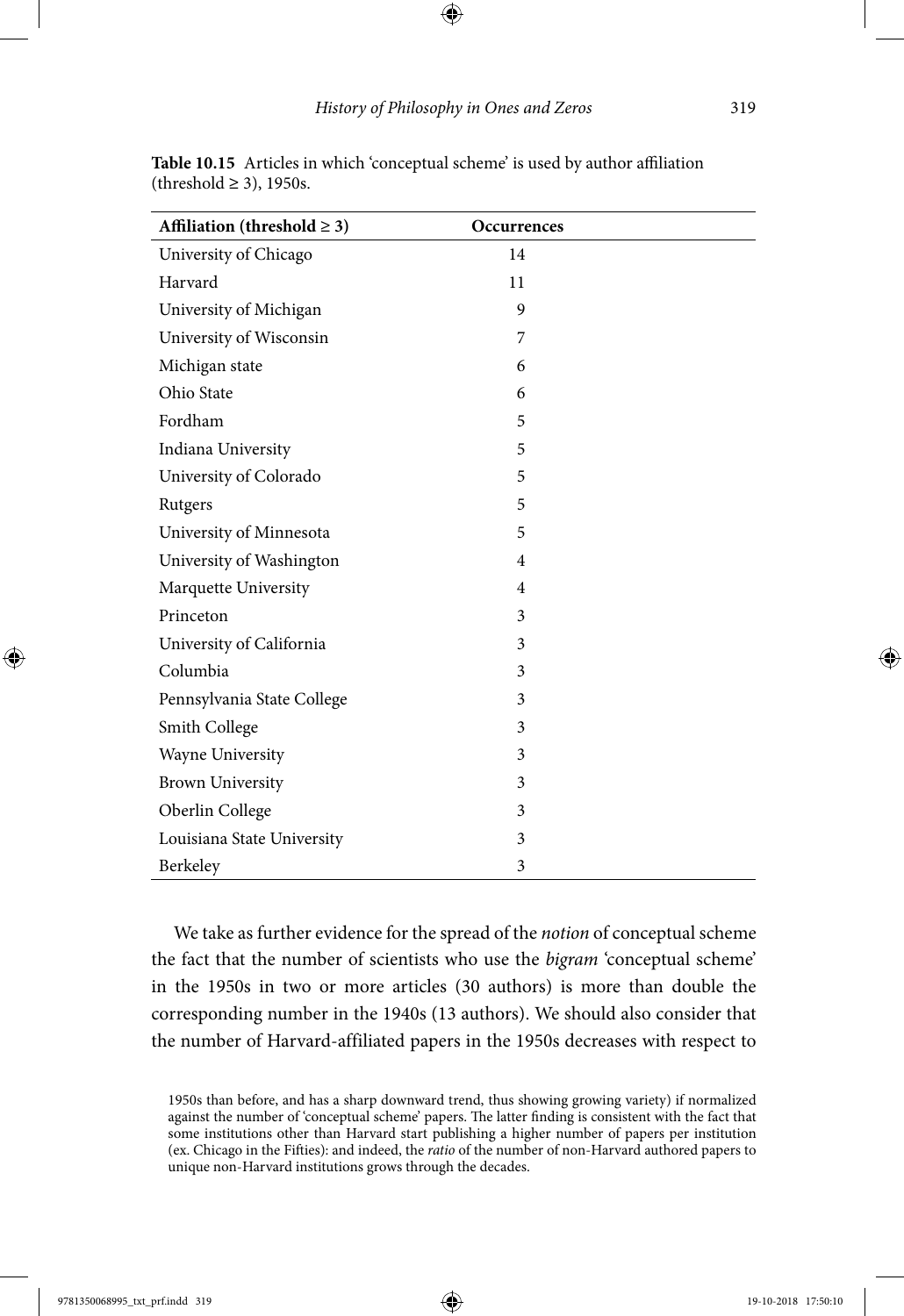the 1940s, while the number of papers containing 'conceptual scheme' published in the 1950s is almost twice the number of papers published in the 1940s (normalized growth: more than one and half times).

As per the next table, the author who used the bigram 'conceptual scheme' most in the 1950s is the social scientist Rudolph E. Morris, (Marquette University), who uses it in four published articles within our 1950s corpus. Timasheff follows as the second highest ranked author for the second consecutive decade, with three papers. Anselm L. Strauss, of the University of Chicago, Matilda White Riley, a research assistant at Harvard in the 1930s and later professor at Rutgers, Chester A. Jurczak, a social scientist affiliated with Duquesne University, and Roland J. Pellegrin, a social scientist affiliated with Louisiana State university, all use the bigram in three papers, viz:

| Author (threshold $\geq$ 2) | Occurrences    |  |
|-----------------------------|----------------|--|
| Morris, Rudolph E.          | 4              |  |
| Timasheff, Nicholas S.      | 3              |  |
| Strauss, Anselm L.          | 3              |  |
| Riley, Matilda W.           | 3              |  |
| Jurczak, Chester A.         | 3              |  |
| Pellegrin, Roland J.        | 3              |  |
| Parsons, Talcott            | $\overline{2}$ |  |
| Seeman, Melvin              | $\overline{2}$ |  |
| Moore, Wilbert E.           | $\overline{2}$ |  |
| Loomis, Charles P.          | 2              |  |
| Brewer, Earl D. C.          | $\overline{2}$ |  |
| Moreno, Jacob L.            | $\overline{2}$ |  |
| Lindesmith, Alfred R.       | $\overline{2}$ |  |
| Pfautz, Harold W.           | $\overline{2}$ |  |
| Duncan, Otis D.             | $\overline{2}$ |  |
| Jonassen, Christen T.       | 2              |  |
| Hart, Charles W. M.         | $\overline{2}$ |  |
| Simpson, George E.          | $\overline{2}$ |  |
| Abel, Theodore              | $\overline{2}$ |  |
| Fallers, Lloyd A.           | $\overline{2}$ |  |

**Table 10.16** Articles using bigram 'conceptual scheme' by author (threshold  $\geq 2$ ), 1950s.

◈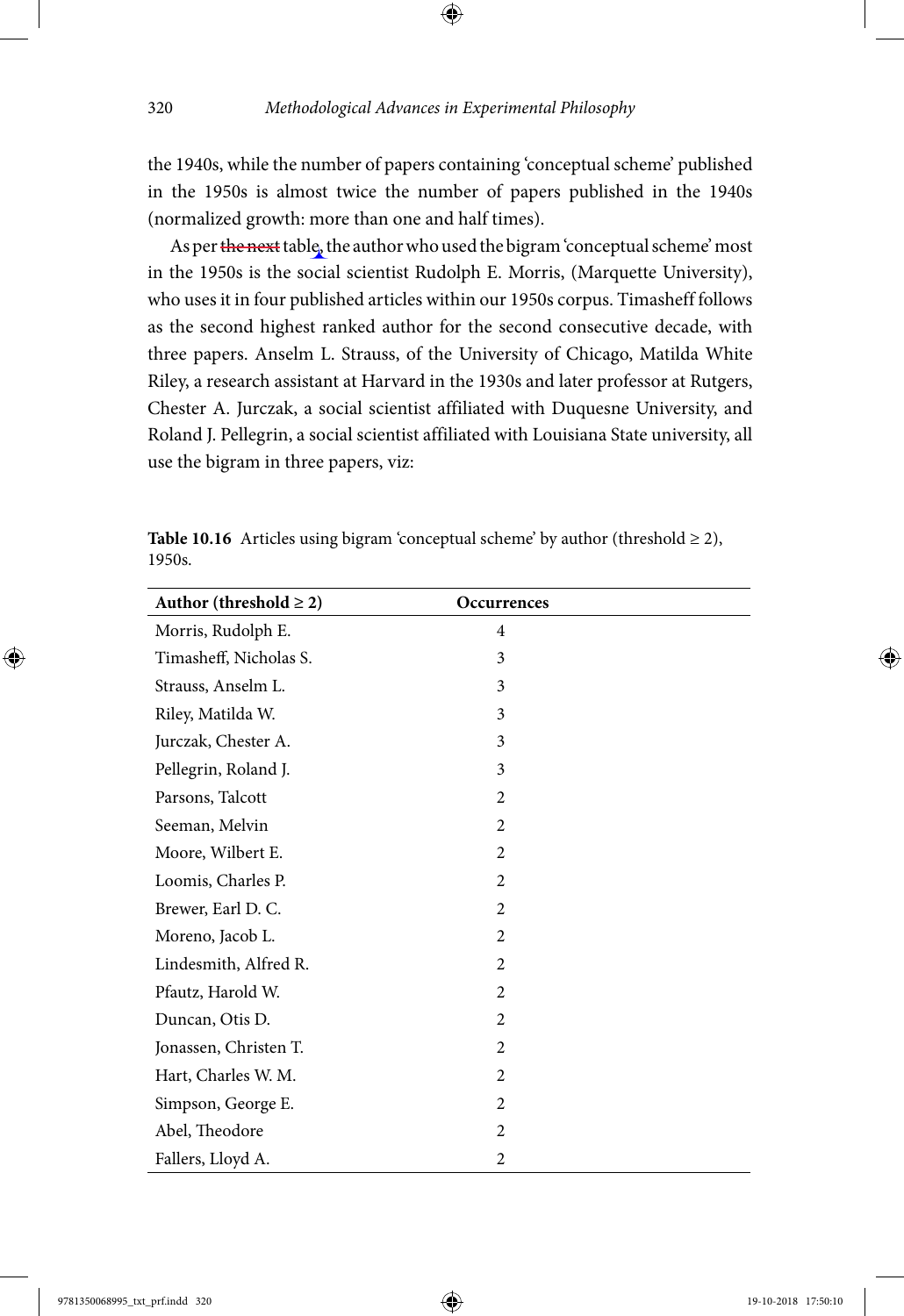| Author (threshold $\geq$ 2) | <b>Occurrences</b> |  |
|-----------------------------|--------------------|--|
| Theodorson, George A.       | 2                  |  |
| Alpert, Harry               | 2                  |  |
| Wilkening, Eugene A.        | 2                  |  |
| Form, William H.            | 2                  |  |
| Schuyler, Joseph B.         | 2                  |  |
| Wax, Murray                 | 2                  |  |
| Schnore, Leo F.             | 2                  |  |
| Etzioni, Amitai             | 2                  |  |
| Spuhler, J. N.              | 2                  |  |
| Taylor, Walter W.           | 2                  |  |

**Table 10.16** (*Continued*)

As before, we looked at the so-called 'invisible Harvardians'. In the 1950s, the invisible Harvardians include Timasheff, who authored three of the Fordham papers, Matilda White Riley, who authored three of the Rutgers papers, Charles P. Loomis, who published two papers containing the notion while at Michigan State, Wilbert E. Moore (two articles while at Princeton) Bernhard Barber with one article at Smith College (not on table), Muzafer Sherif, one article at the University of Oklahoma (not on table), and Hiroshi Daifuku, one article at the University of Wisconsin (not on table). The only author with an active Harvard affiliation on our list is Talcott Parsons. Thus, in the 1950s, of the 30 individuals on our list, five are Harvardians or invisible Harvardians – about 16.5%. In the 1940s, they were 77%. Hence, although there are invisible Harvardians in the 1950s, these are far lower in (normalized) percentage than in the 1940s, and our talk of a spread of the notion of conceptual scheme from Harvard to other universities seems justified – although note that our use of a threshold and possible lack of data on the total number of invisible Harvardians in the period at issue might affect this reasoning.<sup>17</sup>

We once again investigated the extent to which the Hendersonian notion of conceptual scheme was employed. Out of our 226 journal articles for the

⊕

<sup>&</sup>lt;sup>17</sup> So the number of invisible Harvardians did not grow from 1940s to 1950s (at least if we consider the authors above a certain threshold): what if it had grown? Would this datum be in conflict with (at least one take on) the hypothesis that the notion 'spread' to other Universities'? For it might be contentious to say that a notion 'spread to other Universities' if all that is going on is that ex-Harvardians moved to other Universities and took a Harvard hallmark expression with them. We say that it is legitimate to talk of *spread* in this case (while we might talk of 'influence' in case that authors with no demonstrable Harvard history would use the notion more and more).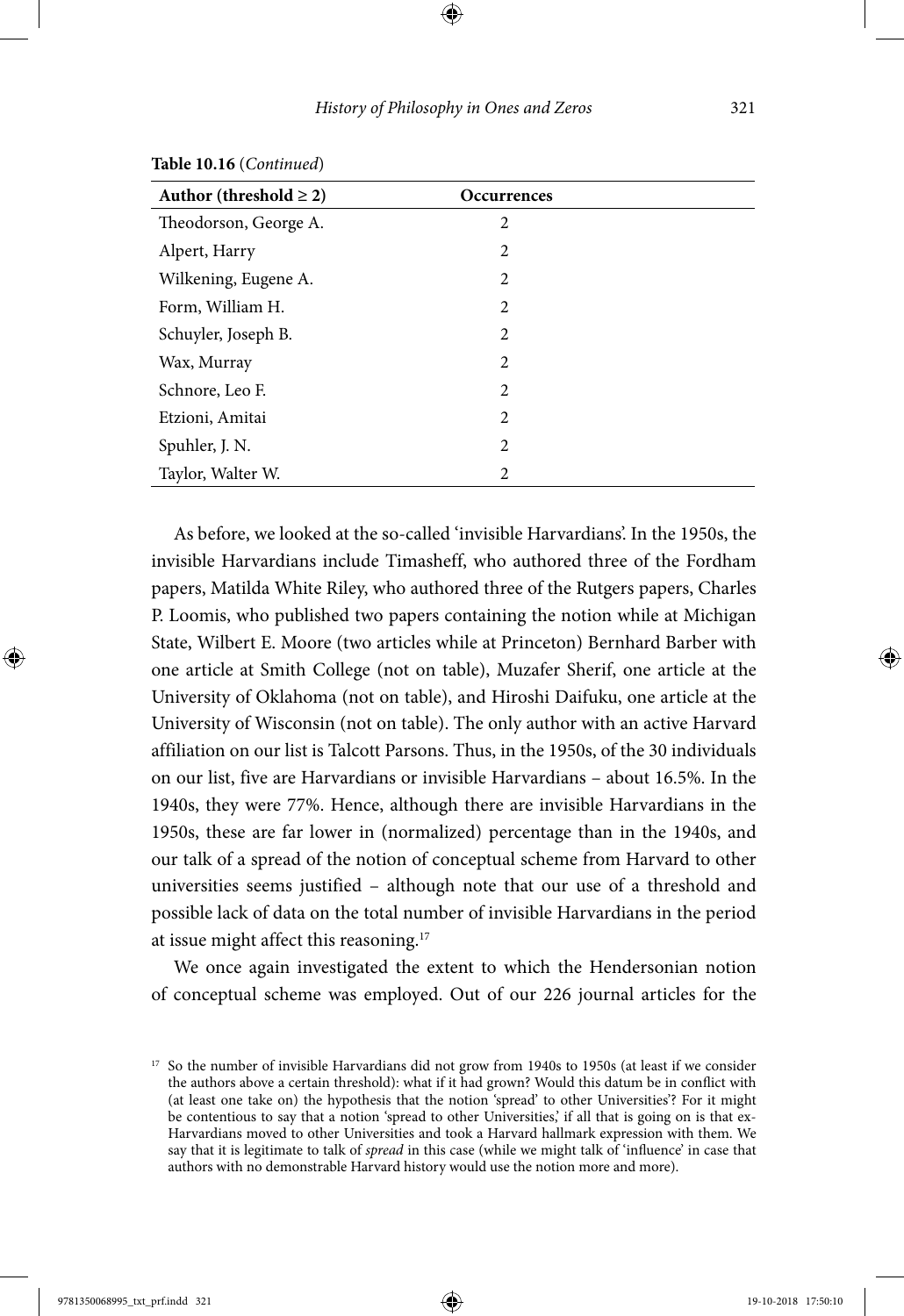1950s, Annotator 1 scored 146 passages as containing the Hendersonian notion of conceptual scheme (Yes), 69 passages as maybe containing it (Maybe), and zero passages as not containing it (No). Eleven passages could not be scored. In addition, Annotator 1 thought that 9 out of the 226 articles contained additional theoretical or philosophical information on the notion of conceptual scheme, whereas 206 articles used the term without providing additional theoretical information. Again, 11 articles could not be scored. Annotator 2 scored 133 passages as containing the Hendersonian notion of conceptual scheme (Yes), 82 passages as maybe containing it (Maybe), and zero passages as not containing it (No). Eleven passages could not be scored. Annotator 2 noted that 8 out of the 226 articles offered additional philosophical information on the notion of conceptual scheme, 207 did not provide additional information and 11 were unscored. The interrater reliability (Cohen's kappa) on whether the articles contained the Hendersonian notion of conceptual scheme was kappa = 0.8864716566. The interrater reliability on whether the articles contained extra info was kappa = 0.9725761437. Annotator 1 scored 137 out of 146 articles using the Hendersonian notion of conceptual scheme as not containing any additional information or explanation on this notion. Annotator 2 scored 125 out of 133 articles containing the Hendersonian notion of conceptual scheme in the same way. The fact that about 94% (Annotator 1 and Annotator 2) of the authors who used the Hendersonian notion of conceptual scheme simply applied this notion without providing additional explanation suggests that in the 1950s, the idea is well-entrenched in (at least part of) US sociology. Again, in all cases in which the bigram was used, it was (possibly at least) used in the Hendersonian sense.

If we look at the occurrences of the phrase 'conceptual scheme' in our corpus from a qualitative perspective, we find much that is familiar from earlier decades. Thus, in line with condition (2) of our Hendersonian model, a conceptual scheme is often understood as part of a theoretical framework of a science in terms of which facts, data or phenomena are interpreted. For example, Alvin Boskoff writes:

Scientific theory, then, is composed of generalized conceptual schemes which are ultimately confronted for verification by facts. But while sound theory must fit the facts, it does not follow that 'the facts' determine what the theory is to be. 'Fact' is always guided by a theoretical scheme, even if it is implicit, which formulates what we know and tells us what we want to know. (Boskoff 1950 $\frac{1}{2}$  393 [Y|Y|Y|Y]).

A new topic that was much discussed in the 1950's was Robert Merton's critique of Talcott Parsons' paper '*The Position of Sociological Theory*' (1948). In his comments to this paper, as well as in other works, Merton criticized sociological

⊕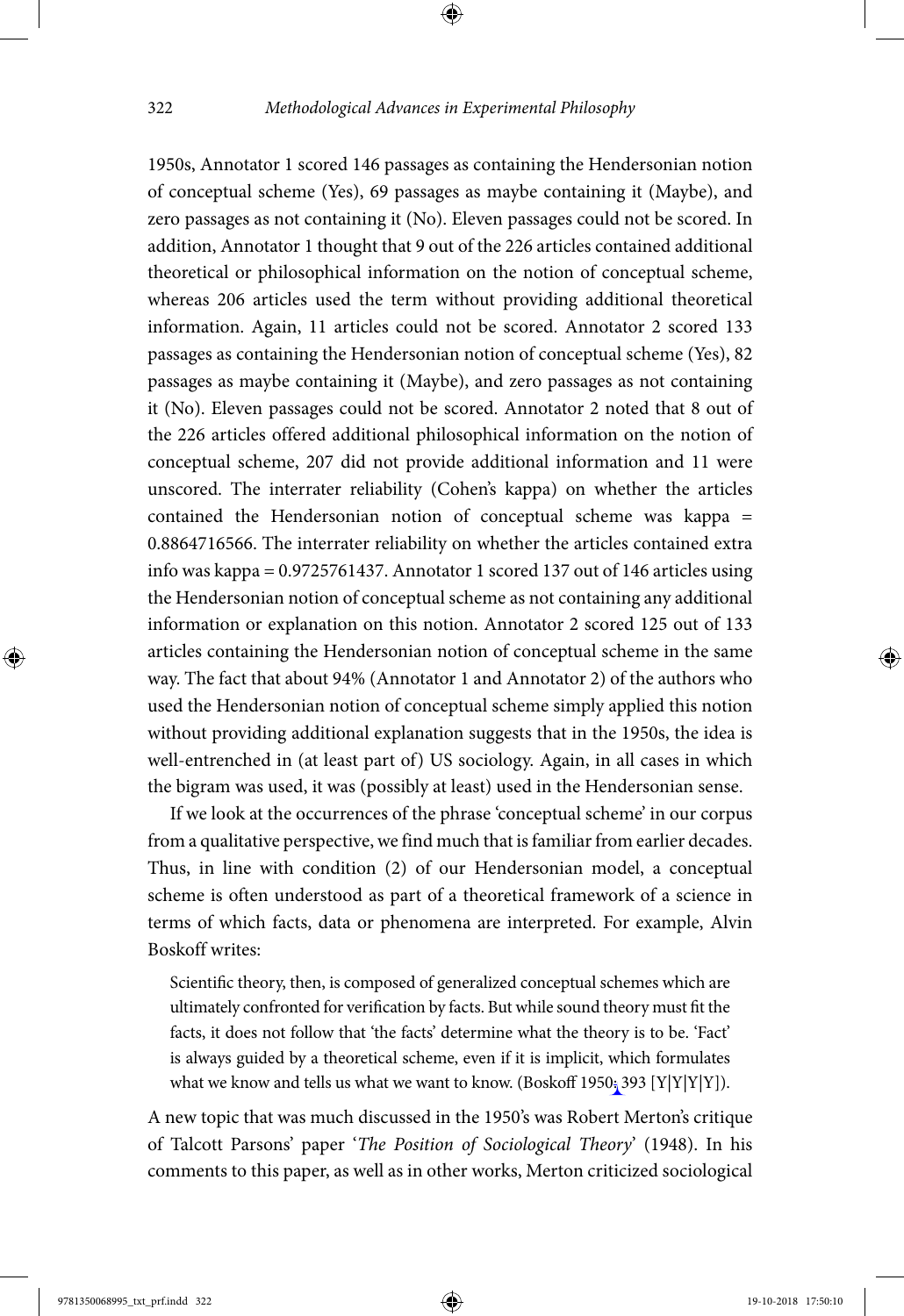works that were derived from a single, all-inclusive master conceptual scheme. Rather than finding a single conceptual scheme for the whole of sociology from which uniformities of social behaviour can be derived, Merton argued that sociology should articulate multiple special theories for limited data. As he puts it himself:

I believe that our major task *today* is to develop special theories applicable to limited ranges of data—theories, for example, of class dynamics, of conflicting group pressures, of the flow of power and interpersonal influence in communities—rather than to seek here and now the 'single' conceptual structure adequate to derive all these and other theories. (Merton 1948, 166)

(This passage was not scored because it did not contain the phrase 'conceptual scheme'. Parson's paper, on which Merton commented, was scored  $[Y|Y|Y|]$ ).

Merton's critique of the idea of an all-inclusive conceptual scheme for sociology was often discussed in the 1950s (see, for example, Boskoff 1950 [Y|Y|Y|Y]; Kilzer 1950 [Y|Y|Y|Y]; Bain 1950 [Y|Y|N|N]; Vance 1952 [Y|Y|N|N]; Nett 1952 [Y|Y|N|N]). Note the use of 'derive' in 'derive all these […] theories' which suggests a specification of the Hendersonian model similar to that of Timasheff (1947) as seen above.

Apart from Merton's critique of grand theorizing in sociology, the phrase 'conceptual scheme' is used in the 1950s in a manner that suggests that conceptual schemes are similar to *theories*. Thus, for example, theories developed by Marx and Engels are described as conceptual schemes (Jonassen 1951  $[Y|Y|N]$ ). The core meaning in these uses of conceptual scheme seems to be simply that of a theoretical framework of a science (see, e.g. Luchins 1951  $[Y|Y|N|N]).$ 

### The spread of the notion of conceptual scheme: preliminary findings and strengths and limitations of the method

On the basis of our analysis of the use of the phrase 'conceptual scheme' from 1888 to 1959 in our journal corpus, we conclude the following.

First, all cases of use of the bigram, even those from 1888 to 1929, are at least *possibly* Hendersonian, that is, they conform or possibly conform to a conception of conceptual scheme according to which (1) a (proper) science has a conceptual scheme; (2) a conceptual scheme is a/the (or a part of the) theoretical framework of a (proper) science in terms of which empirical phenomena, facts or data are

⊕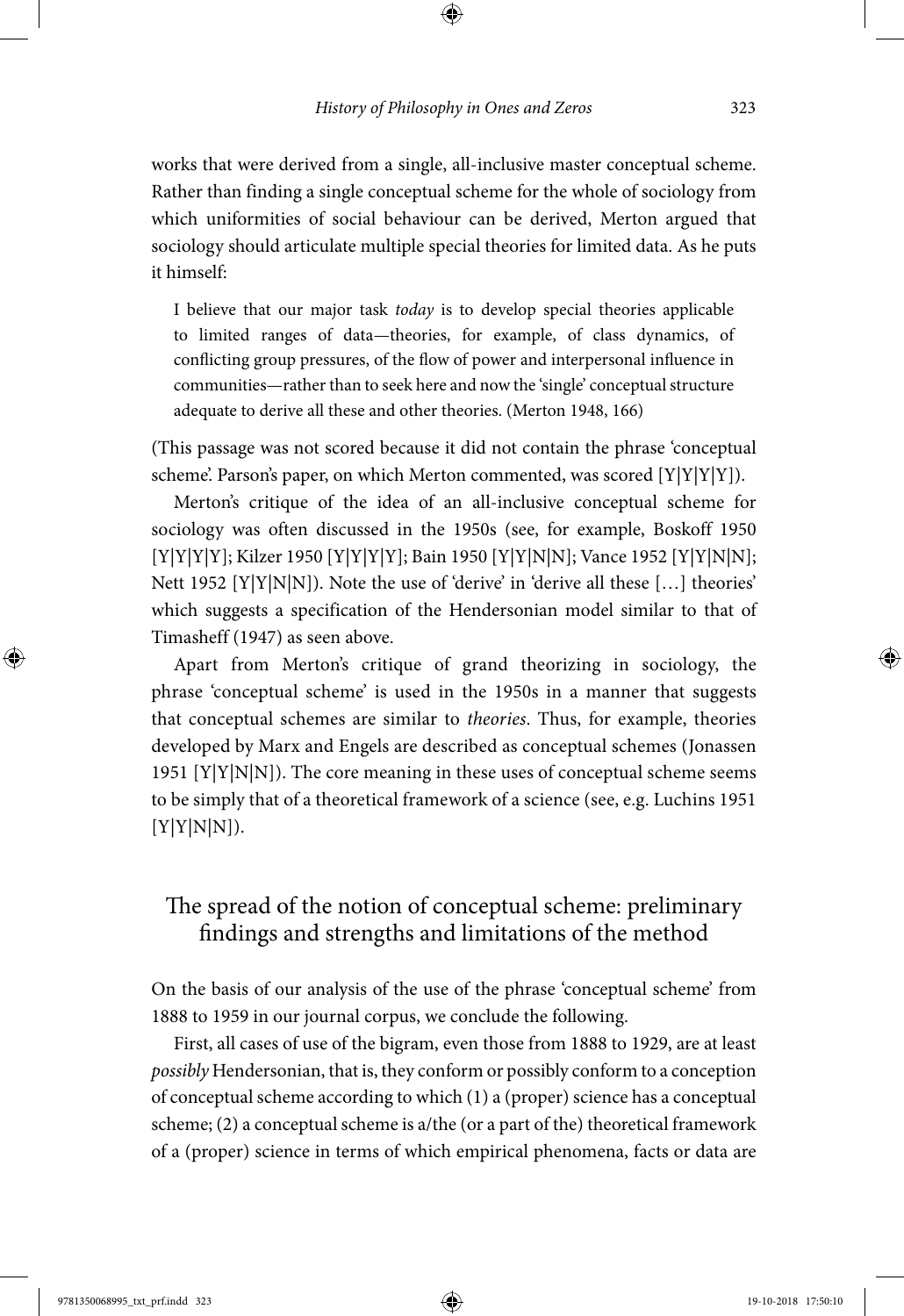interpreted.18 We witness a sensible growth in the use of the phrase through time: the articles containing the bigram found in 1888–1929 count for 0.03% of the total number of papers published in that period by the eight journals in our corpus, and for 1.85% of the total in 1950–1959. In 1930–1939, Harvard emerges from the data as the locus of the (Hendersonian) notion of conceptual scheme, as in this period half of the papers containing the bigram are authored by Harvardaffiliated individuals; afterwards, this percentage decreases to about 16% (1940– 1949), and 5% (1950–1959): in the final period Chicago takes over as the topranked institution for papers containing the bigram 'conceptual scheme'.19 Thus, we submit, the notion spread from Harvard to other institutions: the number of (non-unique) affiliations other than Harvard indicated in authored papers containing the bigram increases in each decade (by about 21% in the 1940s with respect to the 1930s, and a further 12% in the 1950s with respect to the 1940s). In particular, in the 1950s the number of unique authors who use the bigram 'conceptual scheme' in two or more papers (30) is more than double that of the 1940s (13 authors), while the number of papers published in the 1950s is less than double the number published in the 1940s. Meanwhile, the Harvard share decreases sharply. We venture the hypothesis that the Hendersonian notion of conceptual scheme was a hallmark of Harvard sociology in the thirties, and that it spread to other institutions over the course of three decades.

Second, given the strict association between the bigram and its Hendersonian meaning our research so far seems to lend some plausibility to the hypothesis that Quine had the notion of conceptual scheme from Henderson. This seems to be the case at least as far as the expression 'conceptual scheme' is concerned, and under a rather liberal interpretation of what can be considered 'part of (a) framework' in the Hendersonian model. This would mean that at least part of the 1981 quote from Quine mentioned in Section 'Method and corpora' is trustworthy ('I inherited it some forty-five years ago through L. J. Henderson'). Considering the last part ('from Pareto'), whether there were sources other than Henderson, or whether Henderson himself inherited the notion, together with

⊕

<sup>&</sup>lt;sup>18</sup> For the breakdown: *Does the phrase 'conceptual scheme' express the Hendersonian notion as fixed by the model?* < 1930s: Annotator 1 Yes 33% Maybe 67% | Annotator 2 Yes 33% Maybe 67%; 1930s: A1 Yes 75% Maybe 29% | A2 Yes 71% Maybe 25%; 1940s: A1 Y 63% M 26%| A2 Y 58% M 32%; 1950s: A1 Y 65% M 31% | A2 Y 59% M 36%. *Does the article contain additional information on the notion of conceptual scheme?* < 1930s, A1 Y 0% N 100% | A2 Y 0% N 100%; 1930s; A1 Y 17% N 79% | A2 Y 13% N 83%; 1940s: A1 Y 12% N 77% | A2 Y 12% N 77%; 1950s: A1 Y 4% N 91% |A2 Y 4% N 92%.

<sup>&</sup>lt;sup>19</sup> If we take into account the 'invisible Harvardians', the percentages are higher, but we still see a significant decrease: 54% in the 1930s; 39% in the 1940s; 8% in the 1950s. Note, however, that as we say in footnote 11, biographical details might be difficult to ascertain for every author, so these percentages might not be fully correct.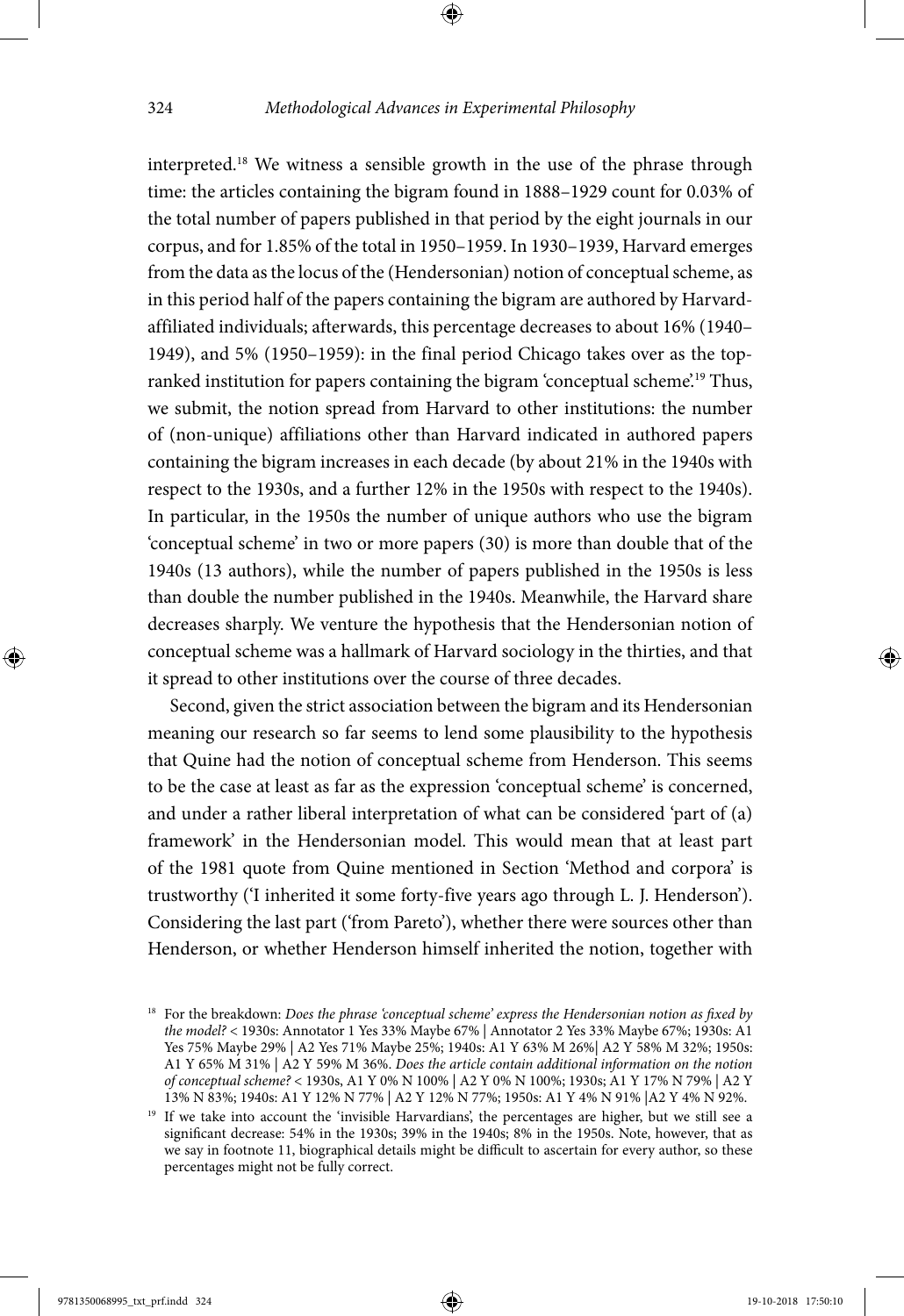the bigram, from Pareto or from someone else is a matter for further research. It is, however, interesting to note in this connection that we took the main *locus* of the phrase and source of our model to be Henderson 1932, but we have found uses of the bigram in the Hendersonian sense as early as 1905 (A1: M; A2: M) or at least 1916 (A1: Y; A2: Y). Moreover, Henderson himself is curiously absent from our list of authors, although other authors do refer to his work in connection with the bigram.

This brings us directly to strengths and limitations of our method. Traditional research on the origin, development and spread of ideas or concepts, such as the idea of a conceptual scheme, relies on a small, selected number of sources. In this chapter, we have presented research that relies on a large corpus (large compared to traditional studies in the history of philosophy) which serves as a broad quantitative basis on which hypotheses concerning the origin, development and spread of an idea such as conceptual scheme can be properly supported.

By constructing a large dataset of journal articles and interpreting these on the basis of our Hendersonian model of conceptual scheme, we were able to perform a quantitative analysis of the way in which the bigram 'conceptual scheme' was used in our corpus. The quantitative analysis in question allowed us, among other things, to establish the frequency with which the bigram was used, to identify the journals with the most occurrences of the bigram, to determine the authors who used the bigram the most, and to determine their affiliations. This information is important to study the disciplinary origin of the bigram and the dissemination of the bigram within different disciplines.

Having described the strengths of our method we may now turn to its limitations. The digital corpus we use in this chapter, though unusually large if compared with the number of sources used in traditional research in the history of philosophy, is still quite limited. Ideally, the corpus to answer any research question on the history of any idea in any period would be *universal*: it would consist of the high-quality, digital version of every single text produced in the period at issue – or at least of every single *published* text. A universal ideal corpus such as this is far beyond the practical reality of any corpus that can be obtained in a sensible amount of time by any known means. The biggest challenge, and the most time-consuming part of any research in the computational history of philosophy is building a suitable digital corpus (Betti, Reynaert, and van den Berg 2017). In short, building a universal digital corpus of the size needed to answer the question at issue properly is, at present, a quixotic endeavour. For this reason, we initially designed the research based on a restricted corpus composed by a combination of *two* datasets: articles from journals arguably representative

⊕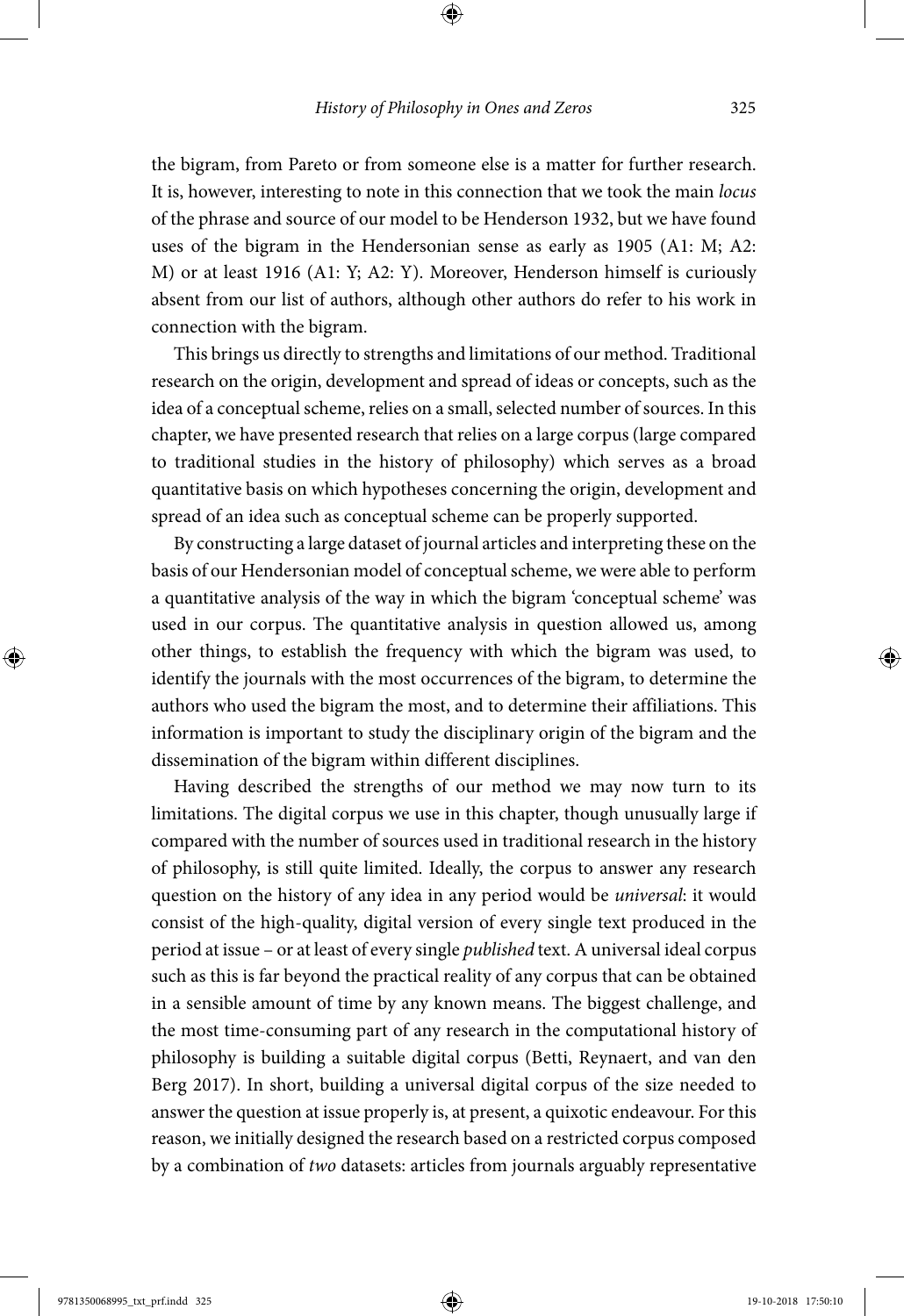for the disciplines of sociology and psychology in US in the period at issue (*Dataset 1*, the one we use in this pilot) and the complete *oeuvres* of each of the individual authors known to have contributed to the traditional hypotheses (James, Henderson, Pareto, Piaget, etc) (*Dataset 2*, which we are yet to build). From a scholarly point of view, such a combined corpus strikes us as a good methodological compromise to tackle our research question given the practical constraints. The construction of even this restricted corpus, however, poses hard challenges. We plan to extend Dataset 1 with additional psychology and philosophy journals. Then we will construct Dataset 2 and run a study on its basis. The ultimate aim will be to combine the two datasets.

As a first next step we plan to enlarge Dataset 1 with the *American Journal of Psychology, Open Court, Pedagogical Seminary* and two major philosophy journals, *Mind* and *The Journal of Philosophy*.

Another limitation of the method we employ is that the corpus we have built is made up of pdf files. This means that we cannot perform sophisticated computational analyses on the corpus, but have had to restrict ourselves to very basic searches, restricted by the quality of the textual layer OCR provided by the publisher. This means, for example, that although the visual appearance of the pdf might have contained the string 'conceptual scheme' three times for a human reader, our search results might have yielded only one (or even zero), because the OCR of the textual layer might have 'misread' the remaining two occurrences as, say, 'conceptual sche me'. Such OCR errors can render occurrences of the target phrase invisible to a computer search (see the case of 'dis organization 10/ disorgani zation 8' that we mention in Section 2.1).

For more sophisticated analyses we would need to have the corpus transformed into a more reliably machine-processed format (plain text or.txt, or, ideally, TEI).<sup>20</sup> A high-quality corpus in.txt (if not in basic TEI) is a necessary requisite for sophisticated computational analysis in the history of philosophical ideas, where we need access to an (in principle) indefinitely extendable number of books and journals that contain a concept of scholarly interest (Betti, Reynaert, and van den Berg 2017). At the moment however, turning a 42,000-pdf corpus into a high-quality corpus in.txt format would be a laborious effort exceeding our purpose. Right now, we are more interested in quick adaptation and/or growth of the corpus: as said, our corpus of more than 42,000 articles is still very limited for the kind of research question we want to tackle. However, as we have

⊕

<sup>&</sup>lt;sup>20</sup> For a nice example of effectively using TEI as a research tool on a philosophical text, see http:// digitallockeproject.nl/. Note however that the TEI was created/transcribed manually.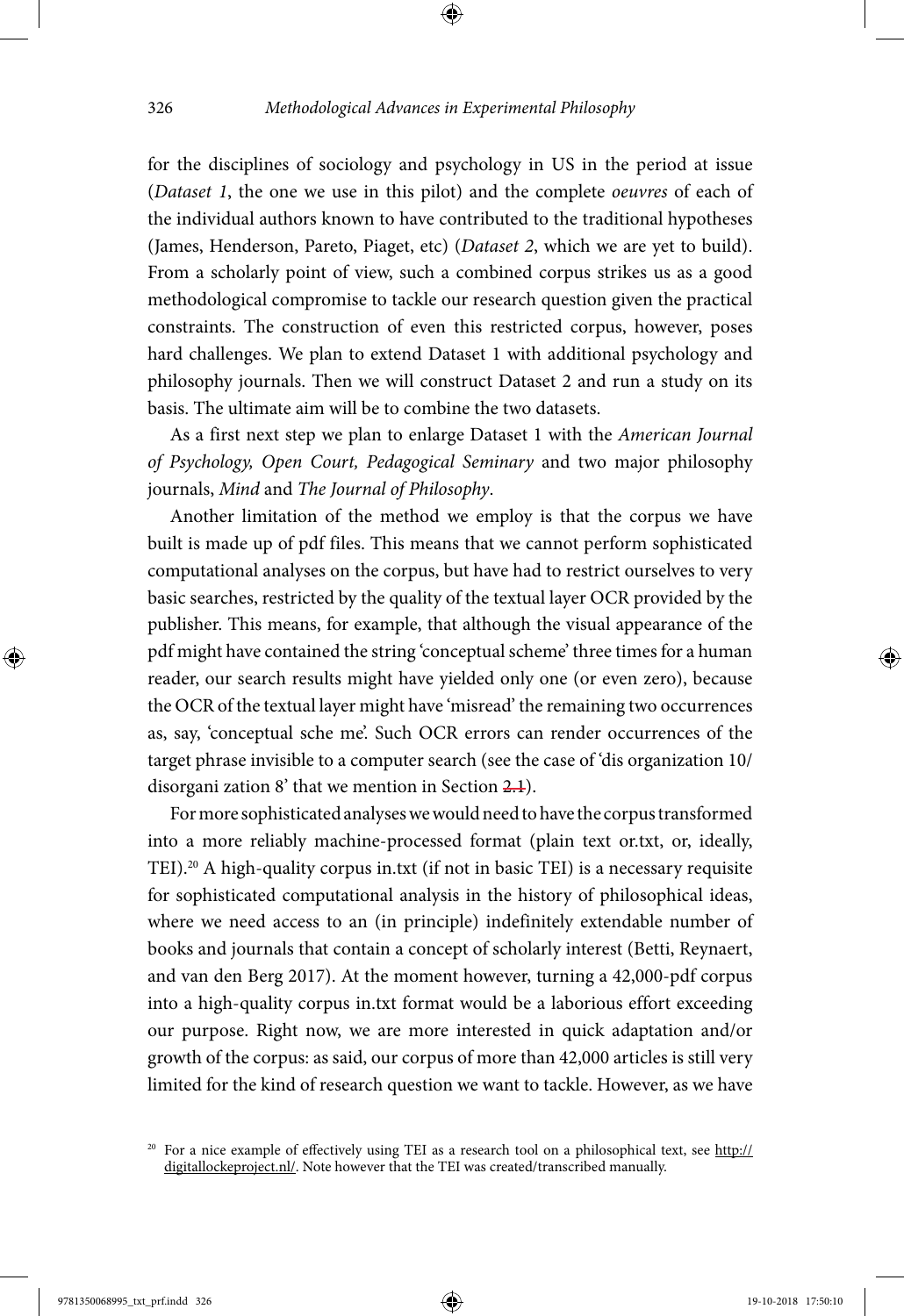shown, when restricted to simple searches (such as that for the string 'conceptual scheme') plus a qualitative-quantitative manual analysis of the kind examined in this chapter, working with pdfs on a simple textual interface might be the best short-term strategy. Soon however, we would want to search for the *concept* of conceptual scheme, even when the bigram is not used. For this, we would need a high-quality textual corpus in a more machine-friendly format.

A further limitation of the method is that it does not allow for in-depth qualitative analysis as traditionally performed in the history of philosophy. To conduct such an analysis on a corpus as large as that used constructed for the research in this chapter, would mean researching in depth the views of all of the authors identified in the dataset – hardly feasible. We address this by adopting the *model approach* to the history of ideas, which allows for qualitative analysis of large bodies of text.

The choice of non-homogenous periodization (sometimes a decade, sometimes a longer period) presents a further limitation, because of possible distortions of the analyses arising from the particular periodization chosen.

Note, however, that our quantitative analysis proceeded on the basis of a qualitative interpretative framework, that is, the Hendersonian model of the idea of conceptual scheme. Hence, our analysis of the data is not theory-free but rather theory-laden. It is our belief that scholars in the history of philosophy, and more broadly the humanities, can only adequately analyse large quantities of data on the basis of such qualitative interpretative frameworks or models (see Betti and van den Berg 2016, 2014). Our experience of the research for this chapter confirmed this fact. Initially, we collected our dataset of journal articles and tried to make sense of the many occurrences of the bigram 'conceptual scheme' without a theoretical model. However, we soon discovered that we could not make sense of the large quantity of data bottom-up. Only after we introduced the Hendersonian model of a conceptual scheme could we adequately interpret the volume of journal articles that we needed to study. The Hendersonian model made the interpretation of a large corpus of texts possible. One would have to acknowledge, however, that our model was rudimentary and that for a more sophisticated analysis a better, more articulated model is needed, one that would allow us to be more discriminating as to what fits and what does not fit, and afforded fine-grained analyses and distinctions. The current working model of conceptual scheme should be considered a prototype. We plan to improve on it in the future.

That said, we have found no convincing evidence for the existence of a competing notion of conceptual scheme: that is neither annotator found even

⊕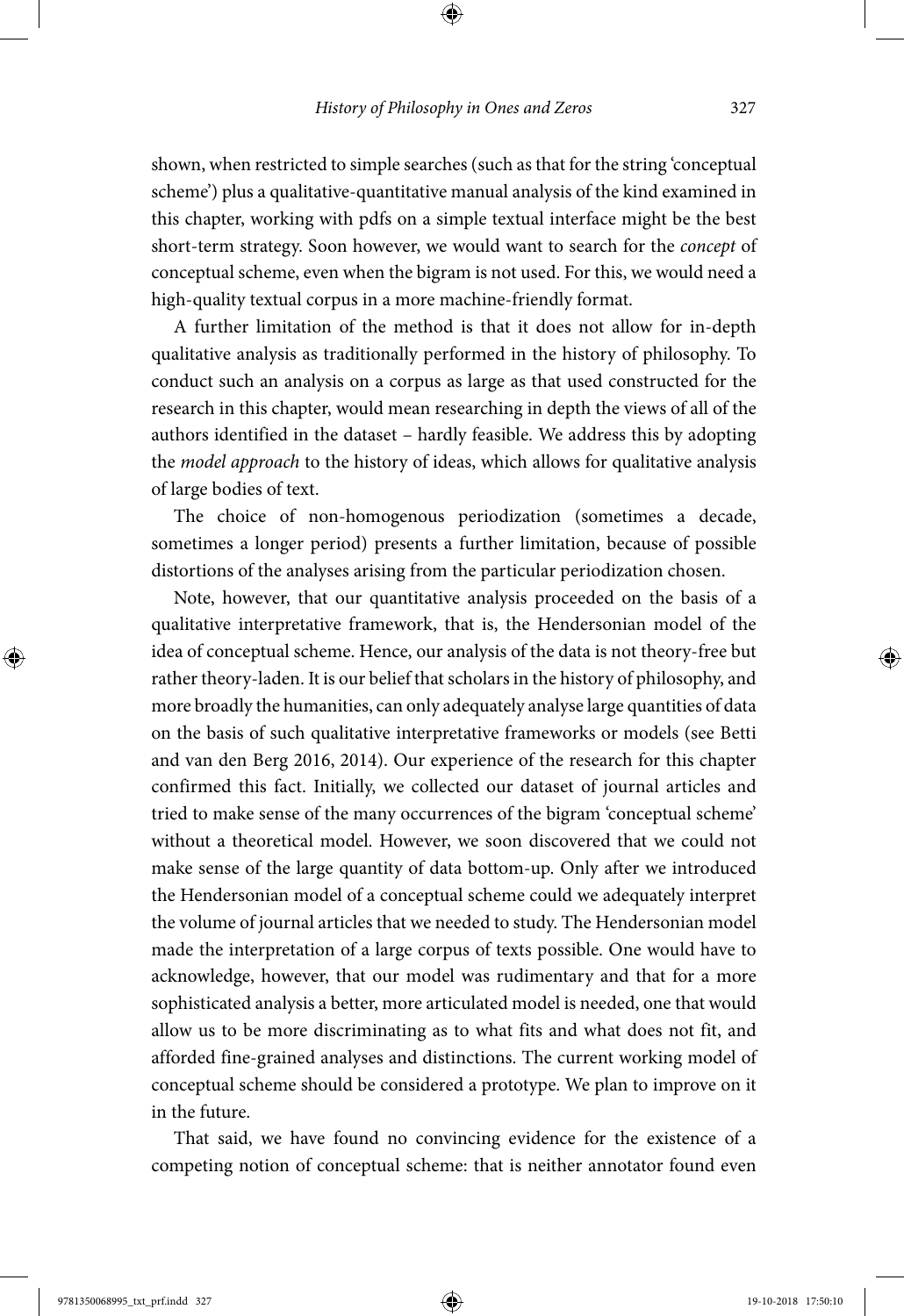#### 328 *Methodological Advances in Experimental Philosophy*

⊕

a single passage in which the bigram is not possibly (at least) expressing the Hendersonian notion. The fact that the we have found no discussion of alternative conceptions (i.e. we have no combination 'there is no Hendersonian notion' and 'there is further information on the notion'), can be taken to be evidence that, at least in the corpus we considered, no such alternative conception appears. We cannot exclude that the model we built is too general – that it captures too much. If this is the case, then the annotators' *Maybes* might be reconsidered: some of them might turn into 'Yes' or 'No' should an annotator be asked to base evaluation on different variants of the Hendersonian model, or to choose between two competing models. Nevertheless, there is nothing necessarily puzzling in the results we describe.

The insight that models are needed to interpret texts is not new, although there is still little awareness of it in traditional research in the history of ideas. It has long been established by cognitive psychologists who have developed the so-called schema theory of knowledge (Betti and van den Berg 2014; Betti 2014) According to these psychologists (see, e.g. Anderson 1977; Rumelhart 1980), readers need interpretative schemas to interpret texts, and without schemata understanding is impossible (see also Chapter 2 in this volume). As Anderson remarks in a discussion of reading comprehension: 'text is gobbledygook unless the reader possesses an interpretative framework to breathe meaning into it' (Anderson 1977, 423). This view was once again confirmed when we did the research for this article.

### Conclusion

Traditional research has provided conflicting qualitative hypotheses on the origin of the notion of conceptual scheme. These hypotheses are based on selective reading of small corpora. In this chapter we provided a new, mixed method for studying the spread of this notion, in principle generalizable to any notion, concept or idea whatsoever. Using our *model approach* to the history of ideas, we provided a qualitatively informed quantitative analysis of the spread of the use of the bigram 'conceptual scheme' in about 42,000 journal articles in the social sciences and psychology from 1888 to 1959. We argued that having such a corpus, large relative to traditional qualitative studies in history of philosophy, is necessary to provide adequate evidence for hypotheses concerning the origin, development and spread of an idea. Our analysis provides some alternative support for the hypothesis that Quine adopted the notion of conceptual scheme

⊕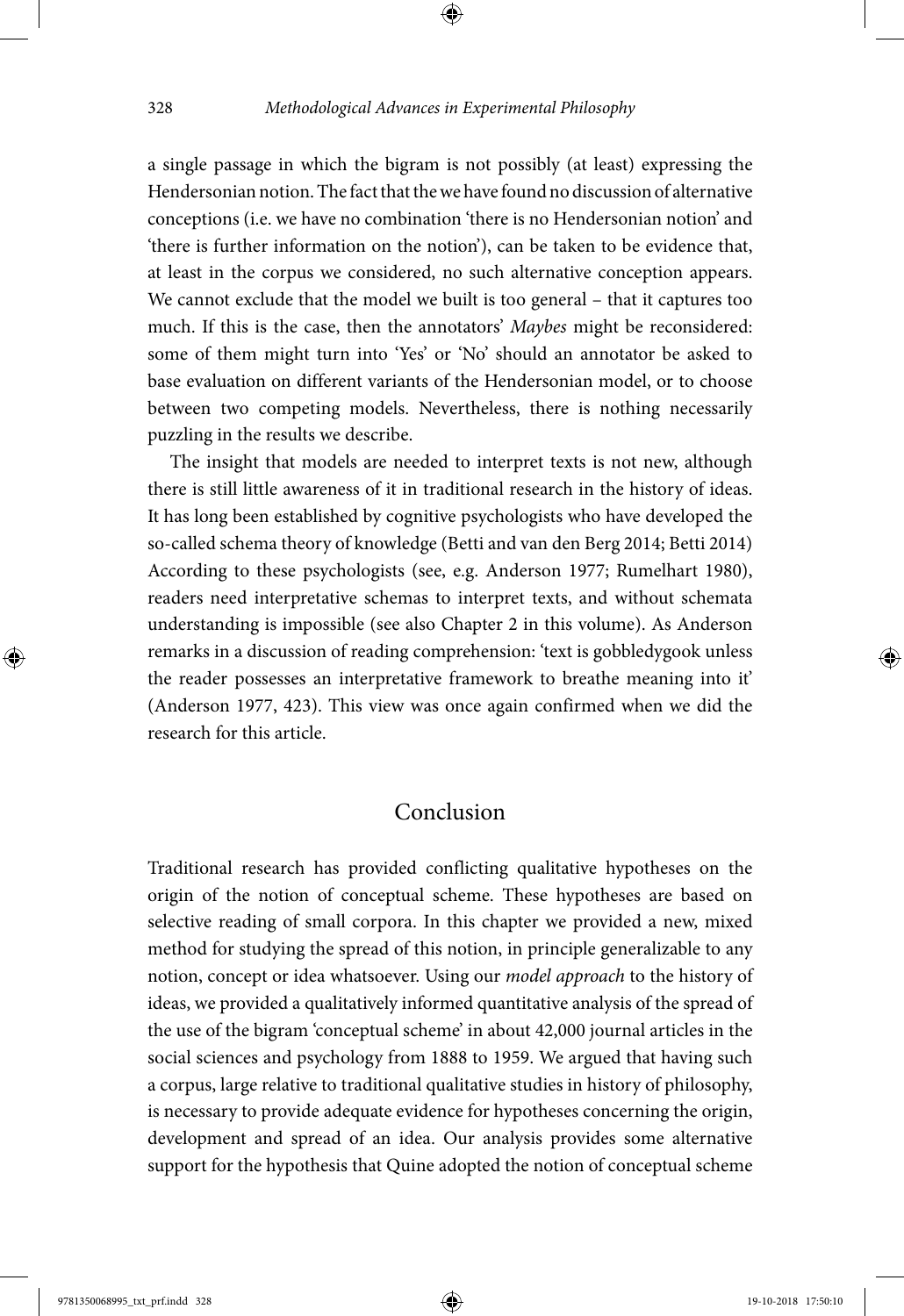following Lawrence J. Henderson (1878–1942), although at this stage we cannot exclude multiple influences or a common ancestor for its origin.

### Suggested Readings

- Betti, A. and van Den Berg, H. (2014). Modelling the history of ideas. *British Journal for the History of Philosophy*, *22*(4), 812–835.
- Betti, A., Reynaert, M., and van Den Berg, H. (2017). @PhilosTEI: Building corpora for philosophers. In J. Odijk, and A. van Hessen (eds.), *CLARIN in the Low Countries* (pp. 371–384). London: Ubiquity Press. http://dx.doi.org/10.5334/bbi.32.
- Green, C. D., Feinerer, I., and Burman, J. T. (2015). Searching for the structure of early american psychology: Networking psychological review, 1909–1923. *History of Psychology*, *18*(2), 196–204. https://doi.org/10.1037/a0039013.
- Sangiacomo, A. (2018 [forthcoming]). Modelling the history of early modern natural philosophy: The fate of the art-nature distinction in the Dutch universities (accepted). *British Journal for the History of Philosophy*.

### References

- Abbott, A. (2009). Organizations and the Chicago School. In P. S. Adler (Ed.), *The Oxford Handbook of Sociology and Organization Studies*. Oxford: Oxford University Press. Online at https://doi.org/10.1093/oxfordhb/9780199535231.003.0018.
- Alfano, M. (forthcoming). Digital humanities for history of philosophy: A aase tudy on Nietzsche. In L. Levenberg, and T. Neilson (eds.), *Handbook of Methods in the Digital Humanities*. Lanham MD: Rowman & Littlefield.
- Anderson, R. C. (1977). The notion of schemata and the educational enterprise: General discussion of the conference. In R. C. Anderson, R. J. Spiro, and W. E. Montague (eds.), *Schooling and the Acquisition of Knowledge* (pp. 415–431). Hillsdale, NJ: Erlbaum.
- Andow, J. (2015). How distinctive is philosophers' intuition talk? *Metaphilosophy*, *46*(4–5), 515–538. https://doi.org/10.1111/meta.12151.
- Arensberg, C. M. (1941). Review: English villagers of the thirteenth century by George C. Homans. *American Journal of Sociology*, *47*(3), 491–493.
- Bain, R. (1950). Review: Social theory and social structure. Towards the codification of theory and research by Robert K Merton. *Social Forces*, *28*(4), 443–44.
- van Den Berg, H., Parra, G., Jentzsch, A., Drakos, A., and Duval, E. (2014). Studying the history of philosophical ideas: Support tools for research discovery, navigation, and awareness, in I-Know 2014. *Proceedings of the 14th International Conference on Knowledge Technologies and Data–Driven Business*, Vol. Article no. *12*. Graz, Austria: ACM. https://doi.org/10.1145/2637748.2638412.

◈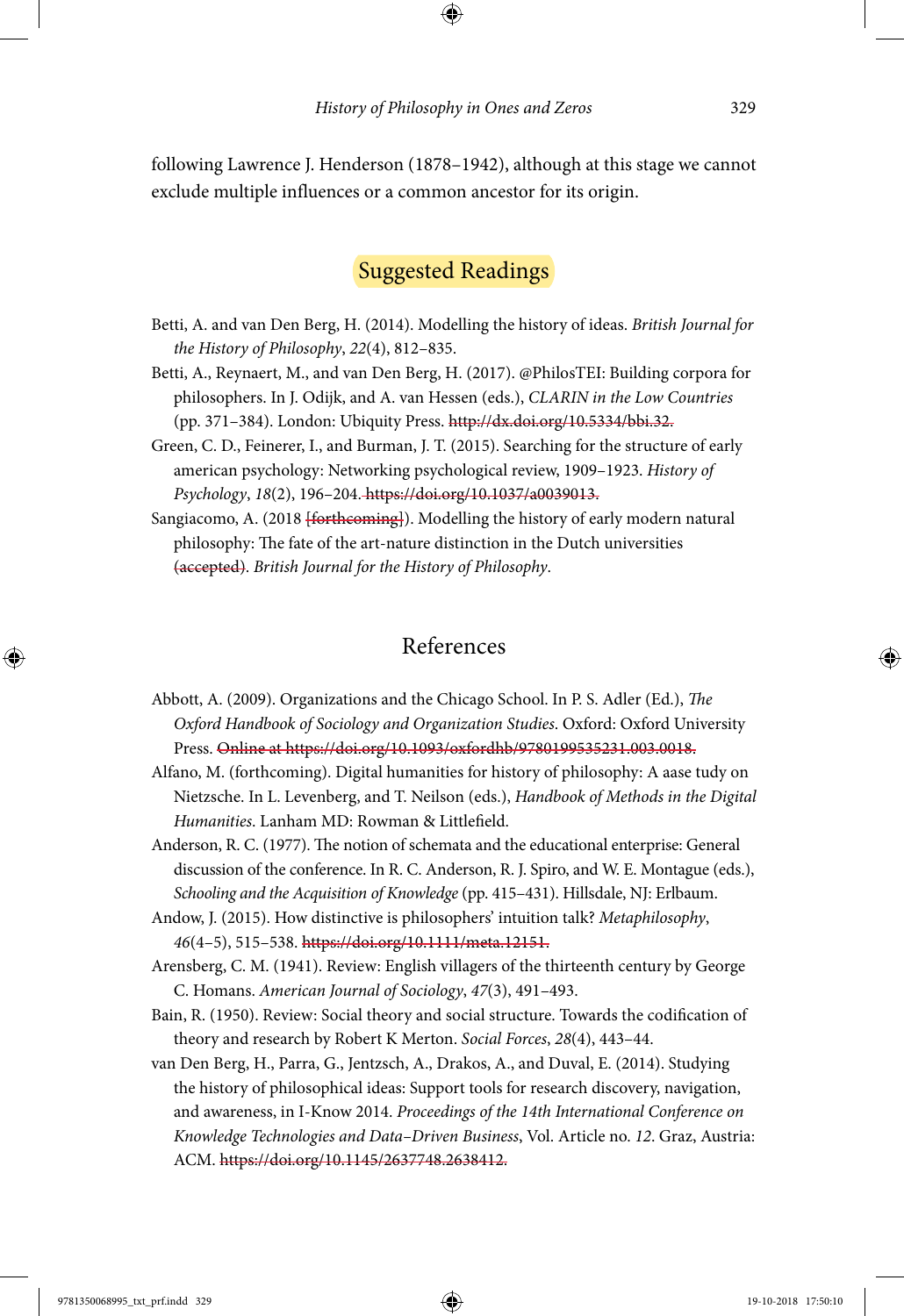- Betti, A. (2014). On Haslanger's focal analysis of race and gender in resisting reality as an interpretive model. *Krisis*, *1*, 13–18.
- Betti, A. and van Den Berg, H. (2014). Modelling the history of ideas. *British Journal for the History of Philosophy*, *22*(4), 812–835. https://doi.org/10.1080/09608788.2014.94 9217.
- Betti, A. and van Den Berg, H. (2016). Towards a computational history of ideas. In L. Wieneke, C. Jones, M. Düring, F. Armaselu, and R. Leboutte (eds.), *Proceedings of the Third Conference on Digital Humanities in Luxembourg with a Special Focus on Reading Historical Sources in the Digital Age*. CEUR Workshop Proceedings, CEUR-WS.Org, Aachen. http://ceur-ws.org/Vol-1681/Betti\_van\_den\_Berg\_computational\_ history of ideas.pdf.
- Betti, A., Reynaert, M., and van Den Berg, H. (2017). @PhilosTEI: Building corpora for philosophers. In J. Odijk, and A. van Hessen (eds.), *CLARIN in the Low Countries* (pp. 371–384). London: Ubiquity Press. http://dx.doi.org/10.5334/bbi.32.
- Boas, F. (1919). In memoriam: Herman Karl Haeberlin. *American Anthropologist*, *21*(1), 71–74.
- Boskoff, A. (1950). The systematic sociology of Talcott Parsons. *Social Forces*, *28*(4), 393–400.
- Bradley, P. (2011). Where are the philosophers? Thoughts from THATCamp pedagogy. *Journal of Digital Humanities*, *1*(1), online.
- Camic, C. (1991). Introduction: Talcott Parsons before 'The Structure of Social Action'. In T. Parsons (eds.), *The Early Essays* (pp. ix–lxix). Chicago, IL: University of Chicago Press.
- Davidson, D. (1973). On the very idea of a conceptual scheme. *Proceedings and Addresses of the American Philosophical Association*, *47*, 5. https://doi. org/10.2307/3129898.
- Fischer, E., Engelhardt, P. E., Herbelot, A. (2015). Intuitions and illusions: From explanation and experiment to assessment. In E. Fischer, and J. Collins (eds.), *Experimental Philosophy, Rationalism, and Naturalism: Rethinking Philosophical Method* (pp. 259–292). Abingdon: Routledge.
- Galison, P. (1997). *Image and Logic: A Material Culture of Microphysics*. Chicago, IL: University of Chicago Press.
- Gerhardt, U. (2016). *The Social Thought of Talcott Parsons: Methodology and American Ethos*. Abingdon: Routledge.
- Gettys, W.E. (1940). Human ecology and social theory. *Social Forces*, *18*(4), 469–76.
- Green, C. D., Feinerer, I., and Burman, J. T. (2013). Beyond the schools of psychology 1: A digital analysis of psychological review, 1894–1903: Beyond the schools. *Journal of the History of the Behavioral Sciences*, *49*(2), 167–89. https://doi.org/10.1002/ jhbs.21592.
- Green, C. D., Feinerer, I., and Burman, J. T. (2015). Searching for the structure of early American psychology: Networking psychological review, 1909–1923. *History of Psychology*, *18*(2), 196–204. https://doi.org/10.1037/a0039013.

⊕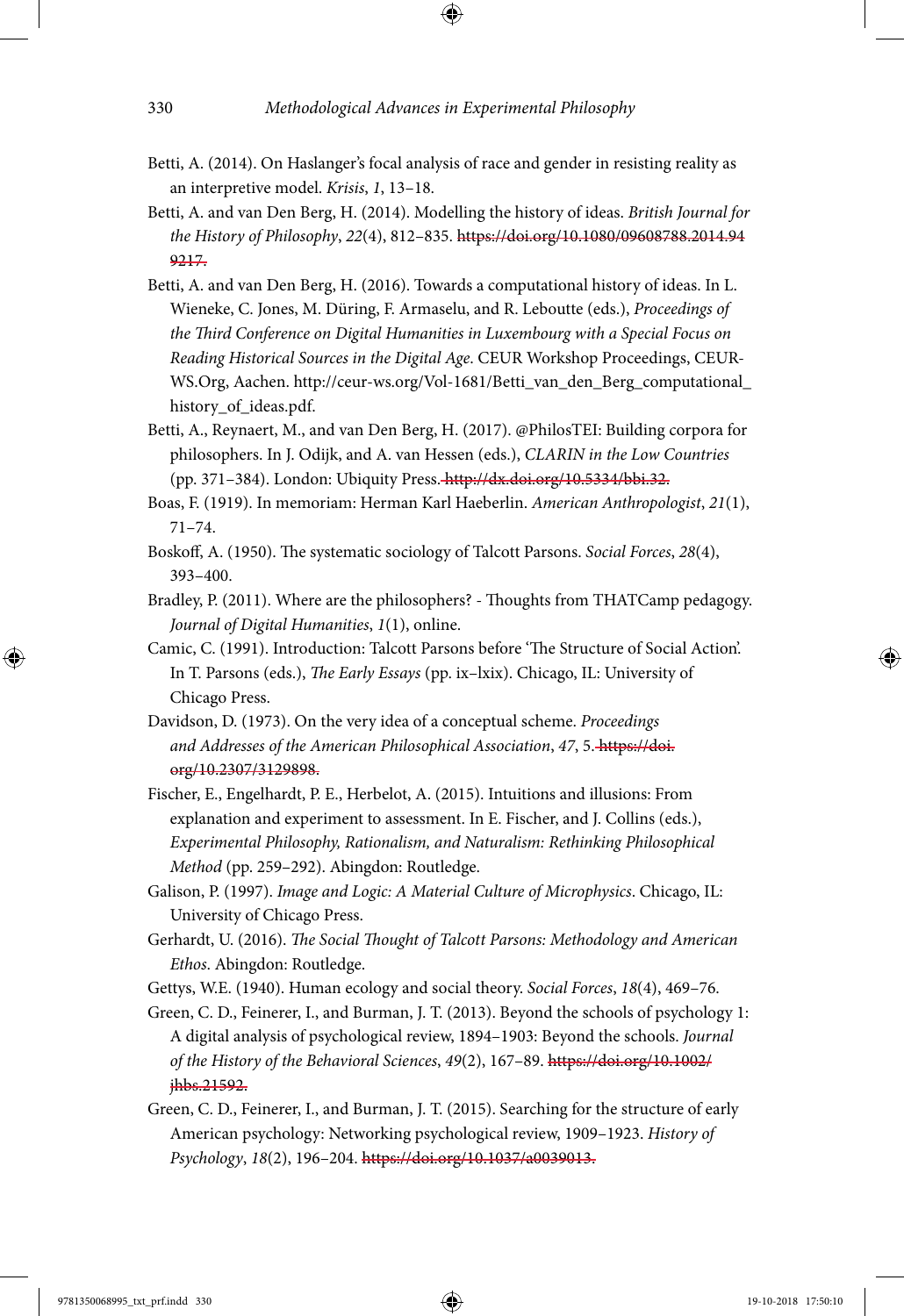- Haeberlin, H. K. (1916). The theoretical foundations of Wundt's folk-psychology. *Psychological Review*, *23*(4), 279–302.
- Hamilton, P. (1992). *Talcott Parsons: Critical Assessments*. Abingdon: Taylor and Francis.
- Harvey, L. (1987). *Myths of the Chicago School of Sociology*. Abingdon: Ashgate Publishing Limited.
- Henderson, L. J. (1932). *An Approximate Definition of Fact*. Cambridge, MA: Johnson Reprint Corporation.
- Isaac, J. (2012). *Working Knowledge*. Cambridge, MA: Harvard University Press.
- Jonassen, C. T. (1951). Some historical and theoretical bases of racism in northwestern Europe. *Social Forces*, *30*(2), 155–161.
- de Jong, W. R. and Betti, A. (2010). The classical model of science: A millennia-old model of scientific rationality. *Synthese*, *174*(2), 185–203. https://doi.org/10.1007/ s11229-008-9417-4.
- Kilzer, E. (1950). Review: Social theory and social structure toward the codification of theory and research by Robert K. Merton. *The American Catholic Sociological Review*, *11*(1), 39–40.
- Kinloch, G. C. (1988). American sociology's changing interests as reflected in two leading journals. *The American Sociologist*, *19*(2), 181–194. https://doi.org/10.1007/ BF02691811.
- Kuhn, T. S. (1957). *The Copernican Revolution: Planetary Astronomy in the Development of Western Thought*. Cambridge, MA: Harvard University Press.
- Kuhn, T. S. (1962). *The Structure of Scientific Revolutions*. Chicago, IL: University of Chicago Press. https://archive.org/details/structureofscien00kuhn.
- Lengermann, P. M. (1979). The founding of the American Sociological Review: The anatomy of a rebellion. *American Sociological Review*, *44*(2), 185–198. https://doi. org/10.2307/2094504.
- Luchins, A. S. (1951). An evaluation of some current criticisms of gestalt psychological work on perception. *Psychological Review*, *58*(2), 69–95.
- Manheim, E. (1951). Review: An introduction to social anthropology, by Ralph Piddington; Social anthroplogy: The science of human society and culture, by J. S. Slotkin. *American Journal of Sociology*, *56*(4), 368–370.
- Merton, R. K. (1948). Discussion of the position of sociological theory, by Talcott Parsons. *American Sociological Review*, *13*(2), 164–68.
- de Mey, M. (1982). *The Cognitive Paradigm: Cognitive Science, a Newly Explored Approach to the Study of Cognition Applied in an Analysis of Science and Scientific Knowledge*, Dordrecht, Holland: D. Reidel Pub. Co.
- Minsky, M. (1974). *A Framework for Representing Knowledge*. Cambridge, MA: Massachusetts Institute of Technology.
- Nett, R. (1952). System building in sociology A methodological analysis. *Social Forces*, *31*(1), 25–30.
- Nock, D. A. (2002). Prophetic versus priestly sociology: The salient case study of Arthur K. Davis. *The American Sociologist*, *33*(2): 57–85.

⊕